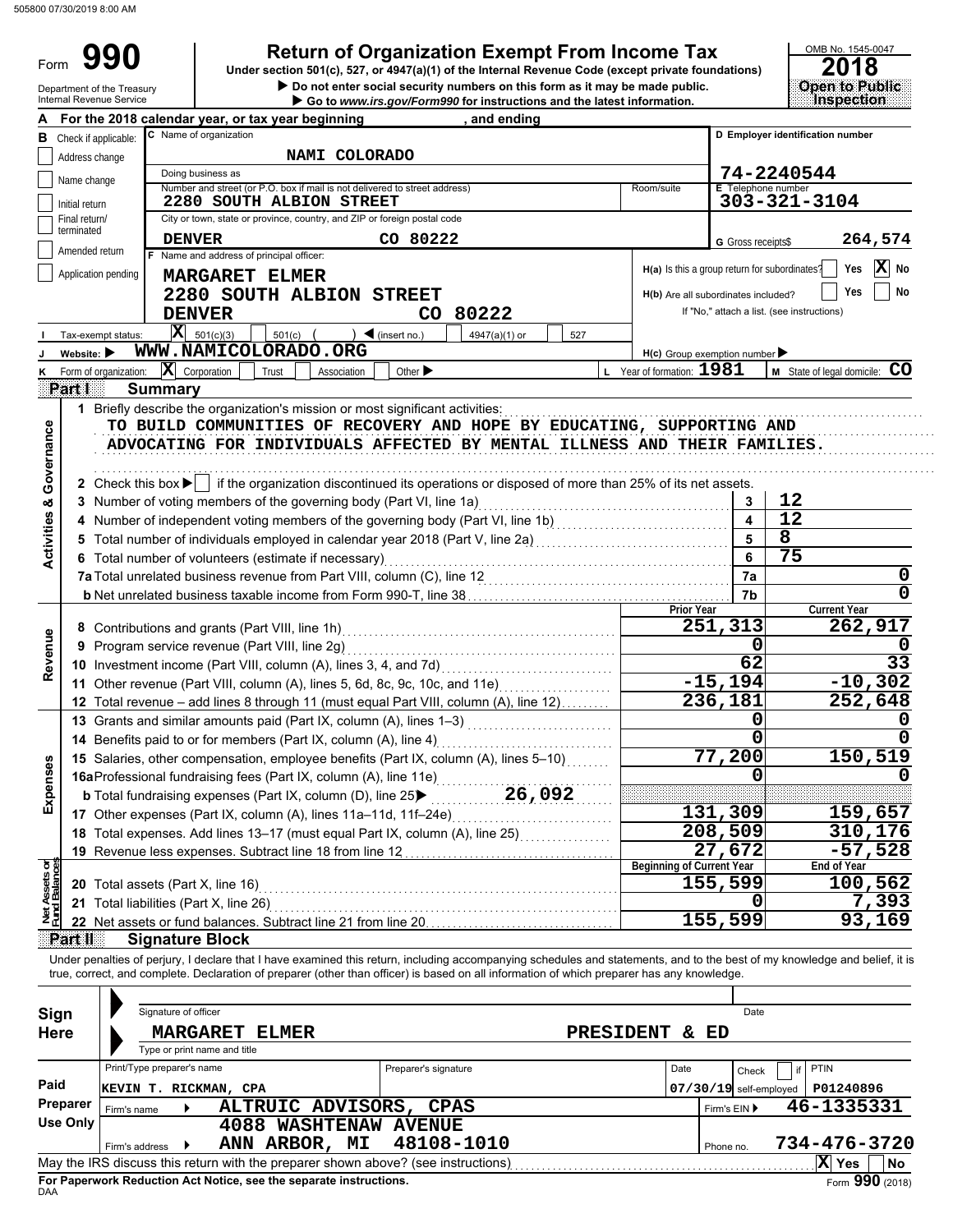|                                  | Form 990 (2018) NAMI COLORADO                        |                                                                                                              | 74-2240544                                                                                                                                         | Page 2                      |
|----------------------------------|------------------------------------------------------|--------------------------------------------------------------------------------------------------------------|----------------------------------------------------------------------------------------------------------------------------------------------------|-----------------------------|
| Part III                         |                                                      | <b>Statement of Program Service Accomplishments</b>                                                          |                                                                                                                                                    |                             |
|                                  |                                                      |                                                                                                              | Check if Schedule O contains a response or note to any line in this Part III [11] [11] [11] [11] [11] [11] [1                                      | $ \mathbf{X} $              |
| 1                                | Briefly describe the organization's mission:         |                                                                                                              |                                                                                                                                                    |                             |
|                                  | SEE SCHEDULE O                                       |                                                                                                              |                                                                                                                                                    |                             |
|                                  |                                                      |                                                                                                              |                                                                                                                                                    |                             |
|                                  |                                                      |                                                                                                              |                                                                                                                                                    |                             |
|                                  |                                                      | Did the organization undertake any significant program services during the year which were not listed on the |                                                                                                                                                    |                             |
| $\mathbf{2}$                     | prior Form 990 or 990-EZ?                            |                                                                                                              |                                                                                                                                                    | Yes $\overline{X}$ No       |
|                                  | If "Yes," describe these new services on Schedule O. |                                                                                                              |                                                                                                                                                    |                             |
|                                  |                                                      | Did the organization cease conducting, or make significant changes in how it conducts, any program           |                                                                                                                                                    |                             |
| services?                        |                                                      |                                                                                                              |                                                                                                                                                    | Yes $\boxed{\mathbf{X}}$ No |
|                                  | If "Yes," describe these changes on Schedule O.      |                                                                                                              |                                                                                                                                                    |                             |
|                                  |                                                      |                                                                                                              | Describe the organization's program service accomplishments for each of its three largest program services, as measured by                         |                             |
|                                  |                                                      | the total expenses, and revenue, if any, for each program service reported.                                  | expenses. Section 501(c)(3) and 501(c)(4) organizations are required to report the amount of grants and allocations to others,                     |                             |
| 4a (Code:                        | ) (Expenses \$                                       | 235,681 including grants of\$                                                                                | ) (Revenue \$                                                                                                                                      |                             |
| ILLNESS.                         |                                                      |                                                                                                              | EDUCATION - TRAIN PRIMARY CAREGIVERS AND PROVIDE INFORMATION ON THE LATEST<br>TREATMENTS, MEDICATION, LAWS, AND SUPPORT SERVICES RELATED TO MENTAL |                             |
|                                  |                                                      |                                                                                                              |                                                                                                                                                    |                             |
|                                  |                                                      |                                                                                                              |                                                                                                                                                    |                             |
|                                  |                                                      |                                                                                                              |                                                                                                                                                    |                             |
|                                  |                                                      |                                                                                                              |                                                                                                                                                    |                             |
|                                  |                                                      |                                                                                                              |                                                                                                                                                    |                             |
|                                  |                                                      |                                                                                                              |                                                                                                                                                    |                             |
|                                  |                                                      |                                                                                                              |                                                                                                                                                    |                             |
|                                  |                                                      |                                                                                                              |                                                                                                                                                    |                             |
|                                  |                                                      |                                                                                                              |                                                                                                                                                    |                             |
|                                  |                                                      |                                                                                                              |                                                                                                                                                    |                             |
| N/A                              |                                                      |                                                                                                              |                                                                                                                                                    |                             |
|                                  |                                                      |                                                                                                              |                                                                                                                                                    |                             |
|                                  |                                                      |                                                                                                              |                                                                                                                                                    |                             |
|                                  |                                                      |                                                                                                              |                                                                                                                                                    |                             |
|                                  |                                                      |                                                                                                              |                                                                                                                                                    |                             |
|                                  |                                                      |                                                                                                              |                                                                                                                                                    |                             |
|                                  |                                                      |                                                                                                              |                                                                                                                                                    |                             |
|                                  |                                                      |                                                                                                              |                                                                                                                                                    |                             |
|                                  |                                                      |                                                                                                              |                                                                                                                                                    |                             |
|                                  |                                                      |                                                                                                              |                                                                                                                                                    |                             |
|                                  |                                                      |                                                                                                              |                                                                                                                                                    |                             |
|                                  |                                                      |                                                                                                              |                                                                                                                                                    |                             |
|                                  |                                                      |                                                                                                              |                                                                                                                                                    |                             |
|                                  | ) (Expenses \$                                       | including grants of\$                                                                                        | (Revenue \$                                                                                                                                        |                             |
|                                  |                                                      |                                                                                                              |                                                                                                                                                    |                             |
|                                  |                                                      |                                                                                                              |                                                                                                                                                    |                             |
|                                  |                                                      |                                                                                                              |                                                                                                                                                    |                             |
|                                  |                                                      |                                                                                                              |                                                                                                                                                    |                             |
|                                  |                                                      |                                                                                                              |                                                                                                                                                    |                             |
|                                  |                                                      |                                                                                                              |                                                                                                                                                    |                             |
|                                  |                                                      |                                                                                                              |                                                                                                                                                    |                             |
|                                  |                                                      |                                                                                                              |                                                                                                                                                    |                             |
|                                  |                                                      |                                                                                                              |                                                                                                                                                    |                             |
|                                  |                                                      |                                                                                                              |                                                                                                                                                    |                             |
|                                  |                                                      |                                                                                                              |                                                                                                                                                    |                             |
|                                  |                                                      |                                                                                                              |                                                                                                                                                    |                             |
| 4c (Code:<br>N/A<br>(Expenses \$ | 4d Other program services (Describe in Schedule O.)  | including grants of\$                                                                                        | ) (Revenue \$                                                                                                                                      |                             |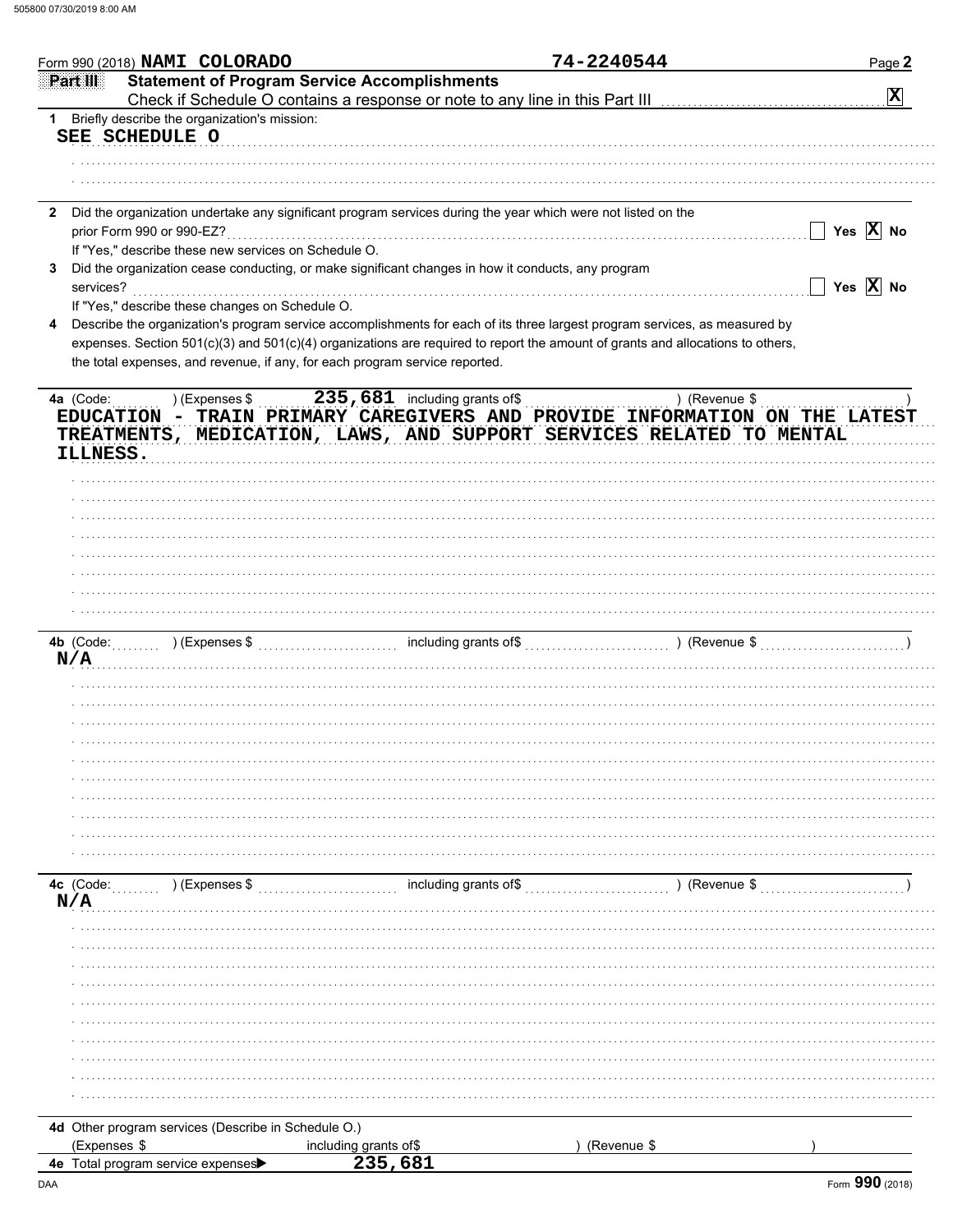|              | Part IV<br><b>Checklist of Required Schedules</b>                                                                                                                                                             |                 |             |    |
|--------------|---------------------------------------------------------------------------------------------------------------------------------------------------------------------------------------------------------------|-----------------|-------------|----|
|              |                                                                                                                                                                                                               |                 | <b>Yes</b>  | No |
| 1            | Is the organization described in section $501(c)(3)$ or $4947(a)(1)$ (other than a private foundation) $\hat{J}$ "Yes,"                                                                                       |                 |             |    |
|              | complete Schedule A                                                                                                                                                                                           | 1               | X           |    |
| $\mathbf{2}$ | Is the organization required to completeSchedule B, Schedule of Contributors (see instructions)?                                                                                                              | $\overline{2}$  | $\mathbf x$ |    |
| 3            | Did the organization engage in direct or indirect political campaign activities on behalf of or in opposition to                                                                                              |                 |             |    |
|              | candidates for public office? If "Yes," complete Schedule C, Part I                                                                                                                                           | 3               |             | X  |
| 4            | Section 501(c)(3) organizations. Did the organization engage in lobbying activities, or have a section 501(h)                                                                                                 |                 |             |    |
|              | election in effect during the tax year?If "Yes," complete Schedule C, Part II                                                                                                                                 | 4               | X           |    |
| 5            | Is the organization a section $501(c)(4)$ , $501(c)(5)$ , or $501(c)(6)$ organization that receives membership dues,                                                                                          |                 |             |    |
|              | assessments, or similar amounts as defined in Revenue Procedure 98-197f "Yes," complete Schedule C, Part III                                                                                                  | 5               |             | X  |
| 6            | Did the organization maintain any donor advised funds or any similar funds or accounts for which donors                                                                                                       |                 |             |    |
|              | have the right to provide advice on the distribution or investment of amounts in such funds or accounts <i>ff</i>                                                                                             |                 |             |    |
|              |                                                                                                                                                                                                               |                 |             | X  |
|              | "Yes," complete Schedule D, Part I                                                                                                                                                                            | 6               |             |    |
| 7            | Did the organization receive or hold a conservation easement, including easements to preserve open space,                                                                                                     |                 |             |    |
|              | the environment, historic land areas, or historic structures?If "Yes," complete Schedule D, Part II                                                                                                           | $\overline{7}$  |             | X  |
| 8            | Did the organization maintain collections of works of art, historical treasures, or other similar assets/f "Yes,"                                                                                             |                 |             |    |
|              | complete Schedule D, Part III                                                                                                                                                                                 | 8               |             | X  |
| 9            | Did the organization report an amount in Part X, line 21, for escrow or custodial account liability, serve as a                                                                                               |                 |             |    |
|              | custodian for amounts not listed in Part X; or provide credit counseling, debt management, credit repair, or                                                                                                  |                 |             |    |
|              | debt negotiation services?If "Yes," complete Schedule D, Part IV                                                                                                                                              | 9               |             | X  |
| 10           | Did the organization, directly or through a related organization, hold assets in temporarily restricted                                                                                                       |                 |             |    |
|              | endowments, permanent endowments, or quasi-endowments 7f "Yes," complete Schedule D, Part V                                                                                                                   | 10              | X           |    |
| 11           | If the organization's answer to any of the following questions is "Yes," then complete Schedule D, Parts VI,                                                                                                  |                 |             |    |
|              | VII, VIII, IX, or X as applicable.                                                                                                                                                                            |                 |             |    |
| a            | Did the organization report an amount for land, buildings, and equipment in Part X, line 10/? "Yes,"                                                                                                          |                 |             |    |
|              | complete Schedule D, Part VI                                                                                                                                                                                  | 11a             |             | X  |
| b            | Did the organization report an amount for investments—other securities in Part X, line 12 that is 5% or more                                                                                                  |                 |             |    |
|              | of its total assets reported in Part X, line 16?If "Yes," complete Schedule D, Part VII                                                                                                                       | 11b             |             | X  |
| c            | Did the organization report an amount for investments—program related in Part X, line 13 that is 5% or more                                                                                                   |                 |             |    |
|              | of its total assets reported in Part X, line 16?If "Yes," complete Schedule D, Part VIII                                                                                                                      | 11c             |             | X  |
| d            | Did the organization report an amount for other assets in Part X, line 15 that is 5% or more of its total assets                                                                                              |                 |             |    |
|              | reported in Part X, line 16? If "Yes," complete Schedule D, Part IX                                                                                                                                           | 11d             | X           |    |
| е            | Did the organization report an amount for other liabilities in Part X, line 25ff "Yes," complete Schedule D, Part X                                                                                           | 11e             |             | X  |
| f            | Did the organization's separate or consolidated financial statements for the tax year include a footnote that addresses                                                                                       |                 |             |    |
|              | the organization's liability for uncertain tax positions under FIN 48 (ASC 740)? "Yes," complete Schedule D, Part X                                                                                           | 11f             |             | x  |
|              | 12a Did the organization obtain separate, independent audited financial statements for the tax yealf?"Yes," complete                                                                                          |                 |             |    |
|              | Schedule D, Parts XI and XII                                                                                                                                                                                  | 12a             |             | Χ  |
| b            | Was the organization included in consolidated, independent audited financial statements for the tax yeal?                                                                                                     |                 |             |    |
|              | "Yes," and if the organization answered "No" to line 12a, then completing Schedule D, Parts XI and XII is optional                                                                                            | 12b             |             | X  |
| 13           | Is the organization a school described in section $170(b)(1)(A)(ii)$ <sup><i>ff</i></sup> "Yes," complete Schedule E                                                                                          | 13              |             | X  |
| 14a          | Did the organization maintain an office, employees, or agents outside of the United States?                                                                                                                   | 14a             |             | X  |
|              |                                                                                                                                                                                                               |                 |             |    |
| b            | Did the organization have aggregate revenues or expenses of more than \$10,000 from grantmaking,<br>fundraising, business, investment, and program service activities outside the United States, or aggregate |                 |             |    |
|              |                                                                                                                                                                                                               |                 |             |    |
|              | foreign investments valued at \$100,000 or more? If "Yes," complete Schedule F, Parts I and IV                                                                                                                | 14b             |             | X  |
| 15           | Did the organization report on Part IX, column (A), line 3, more than \$5,000 of grants or other assistance to or                                                                                             |                 |             |    |
|              | for any foreign organization?If "Yes," complete Schedule F, Parts II and IV                                                                                                                                   | 15              |             | X  |
| 16           | Did the organization report on Part IX, column (A), line 3, more than \$5,000 of aggregate grants or other                                                                                                    |                 |             |    |
|              | assistance to or for foreign individuals? If "Yes," complete Schedule F, Parts III and IV                                                                                                                     | 16              |             | X  |
| 17           | Did the organization report a total of more than \$15,000 of expenses for professional fundraising services on                                                                                                |                 |             |    |
|              | Part IX, column (A), lines 6 and 11e? If "Yes," complete Schedule G, Part I (see instructions)                                                                                                                | 17              |             | X  |
| 18           | Did the organization report more than \$15,000 total of fundraising event gross income and contributions on                                                                                                   |                 |             |    |
|              | Part VIII, lines 1c and 8a? If "Yes," complete Schedule G, Part II                                                                                                                                            | 18              | x           |    |
| 19           | Did the organization report more than \$15,000 of gross income from gaming activities on Part VIII, line 9a?                                                                                                  |                 |             |    |
|              |                                                                                                                                                                                                               | 19              |             | X  |
| 20a          | Did the organization operate one or more hospital facilities@f "Yes," complete Schedule H                                                                                                                     | 20a             |             | X  |
| b            | If "Yes" to line 20a, did the organization attach a copy of its audited financial statements to this return?                                                                                                  | 20 <sub>b</sub> |             |    |
| 21           | Did the organization report more than \$5,000 of grants or other assistance to any domestic organization or                                                                                                   |                 |             |    |
|              |                                                                                                                                                                                                               | 21              |             | X  |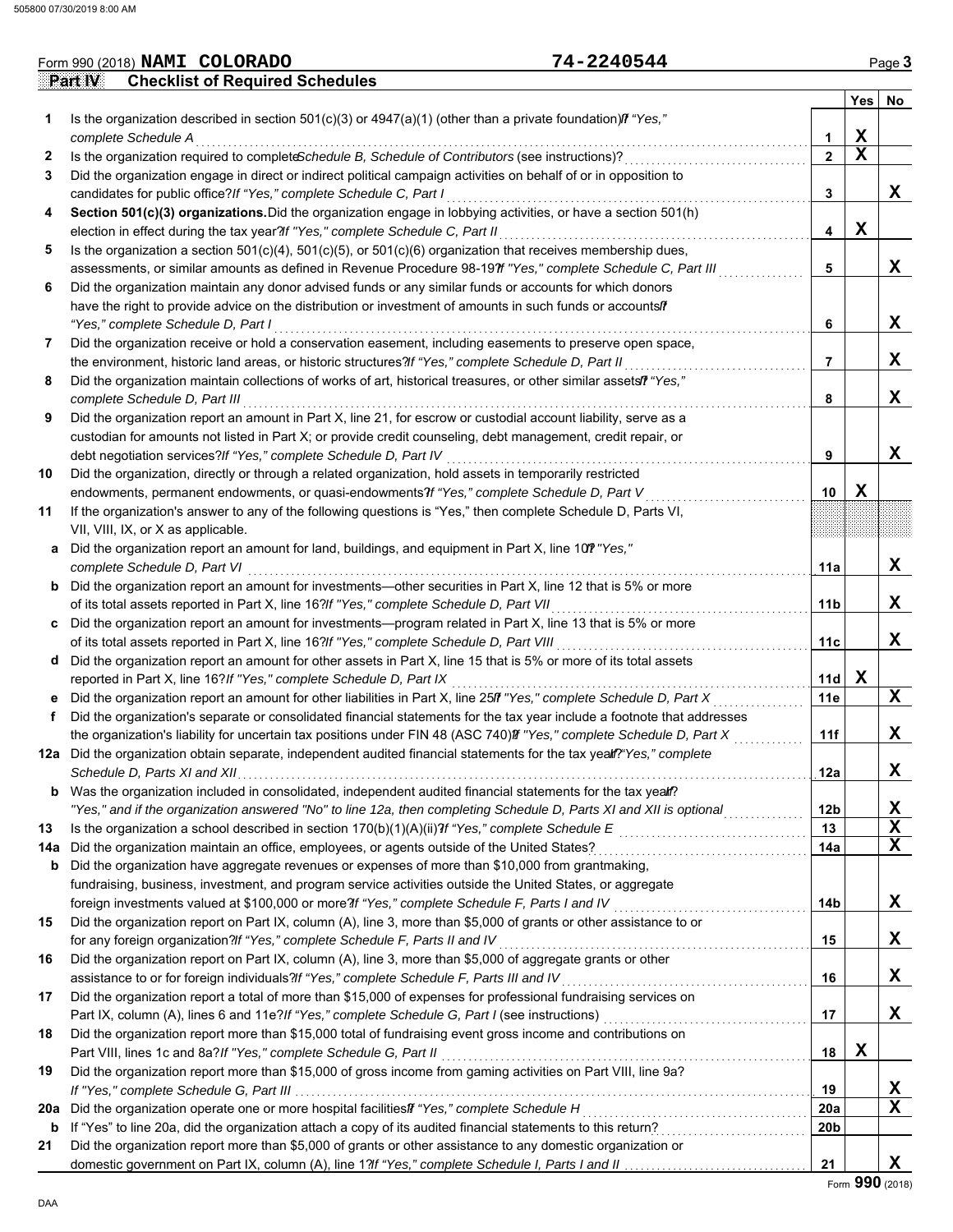|        | Part IV<br><b>Checklist of Required Schedules (continued)</b>                                                                                                                                  |     |            |             |
|--------|------------------------------------------------------------------------------------------------------------------------------------------------------------------------------------------------|-----|------------|-------------|
|        |                                                                                                                                                                                                |     | Yes        | No          |
| 22     | Did the organization report more than \$5,000 of grants or other assistance to or for domestic individuals on                                                                                  |     |            |             |
|        | Part IX, column (A), line 2? If "Yes," complete Schedule I, Parts I and III                                                                                                                    | 22  |            | X           |
| 23     | Did the organization answer "Yes" to Part VII, Section A, line 3, 4, or 5 about compensation of the                                                                                            |     |            |             |
|        | organization's current and former officers, directors, trustees, key employees, and highest compensated                                                                                        |     |            |             |
|        | employees? If "Yes," complete Schedule J                                                                                                                                                       | 23  |            | X           |
|        | 24a Did the organization have a tax-exempt bond issue with an outstanding principal amount of more than                                                                                        |     |            |             |
|        | \$100,000 as of the last day of the year, that was issued after December 31, 2002 Tf "Yes," answer lines 24b                                                                                   |     |            |             |
|        | through 24d and complete Schedule K. If "No," go to line 25a                                                                                                                                   | 24a |            | X           |
| b      | Did the organization invest any proceeds of tax-exempt bonds beyond a temporary period exception?                                                                                              | 24b |            |             |
|        | c Did the organization maintain an escrow account other than a refunding escrow at any time during the year                                                                                    |     |            |             |
|        | to defease any tax-exempt bonds?                                                                                                                                                               | 24c |            |             |
|        | d Did the organization act as an "on behalf of" issuer for bonds outstanding at any time during the year?                                                                                      | 24d |            |             |
|        | 25a Section 501(c)(3), 501(c)(4), and 501(c)(29) organizations. Did the organization engage in an excess benefit                                                                               |     |            |             |
|        | transaction with a disqualified person during the year <sup>7f</sup> "Yes," complete Schedule L, Part I                                                                                        | 25a |            | X           |
| b      | Is the organization aware that it engaged in an excess benefit transaction with a disqualified person in a prior                                                                               |     |            |             |
|        | year, and that the transaction has not been reported on any of the organization's prior Forms 990 or 990-EZ?                                                                                   |     |            |             |
|        | If "Yes," complete Schedule L, Part I                                                                                                                                                          | 25b |            | X           |
| 26     | Did the organization report any amount on Part X, line 5, 6, or 22 for receivables from or payables to any                                                                                     |     |            |             |
|        | current or former officers, directors, trustees, key employees, highest compensated employees, or                                                                                              |     |            |             |
|        | disqualified persons? If "Yes," complete Schedule L, Part II                                                                                                                                   | 26  |            | X           |
| 27     | Did the organization provide a grant or other assistance to an officer, director, trustee, key employee,                                                                                       |     |            |             |
|        | substantial contributor or employee thereof, a grant selection committee member, or to a 35% controlled                                                                                        |     |            |             |
|        | entity or family member of any of these persons?If "Yes," complete Schedule L, Part III                                                                                                        | 27  |            | X           |
| 28     | Was the organization a party to a business transaction with one of the following parties (see Schedule L,                                                                                      |     |            |             |
|        | Part IV instructions for applicable filing thresholds, conditions, and exceptions):<br>A current or former officer, director, trustee, or key employee ?!! "Yes," complete Schedule L, Part IV | 28a |            | X           |
| а<br>b | A family member of a current or former officer, director, trustee, or key employee Y "Yes," complete                                                                                           |     |            |             |
|        | Schedule L, Part IV                                                                                                                                                                            | 28b |            | X           |
| c      | An entity of which a current or former officer, director, trustee, or key employee (or a family member thereof)                                                                                |     |            |             |
|        | was an officer, director, trustee, or direct or indirect owner?If "Yes," complete Schedule L, Part IV                                                                                          | 28c |            | X           |
| 29     | Did the organization receive more than \$25,000 in non-cash contributions?f "Yes," complete Schedule M                                                                                         | 29  |            | $\mathbf x$ |
| 30     | Did the organization receive contributions of art, historical treasures, or other similar assets, or qualified                                                                                 |     |            |             |
|        | conservation contributions? If "Yes," complete Schedule M                                                                                                                                      | 30  |            | X           |
| 31     | Did the organization liquidate, terminate, or dissolve and cease operations? "Yes," complete Schedule N, Part I                                                                                | 31  |            | $\mathbf x$ |
| 32     | Did the organization sell, exchange, dispose of, or transfer more than 25% of its net assets@ "Yes,"                                                                                           |     |            |             |
|        | complete Schedule N, Part II                                                                                                                                                                   | 32  |            | X           |
| 33     | Did the organization own 100% of an entity disregarded as separate from the organization under Regulations                                                                                     |     |            |             |
|        | sections 301.7701-2 and 301.7701-3? If "Yes," complete Schedule R, Part I                                                                                                                      | 33  |            | x           |
| 34     | Was the organization related to any tax-exempt or taxable entity ff "Yes," complete Schedule R, Part II, III,                                                                                  |     |            |             |
|        | or IV, and Part V, line 1                                                                                                                                                                      | 34  |            | X           |
| 35а    | Did the organization have a controlled entity within the meaning of section 512(b)(13)?                                                                                                        | 35a |            | $\mathbf x$ |
| b      | If "Yes" to line 35a, did the organization receive any payment from or engage in any transaction with a                                                                                        |     |            |             |
|        | controlled entity within the meaning of section 512(b)(13) <sup>7</sup> f "Yes," complete Schedule R, Part V, line 2                                                                           | 35b |            |             |
| 36     | Section 501(c)(3) organizations. Did the organization make any transfers to an exempt non-charitable                                                                                           |     |            |             |
|        | related organization?If "Yes," complete Schedule R, Part V, line 2                                                                                                                             | 36  |            | X           |
| 37     | Did the organization conduct more than 5% of its activities through an entity that is not a related organization                                                                               |     |            |             |
|        | and that is treated as a partnership for federal income tax purposes of "Yes," complete Schedule R, Part VI                                                                                    | 37  |            | X           |
| 38     | Did the organization complete Schedule O and provide explanations in Schedule O for Part VI, lines 11b and                                                                                     |     |            |             |
|        | 19? Note. All Form 990 filers are required to complete Schedule O.                                                                                                                             | 38  | X          |             |
|        | <b>Statements Regarding Other IRS Filings and Tax Compliance</b><br>Part V                                                                                                                     |     |            |             |
|        | Check if Schedule O contains a response or note to any line in this Part V                                                                                                                     |     |            |             |
|        |                                                                                                                                                                                                |     | <b>Yes</b> | No          |
| 1a     | 8<br>Enter the number reported in Box 3 of Form 1096. Enter -0- if not applicable<br>1a<br>$\mathbf 0$                                                                                         |     |            |             |
| b      | Enter the number of Forms W-2G included in line 1a. Enter -0- if not applicable<br>1 <sub>b</sub>                                                                                              |     |            |             |
| c      | Did the organization comply with backup withholding rules for reportable payments to vendors and                                                                                               | 1c  | X          |             |
|        |                                                                                                                                                                                                |     | ۵۵Λ        |             |

Form 990 (2018) Page **4 NAMI COLORADO 74-2240544**

DAA

Form **990** (2018)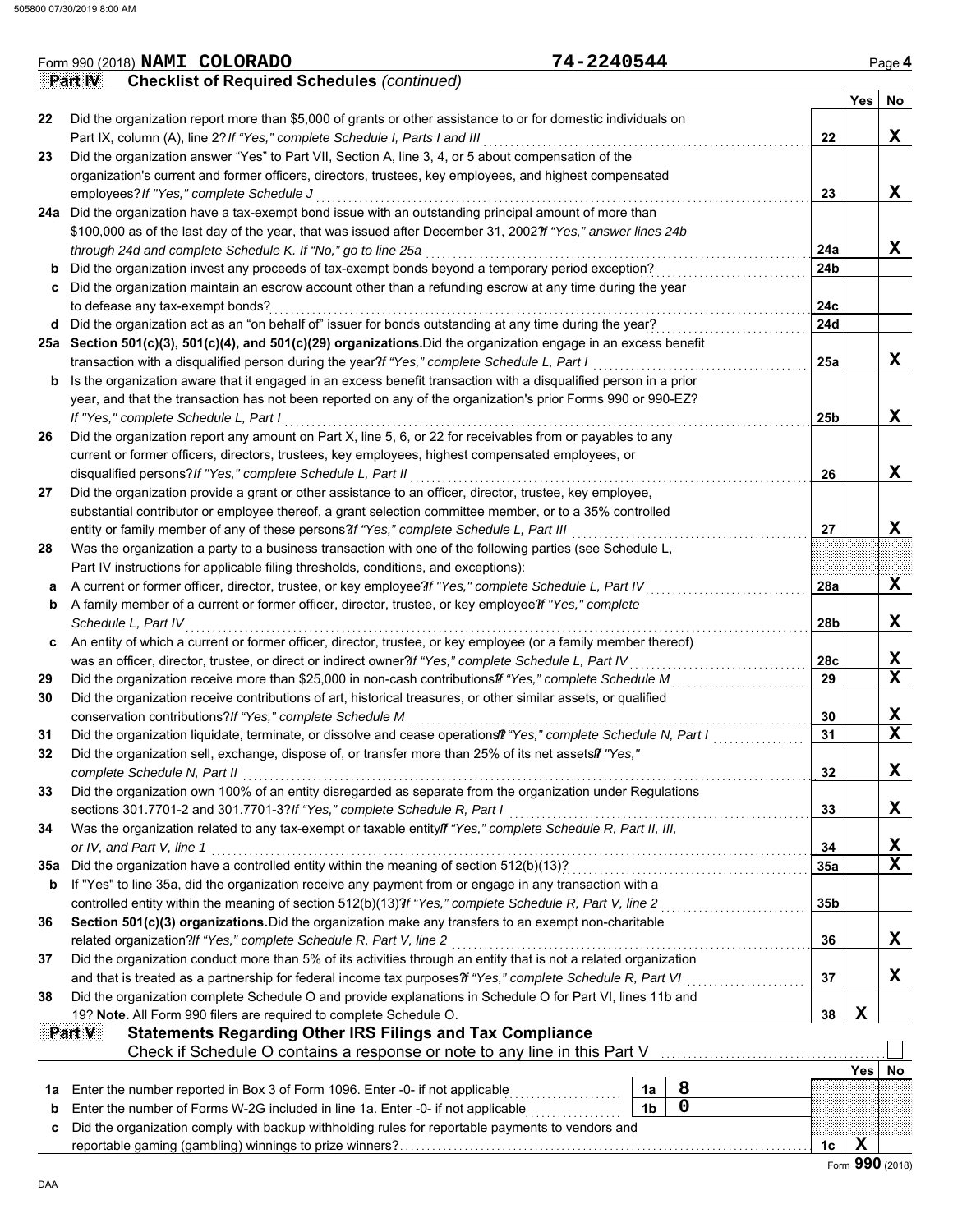|             | Form 990 (2018) NAMI COLORADO                                                                                                      | 74-2240544 |                 |   |                 |            | Page 5      |
|-------------|------------------------------------------------------------------------------------------------------------------------------------|------------|-----------------|---|-----------------|------------|-------------|
|             | Statements Regarding Other IRS Filings and Tax Compliance (continued)<br>Part V                                                    |            |                 |   |                 |            |             |
|             |                                                                                                                                    |            |                 |   |                 | <b>Yes</b> | No          |
| 2a          | Enter the number of employees reported on Form W-3, Transmittal of Wage and Tax                                                    |            |                 |   |                 |            |             |
|             | Statements, filed for the calendar year ending with or within the year covered by this return                                      |            | 2a              | 8 |                 |            |             |
| b           | If at least one is reported on line 2a, did the organization file all required federal employment tax returns?                     |            |                 |   | 2 <sub>b</sub>  | X          |             |
|             | Note. If the sum of lines 1a and 2a is greater than 250, you may be required to -file (see instructions)                           |            |                 |   |                 |            |             |
| За          | Did the organization have unrelated business gross income of \$1,000 or more during the year?                                      |            |                 |   | 3a              |            | X           |
| b           | If "Yes," has it filed a Form 990-T for this year? If "No" to line 3b, provide an explanation in Schedule O                        |            |                 |   | 3 <sub>b</sub>  |            |             |
| 4a          | At any time during the calendar year, did the organization have an interest in, or a signature or other authority over,            |            |                 |   |                 |            |             |
|             | a financial account in a foreign country (such as a bank account, securities account, or other financial account)?                 |            |                 |   | 4a              |            | X           |
| $\mathbf b$ | If "Yes," enter the name of the foreign country:▶                                                                                  |            |                 |   |                 |            |             |
|             | See instructions for filing requirements for FinCEN Form 114, Report of Foreign Bank and Financial Accounts (FBAR).                |            |                 |   |                 |            |             |
| 5a          | Was the organization a party to a prohibited tax shelter transaction at any time during the tax year?                              |            |                 |   | 5a              |            | X           |
| b           | Did any taxable party notify the organization that it was or is a party to a prohibited tax shelter transaction?                   |            |                 |   | 5 <sub>b</sub>  |            | $\mathbf x$ |
| c           | If "Yes" to line 5a or 5b, did the organization file Form 8886-T?                                                                  |            |                 |   | 5c              |            |             |
| 6a          | Does the organization have annual gross receipts that are normally greater than \$100,000, and did the                             |            |                 |   |                 |            |             |
|             | organization solicit any contributions that were not tax deductible as charitable contributions?                                   |            |                 |   | 6a              |            | X           |
| b           | If "Yes," did the organization include with every solicitation an express statement that such contributions or                     |            |                 |   |                 |            |             |
|             | gifts were not tax deductible?                                                                                                     |            |                 |   | 6b              |            |             |
| 7           | Organizations that may receive deductible contributions under section 170(c).                                                      |            |                 |   |                 |            |             |
| а           | Did the organization receive a payment in excess of \$75 made partly as a contribution and partly for goods                        |            |                 |   |                 |            |             |
|             | and services provided to the payor?                                                                                                |            |                 |   | 7a              |            |             |
| b           | If "Yes," did the organization notify the donor of the value of the goods or services provided?                                    |            |                 |   | 7b              |            |             |
| c           | Did the organization sell, exchange, or otherwise dispose of tangible personal property for which it was                           |            |                 |   |                 |            |             |
|             | required to file Form 8282?                                                                                                        |            |                 |   | 7c              |            |             |
| d           | If "Yes," indicate the number of Forms 8282 filed during the year                                                                  |            | 7d              |   |                 |            |             |
| е           | Did the organization receive any funds, directly or indirectly, to pay premiums on a personal benefit contract?                    |            |                 |   | 7е              |            |             |
| f           | Did the organization, during the year, pay premiums, directly or indirectly, on a personal benefit contract?                       |            |                 |   | 7f              |            |             |
|             | If the organization received a contribution of qualified intellectual property, did the organization file Form 8899 as required?   |            |                 |   | 7g              |            |             |
| g<br>h      | If the organization received a contribution of cars, boats, airplanes, or other vehicles, did the organization file a Form 1098-C? |            |                 |   | 7h              |            |             |
| 8           | Sponsoring organizations maintaining donor advised fundsDid a donor advised fund maintained by the                                 |            |                 |   |                 |            |             |
|             |                                                                                                                                    |            |                 |   | 8               |            |             |
|             | sponsoring organization have excess business holdings at any time during the year?                                                 |            |                 |   |                 |            |             |
| 9           | Sponsoring organizations maintaining donor advised funds.                                                                          |            |                 |   |                 |            |             |
| а           | Did the sponsoring organization make any taxable distributions under section 4966?                                                 |            |                 |   | 9а              |            |             |
| b           | Did the sponsoring organization make a distribution to a donor, donor advisor, or related person?                                  |            |                 |   | 9b              |            |             |
| 10          | Section 501(c)(7) organizations. Enter:                                                                                            |            |                 |   |                 |            |             |
| a           | Initiation fees and capital contributions included on Part VIII, line 12                                                           |            | 10a             |   |                 |            |             |
| b           | Gross receipts, included on Form 990, Part VIII, line 12, for public use of club facilities                                        |            | 10 <sub>b</sub> |   |                 |            |             |
| 11          | Section 501(c)(12) organizations. Enter:                                                                                           |            |                 |   |                 |            |             |
| a           | Gross income from members or shareholders                                                                                          |            | 11a             |   |                 |            |             |
| b           | Gross income from other sources (Do not net amounts due or paid to other sources                                                   |            |                 |   |                 |            |             |
|             | against amounts due or received from them.)                                                                                        |            | 11 <sub>b</sub> |   |                 |            |             |
| 12a         | Section 4947(a)(1) non-exempt charitable trusts. Is the organization filing Form 990 in lieu of Form 1041?                         |            |                 |   | 12a             |            |             |
| b           | "Yes," enter the amount of tax-exempt interest received or accrued during the year                                                 |            | 12b             |   |                 |            |             |
| 13          | Section 501(c)(29) qualified nonprofit health insurance issuers.                                                                   |            |                 |   |                 |            |             |
| а           | Is the organization licensed to issue qualified health plans in more than one state?                                               |            |                 |   | 13a             |            |             |
|             | Note. See the instructions for additional information the organization must report on Schedule O.                                  |            |                 |   |                 |            |             |
| b           | Enter the amount of reserves the organization is required to maintain by the states in which                                       |            |                 |   |                 |            |             |
|             | the organization is licensed to issue qualified health plans                                                                       |            | 13 <sub>b</sub> |   |                 |            |             |
| c           | Enter the amount of reserves on hand                                                                                               |            | 13 <sub>c</sub> |   |                 |            |             |
| 14a         | Did the organization receive any payments for indoor tanning services during the tax year?                                         |            |                 |   | 14a             |            | X           |
| b           | "Yes," has it filed a Form 720 to report these payments?/f "No," provide an explanation in Schedule O                              |            |                 |   | 14 <sub>b</sub> |            |             |
| 15          | Is the organization subject to the section 4960 tax on payment(s) of more than \$1,000,000 in remuneration or                      |            |                 |   |                 |            |             |
|             | excess parachute payment(s) during the year?                                                                                       |            |                 |   | 15              |            | X           |
|             | If "Yes," see instructions and file Form 4720, Schedule N.                                                                         |            |                 |   |                 |            |             |
|             | Is the organization an educational institution subject to the section 4968 excise tax on net investment income?                    |            |                 |   | 16              |            | X           |
| 16          |                                                                                                                                    |            |                 |   |                 |            |             |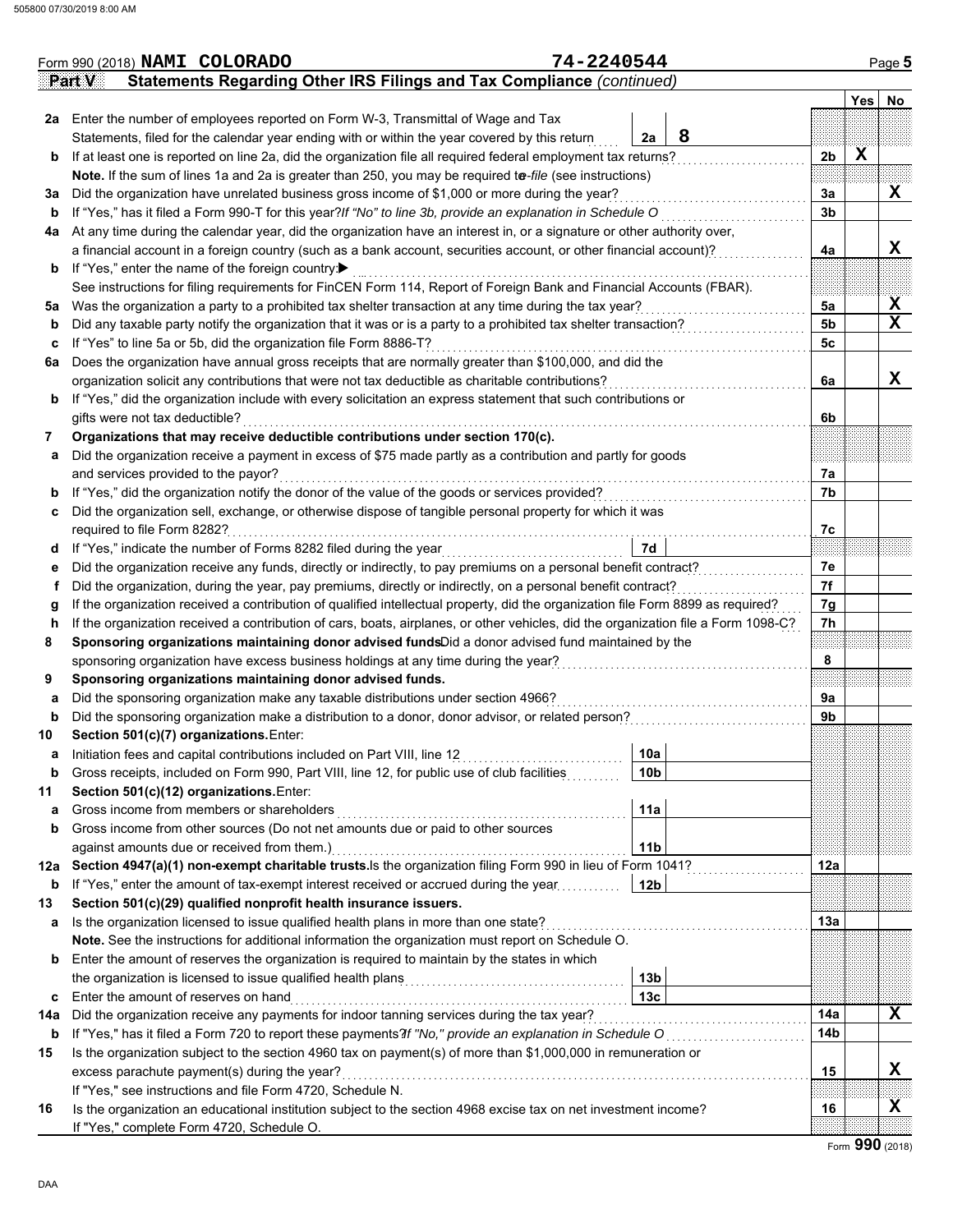|     | Form 990 (2018) NAMI COLORADO                                                                                                       | 74-2240544                    |    |    |                    |             | Page 6                  |
|-----|-------------------------------------------------------------------------------------------------------------------------------------|-------------------------------|----|----|--------------------|-------------|-------------------------|
|     | Governance, Management, and Disclosure For each "Yes" response to lines 2 through 7b below, and for a "No"<br>Part VI               |                               |    |    |                    |             |                         |
|     | response to line 8a, 8b, or 10b below, describe the circumstances, processes, or changes in Schedule O. See instructions.           |                               |    |    |                    |             |                         |
|     | Check if Schedule O contains a response or note to any line in this Part VI                                                         |                               |    |    |                    |             | ΙXΙ                     |
|     | <b>Section A. Governing Body and Management</b>                                                                                     |                               |    |    |                    |             |                         |
|     |                                                                                                                                     |                               |    |    |                    | Yes         | No                      |
| 1a  | Enter the number of voting members of the governing body at the end of the tax year                                                 |                               | 1a | 12 |                    |             |                         |
|     | If there are material differences in voting rights among members of the governing body, or                                          |                               |    |    |                    |             |                         |
|     | if the governing body delegated broad authority to an executive committee or similar                                                |                               |    |    |                    |             |                         |
|     | committee, explain in Schedule O.                                                                                                   |                               |    |    |                    |             |                         |
| b   | Enter the number of voting members included in line 1a, above, who are independent                                                  |                               | 1b | 12 |                    |             |                         |
| 2   | Did any officer, director, trustee, or key employee have a family relationship or a business relationship with                      |                               |    |    |                    |             |                         |
|     | any other officer, director, trustee, or key employee?                                                                              |                               |    |    | $\mathbf{2}$       |             | X                       |
| 3   | Did the organization delegate control over management duties customarily performed by or under the direct                           |                               |    |    |                    |             |                         |
|     | supervision of officers, directors, or trustees, or key employees to a management company or other person?                          |                               |    |    | 3                  |             | X                       |
| 4   | Did the organization make any significant changes to its governing documents since the prior Form 990 was filed?                    |                               |    |    | 4                  |             | $\overline{\mathbf{x}}$ |
| 5   | Did the organization become aware during the year of a significant diversion of the organization's assets?                          |                               |    |    | 5                  |             | $\mathbf x$             |
| 6   | Did the organization have members or stockholders?                                                                                  |                               |    |    | 6                  |             | X                       |
| 7a  | Did the organization have members, stockholders, or other persons who had the power to elect or appoint                             |                               |    |    |                    |             |                         |
|     | one or more members of the governing body?                                                                                          |                               |    |    | 7a                 |             | X                       |
| b   | Are any governance decisions of the organization reserved to (or subject to approval by) members,                                   |                               |    |    |                    |             |                         |
|     | stockholders, or persons other than the governing body?                                                                             |                               |    |    | 7b                 |             | X                       |
| 8   | Did the organization contemporaneously document the meetings held or written actions undertaken during the year by the following:   |                               |    |    |                    |             |                         |
| а   | The governing body?                                                                                                                 |                               |    |    | 8a                 | X           |                         |
| b   | Each committee with authority to act on behalf of the governing body?                                                               |                               |    |    | 8b                 | х           |                         |
| 9   | Is there any officer, director, trustee, or key employee listed in Part VII, Section A, who cannot be reached at                    |                               |    |    |                    |             |                         |
|     | the organization's mailing address?If "Yes," provide the names and addresses in Schedule O                                          |                               |    |    | 9                  |             | X                       |
|     | Section B. Policies (This Section B requests information about policies not required by the Internal Revenue Code.)                 |                               |    |    |                    |             |                         |
|     |                                                                                                                                     |                               |    |    |                    | Yes         | No                      |
| 10a | Did the organization have local chapters, branches, or affiliates?                                                                  |                               |    |    | 10a                |             | X                       |
| b   | If "Yes," did the organization have written policies and procedures governing the activities of such chapters,                      |                               |    |    |                    |             |                         |
|     | affiliates, and branches to ensure their operations are consistent with the organization's exempt purposes?                         |                               |    |    | 10 <sub>b</sub>    |             |                         |
|     | Has the organization provided a complete copy of this Form 990 to all members of its governing body before filing the form?         |                               |    |    | 11a                | X           |                         |
| 11a |                                                                                                                                     |                               |    |    |                    |             |                         |
| b   | Describe in Schedule O the process, if any, used by the organization to review this Form 990.                                       |                               |    |    | 12a                |             |                         |
| 12a | Did the organization have a written conflict of interest policy If "No," go to line 13                                              |                               |    |    | 12 <sub>b</sub>    | X<br>X      |                         |
| b   | Were officers, directors, or trustees, and key employees required to disclose annually interests that could give rise to conflicts? |                               |    |    |                    |             |                         |
|     | Did the organization regularly and consistently monitor and enforce compliance with the policy? "Yes,"                              |                               |    |    |                    | X           |                         |
|     | describe in Schedule O how this was done                                                                                            |                               |    |    | 12c                | $\mathbf x$ |                         |
| 13  | Did the organization have a written whistleblower policy?                                                                           |                               |    |    | 13                 |             |                         |
| 14  | Did the organization have a written document retention and destruction policy?                                                      |                               |    |    | 14                 | $\mathbf x$ |                         |
| 15  | Did the process for determining compensation of the following persons include a review and approval by                              |                               |    |    |                    |             |                         |
|     | independent persons, comparability data, and contemporaneous substantiation of the deliberation and decision?                       |                               |    |    |                    |             |                         |
| a   | The organization's CEO, Executive Director, or top management official                                                              |                               |    |    | 15a                | X           |                         |
| b   | Other officers or key employees of the organization                                                                                 |                               |    |    | 15 <sub>b</sub>    |             | X                       |
|     | If "Yes" to line 15a or 15b, describe the process in Schedule O (see instructions).                                                 |                               |    |    |                    |             |                         |
|     | 16a Did the organization invest in, contribute assets to, or participate in a joint venture or similar arrangement                  |                               |    |    |                    |             |                         |
|     | with a taxable entity during the year?                                                                                              |                               |    |    | 16a                |             | X                       |
| b   | If "Yes," did the organization follow a written policy or procedure requiring the organization to evaluate its                      |                               |    |    |                    |             |                         |
|     | participation in joint venture arrangements under applicable federal tax law, and take steps to safeguard the                       |                               |    |    |                    |             |                         |
|     |                                                                                                                                     |                               |    |    | 16b                |             |                         |
|     | <b>Section C. Disclosure</b>                                                                                                        |                               |    |    |                    |             |                         |
| 17  | List the states with which a copy of this Form 990 is required to be filed NONE                                                     |                               |    |    |                    |             |                         |
| 18  | Section 6104 requires an organization to make its Forms 1023 (1024 or 1024-A if applicable), 990, and 990-T (Section 501(c)         |                               |    |    |                    |             |                         |
|     | (3)s only) available for public inspection. Indicate how you made these available. Check all that apply.                            |                               |    |    |                    |             |                         |
|     | Own website $ \mathbf{X} $ Another's website $ \mathbf{X} $ Upon request                                                            | Other (explain in Schedule O) |    |    |                    |             |                         |
| 19  | Describe in Schedule O whether (and if so, how) the organization made its governing documents, conflict of interest policy, and     |                               |    |    |                    |             |                         |
|     | financial statements available to the public during the tax year.                                                                   |                               |    |    |                    |             |                         |
| 20  | State the name, address, and telephone number of the person who possesses the organization's books and recorde                      |                               |    |    |                    |             |                         |
|     | 2280 SOUTH ALBION STREET<br>THE ORGANIZATION                                                                                        |                               |    |    |                    |             |                         |
|     | <b>DENVER</b>                                                                                                                       | CO 80222                      |    |    | $303 - 321 - 3104$ |             |                         |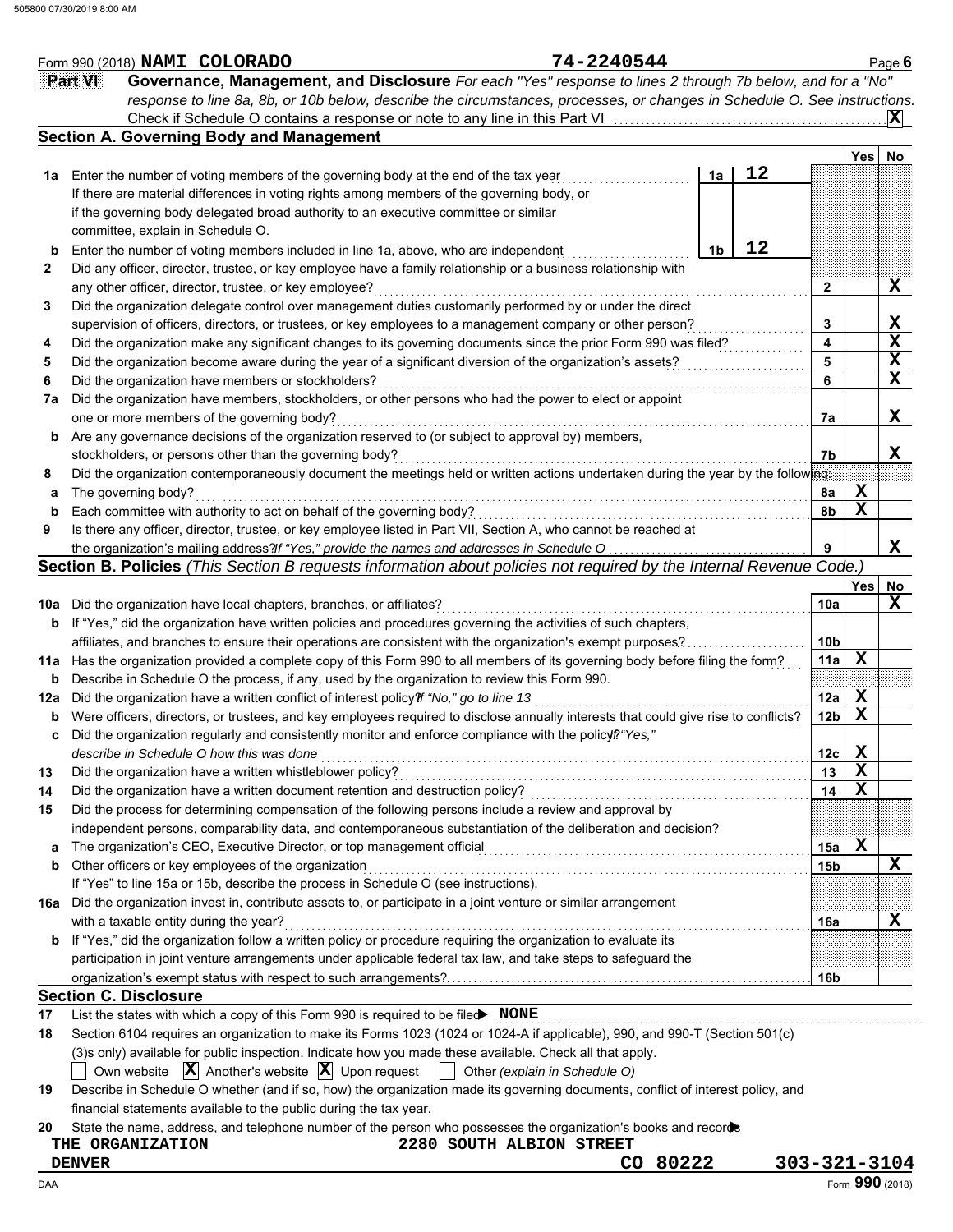|  | Form 990 (2018) <b>NAMI COLORADO</b> | 74-2240544                                                                                                                       | Page 7 |
|--|--------------------------------------|----------------------------------------------------------------------------------------------------------------------------------|--------|
|  |                                      | $\mathsf{Part}\,\mathsf{VIF}\,$ Compensation of Officers, Directors, Trustees, Key Employees, Highest Compensated Employees, and |        |
|  | Independent Contractors              |                                                                                                                                  |        |
|  |                                      | Check if Schedule O contains a response or note to any line in this Part VII                                                     |        |

**Section A. Officers, Directors, Trustees, Key Employees, and Highest Compensated Employees**

**1a** Complete this table for all persons required to be listed. Report compensation for the calendar year ending with or within the organization's tax year.

• List all of the organization's**current** officers, directors, trustees (whether individuals or organizations), regardless of amount of **properties**  $\overline{D}$  in columns  $(D)$ ,  $(E)$ , and  $(E)$  if no compensation was paid compensation. Enter -0- in columns (D), (E), and (F) if no compensation was paid.

List all of the organization's **current** key employees, if any. See instructions for definition of "key employee."

■ List all of the organization's **current** key employees, if any. See instructions for definition of "key employee."<br>■ List the organization's five **current** highest compensated employees (other than an officer, director,

who received reportable compensation (Box 5 of Form W-2 and/or Box 7 of Form 1099-MISC) of more than \$100,000 from the organization and any related organizations.

• List all of the organization's**former** officers, key employees, and highest compensated employees who received more than<br>00,000 of reportable compensation from the organization and any related erganizations \$100,000 of reportable compensation from the organization and any related organizations.

• List all of the organization's**former directors or trustees** that received, in the capacity as a former director or trustee of the organization, more than \$10,000 of reportable compensation from the organization and any related organizations. List persons in the following order: individual trustees or directors; institutional trustees; officers; key employees; highest compensated employees; and former such persons.

 $\bar{\bm{\mathrm{X}}}$  Check this box if neither the organization nor any related organization compensated any current officer, director, or trustee.

| (A)<br>Name and Title                    | (B)<br>Average<br>hours per<br>week<br>(list any<br>hours for |                    |                      | (C)         | Position     | (do not check more than one<br>box, unless person is both an<br>officer and a director/trustee) |        | (D)<br>Reportable<br>compensation<br>from<br>the<br>organization | (E)<br>Reportable<br>compensation from<br>related<br>organizations<br>(W-2/1099-MISC) | (F)<br>Estimated<br>amount of<br>other<br>compensation<br>from the |
|------------------------------------------|---------------------------------------------------------------|--------------------|----------------------|-------------|--------------|-------------------------------------------------------------------------------------------------|--------|------------------------------------------------------------------|---------------------------------------------------------------------------------------|--------------------------------------------------------------------|
|                                          | related<br>organizations<br>below dotted<br>line)             | Individual trustee | nstitutional trustee | Officer     | Key employee | Highest compensated<br>employee                                                                 | Former | (W-2/1099-MISC)                                                  |                                                                                       | organization<br>and related<br>organizations                       |
| (1) MARGARET ELMER                       |                                                               |                    |                      |             |              |                                                                                                 |        |                                                                  |                                                                                       |                                                                    |
|                                          | 30.00                                                         |                    |                      |             |              |                                                                                                 |        |                                                                  |                                                                                       |                                                                    |
| PRESIDENT & ED<br>(2) BABU GEORGE MATHEW | 0.00                                                          | $\mathbf x$        |                      | $\mathbf x$ |              |                                                                                                 |        | 0                                                                | 0                                                                                     | 0                                                                  |
|                                          | 3.00                                                          |                    |                      |             |              |                                                                                                 |        |                                                                  |                                                                                       |                                                                    |
| <b>VICE PRESIDENT</b>                    | 0.00                                                          | $\mathbf x$        |                      | $\mathbf x$ |              |                                                                                                 |        | 0                                                                | 0                                                                                     | $\mathbf 0$                                                        |
| (3) ANNA BENNETT                         |                                                               |                    |                      |             |              |                                                                                                 |        |                                                                  |                                                                                       |                                                                    |
|                                          | 3.00                                                          |                    |                      |             |              |                                                                                                 |        |                                                                  |                                                                                       |                                                                    |
| <b>SECRETARY</b>                         | 0.00                                                          | $\mathbf x$        |                      | $\mathbf x$ |              |                                                                                                 |        | 0                                                                | 0                                                                                     | $\mathbf 0$                                                        |
| (4) JORDAN CHISHOLM                      |                                                               |                    |                      |             |              |                                                                                                 |        |                                                                  |                                                                                       |                                                                    |
|                                          | 3.00                                                          |                    |                      |             |              |                                                                                                 |        |                                                                  |                                                                                       |                                                                    |
| <b>TREASURER</b>                         | 0.00                                                          | $\mathbf x$        |                      | $\mathbf x$ |              |                                                                                                 |        | 0                                                                | 0                                                                                     | $\mathbf 0$                                                        |
| (5) JAY BORGMAN                          |                                                               |                    |                      |             |              |                                                                                                 |        |                                                                  |                                                                                       |                                                                    |
| <b>DIRECTOR</b>                          | 1.00<br>0.00                                                  | $\mathbf x$        |                      |             |              |                                                                                                 |        | 0                                                                | 0                                                                                     | $\mathbf 0$                                                        |
| (6) DARRYL BROWN                         |                                                               |                    |                      |             |              |                                                                                                 |        |                                                                  |                                                                                       |                                                                    |
|                                          | 1.00                                                          |                    |                      |             |              |                                                                                                 |        |                                                                  |                                                                                       |                                                                    |
| <b>DIRECTOR</b>                          | 0.00                                                          | $\mathbf x$        |                      |             |              |                                                                                                 |        | 0                                                                | 0                                                                                     | 0                                                                  |
| (7) REBECCA FOX-JONES                    |                                                               |                    |                      |             |              |                                                                                                 |        |                                                                  |                                                                                       |                                                                    |
|                                          | 1.00                                                          |                    |                      |             |              |                                                                                                 |        |                                                                  |                                                                                       |                                                                    |
| <b>DIRECTOR</b>                          | 0.00                                                          | $\mathbf x$        |                      |             |              |                                                                                                 |        | 0                                                                | 0                                                                                     | $\mathbf 0$                                                        |
| (8) LAURA HARVELL                        |                                                               |                    |                      |             |              |                                                                                                 |        |                                                                  |                                                                                       |                                                                    |
|                                          | 1.00                                                          |                    |                      |             |              |                                                                                                 |        |                                                                  |                                                                                       |                                                                    |
| <b>DIRECTOR</b>                          | 0.00                                                          | $\mathbf x$        |                      |             |              |                                                                                                 |        | 0                                                                | 0                                                                                     | $\mathbf 0$                                                        |
| (9) MITCHELL KUSICK                      | 1.00                                                          |                    |                      |             |              |                                                                                                 |        |                                                                  |                                                                                       |                                                                    |
| <b>DIRECTOR</b>                          | 0.00                                                          | $\mathbf x$        |                      |             |              |                                                                                                 |        | 0                                                                | 0                                                                                     | $\mathbf 0$                                                        |
| (10) JENNIFER LONGTIN                    |                                                               |                    |                      |             |              |                                                                                                 |        |                                                                  |                                                                                       |                                                                    |
|                                          | 1.00                                                          |                    |                      |             |              |                                                                                                 |        |                                                                  |                                                                                       |                                                                    |
| <b>DIRECTOR</b>                          | 0.00                                                          | X                  |                      |             |              |                                                                                                 |        | 0                                                                | 0                                                                                     | 0                                                                  |
| (11) ANDREA ROJAS                        |                                                               |                    |                      |             |              |                                                                                                 |        |                                                                  |                                                                                       |                                                                    |
|                                          | 1.00                                                          |                    |                      |             |              |                                                                                                 |        |                                                                  |                                                                                       |                                                                    |
| <b>DIRECTOR</b>                          | 0.00                                                          | $\mathbf x$        |                      |             |              |                                                                                                 |        | 0                                                                | 0                                                                                     |                                                                    |
| DAA                                      |                                                               |                    |                      |             |              |                                                                                                 |        |                                                                  |                                                                                       | Form 990 (2018)                                                    |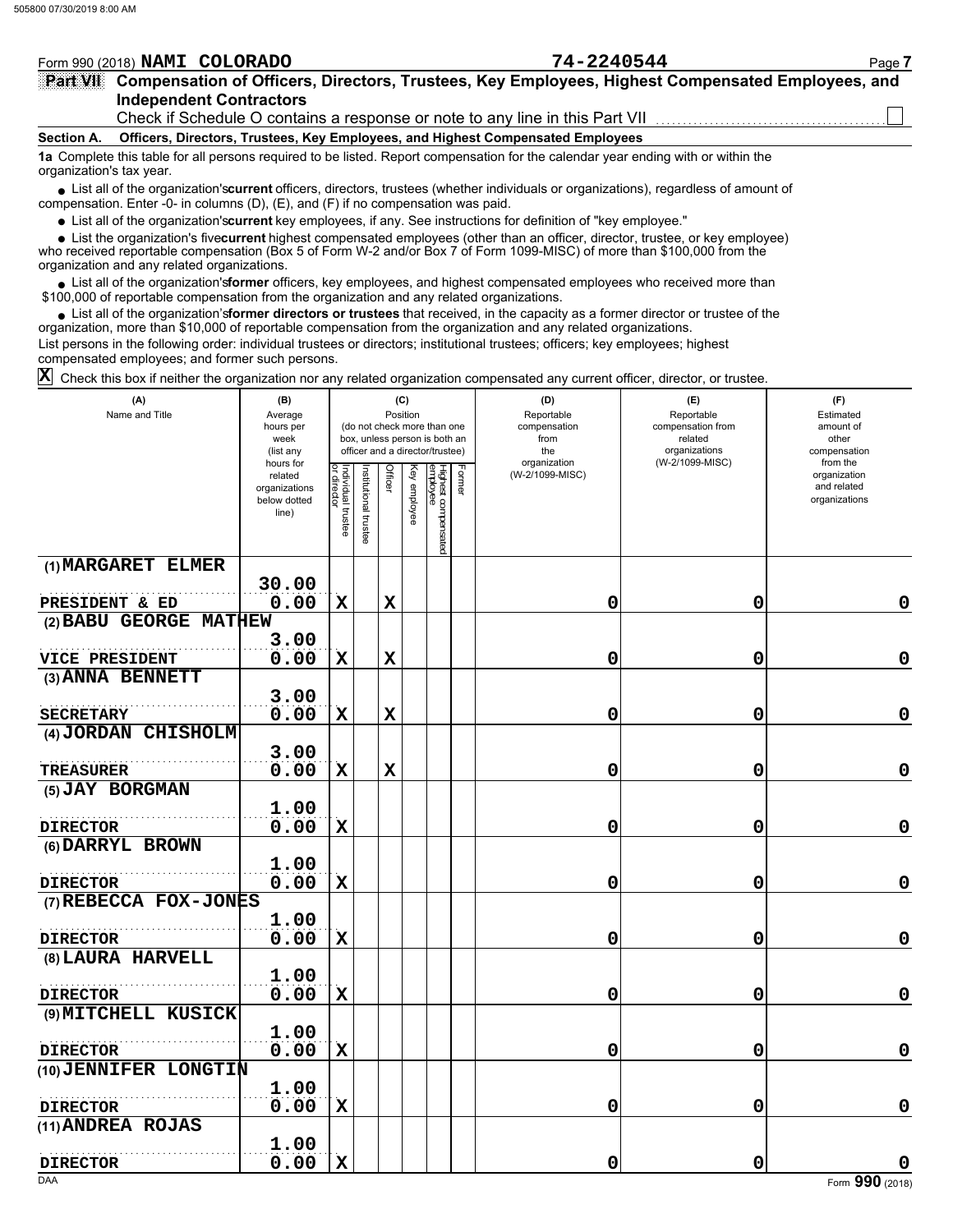| Form 990 (2018) NAMI COLORADO                                                                                                                                                                                                                               |                                                                                                               |                                   |                      |         |                 |                                 |        | 74-2240544                                                                                            |                                                                                       |                                                                    | Page 8              |
|-------------------------------------------------------------------------------------------------------------------------------------------------------------------------------------------------------------------------------------------------------------|---------------------------------------------------------------------------------------------------------------|-----------------------------------|----------------------|---------|-----------------|---------------------------------|--------|-------------------------------------------------------------------------------------------------------|---------------------------------------------------------------------------------------|--------------------------------------------------------------------|---------------------|
| Part VII                                                                                                                                                                                                                                                    | (B)                                                                                                           |                                   |                      |         |                 |                                 |        | Section A. Officers, Directors, Trustees, Key Employees, and Highest Compensated Employees(continued) |                                                                                       |                                                                    |                     |
| (A)<br>Name and title                                                                                                                                                                                                                                       | Average<br>hours per<br>box, unless person is both an<br>week<br>officer and a director/trustee)<br>(list any |                                   |                      |         | (C)<br>Position | (do not check more than one     |        | (D)<br>Reportable<br>compensation<br>from<br>the                                                      | (E)<br>Reportable<br>compensation from<br>related<br>organizations<br>(W-2/1099-MISC) | (F)<br>Estimated<br>amount of<br>other<br>compensation<br>from the |                     |
|                                                                                                                                                                                                                                                             | hours for<br>related<br>organizations<br>below dotted<br>line)                                                | Individual trustee<br>or director | nstitutional trustee | Officer | Key employee    | Highest compensated<br>employee | Former | organization<br>(W-2/1099-MISC)                                                                       |                                                                                       | organization<br>and related<br>organizations                       |                     |
| KELLI STROTHER<br>(12)                                                                                                                                                                                                                                      |                                                                                                               |                                   |                      |         |                 |                                 |        |                                                                                                       |                                                                                       |                                                                    |                     |
| <b>DIRECTOR</b>                                                                                                                                                                                                                                             | 1.00<br>0.00                                                                                                  | $\mathbf x$                       |                      |         |                 |                                 |        | 0                                                                                                     | 0                                                                                     |                                                                    | 0                   |
|                                                                                                                                                                                                                                                             |                                                                                                               |                                   |                      |         |                 |                                 |        |                                                                                                       |                                                                                       |                                                                    |                     |
|                                                                                                                                                                                                                                                             |                                                                                                               |                                   |                      |         |                 |                                 |        |                                                                                                       |                                                                                       |                                                                    |                     |
|                                                                                                                                                                                                                                                             |                                                                                                               |                                   |                      |         |                 |                                 |        |                                                                                                       |                                                                                       |                                                                    |                     |
|                                                                                                                                                                                                                                                             |                                                                                                               |                                   |                      |         |                 |                                 |        |                                                                                                       |                                                                                       |                                                                    |                     |
|                                                                                                                                                                                                                                                             |                                                                                                               |                                   |                      |         |                 |                                 |        |                                                                                                       |                                                                                       |                                                                    |                     |
|                                                                                                                                                                                                                                                             |                                                                                                               |                                   |                      |         |                 |                                 |        |                                                                                                       |                                                                                       |                                                                    |                     |
|                                                                                                                                                                                                                                                             |                                                                                                               |                                   |                      |         |                 |                                 |        |                                                                                                       |                                                                                       |                                                                    |                     |
| Sub-total<br>1b<br>Total from continuation sheets to Part VII, Section A.<br>c<br>d                                                                                                                                                                         |                                                                                                               |                                   |                      |         |                 |                                 |        |                                                                                                       |                                                                                       |                                                                    |                     |
| Total number of individuals (including but not limited to those listed above) who received more than \$100,000 of<br>$\mathbf{2}$<br>reportable compensation from the organization $\triangleright$ 0                                                       |                                                                                                               |                                   |                      |         |                 |                                 |        |                                                                                                       |                                                                                       |                                                                    |                     |
| Did the organization list anyformer officer, director, or trustee, key employee, or highest compensated<br>3<br>employee on line 1a?If "Yes," complete Schedule J for such individual                                                                       |                                                                                                               |                                   |                      |         |                 |                                 |        |                                                                                                       |                                                                                       | 3                                                                  | Yes<br>No<br>X      |
| For any individual listed on line 1a, is the sum of reportable compensation and other compensation from the<br>4<br>organization and related organizations greater than \$150,000# "Yes," complete Schedule J for such<br>individual                        |                                                                                                               |                                   |                      |         |                 |                                 |        |                                                                                                       |                                                                                       | 4                                                                  | X                   |
| Did any person listed on line 1a receive or accrue compensation from any unrelated organization or individual<br>5                                                                                                                                          |                                                                                                               |                                   |                      |         |                 |                                 |        |                                                                                                       |                                                                                       | 5                                                                  | X                   |
| <b>Section B. Independent Contractors</b>                                                                                                                                                                                                                   |                                                                                                               |                                   |                      |         |                 |                                 |        |                                                                                                       |                                                                                       |                                                                    |                     |
| Complete this table for your five highest compensated independent contractors that received more than \$100,000 of<br>1<br>compensation from the organization. Report compensation for the calendar year ending with or within the organization's tax year. |                                                                                                               |                                   |                      |         |                 |                                 |        |                                                                                                       |                                                                                       |                                                                    |                     |
|                                                                                                                                                                                                                                                             | (A)<br>Name and business address                                                                              |                                   |                      |         |                 |                                 |        |                                                                                                       | (B)<br>Description of services                                                        |                                                                    | (C)<br>Compensation |
|                                                                                                                                                                                                                                                             |                                                                                                               |                                   |                      |         |                 |                                 |        |                                                                                                       |                                                                                       |                                                                    |                     |
|                                                                                                                                                                                                                                                             |                                                                                                               |                                   |                      |         |                 |                                 |        |                                                                                                       |                                                                                       |                                                                    |                     |
|                                                                                                                                                                                                                                                             |                                                                                                               |                                   |                      |         |                 |                                 |        |                                                                                                       |                                                                                       |                                                                    |                     |
| Total number of independent contractors (including but not limited to those listed above) who<br>$\mathbf{2}$<br>received more than \$100,000 of compensation from the organizatior>                                                                        |                                                                                                               |                                   |                      |         |                 |                                 |        |                                                                                                       | 0                                                                                     |                                                                    |                     |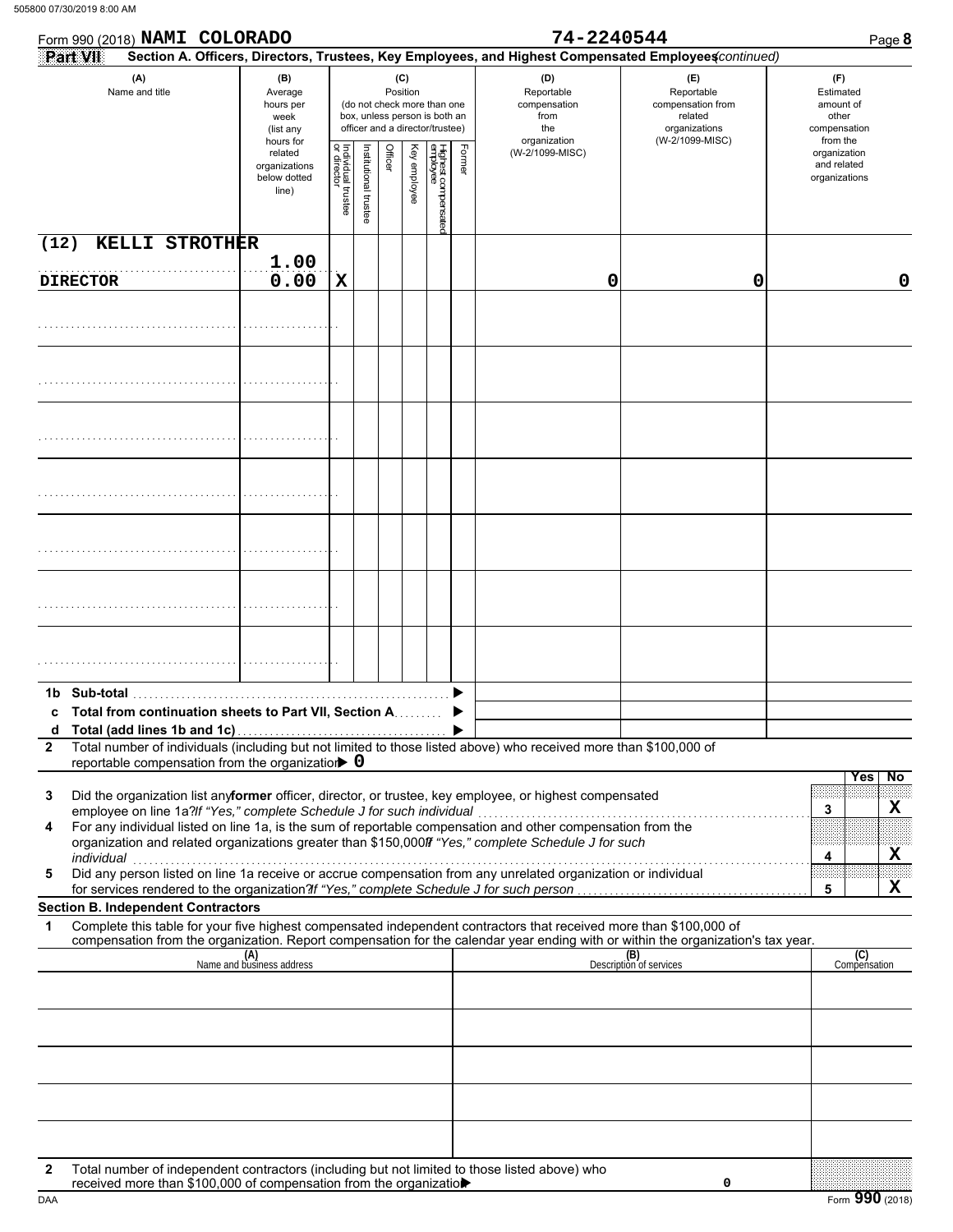|                                                                                                           |                                            |                                                                         | Form 990 (2018) NAMI COLORADO                                                                                       |               |                                                   |                                                                                                       | 74-2240544                                         |                                         | Page 9                                                           |
|-----------------------------------------------------------------------------------------------------------|--------------------------------------------|-------------------------------------------------------------------------|---------------------------------------------------------------------------------------------------------------------|---------------|---------------------------------------------------|-------------------------------------------------------------------------------------------------------|----------------------------------------------------|-----------------------------------------|------------------------------------------------------------------|
|                                                                                                           | Part VIII                                  |                                                                         | <b>Statement of Revenue</b>                                                                                         |               |                                                   |                                                                                                       |                                                    |                                         |                                                                  |
|                                                                                                           |                                            |                                                                         |                                                                                                                     |               |                                                   | Check if Schedule O contains a response or note to any line in this Part VIII<br>(A)<br>Total revenue | (B)<br>Related or<br>exempt<br>function<br>revenue | (C)<br>Unrelated<br>business<br>revenue | (D)<br>Revenue<br>excluded from tax<br>under sections<br>512-514 |
|                                                                                                           |                                            | 1a Federated campaigns                                                  |                                                                                                                     | 1a            |                                                   |                                                                                                       |                                                    |                                         |                                                                  |
|                                                                                                           | <b>b</b> Membership dues<br>1 <sub>b</sub> |                                                                         |                                                                                                                     | 7,895         |                                                   |                                                                                                       |                                                    |                                         |                                                                  |
|                                                                                                           |                                            | 112,637<br>c Fundraising events<br>1 <sub>c</sub>                       |                                                                                                                     |               |                                                   |                                                                                                       |                                                    |                                         |                                                                  |
|                                                                                                           |                                            | d Related organizations                                                 |                                                                                                                     | 1d            |                                                   |                                                                                                       |                                                    |                                         |                                                                  |
|                                                                                                           |                                            | <b>e</b> Government grants (contributions)                              |                                                                                                                     | 1e            |                                                   |                                                                                                       |                                                    |                                         |                                                                  |
|                                                                                                           |                                            | f All other contributions, gifts, grants,                               |                                                                                                                     |               |                                                   |                                                                                                       |                                                    |                                         |                                                                  |
|                                                                                                           |                                            | and similar amounts not included above                                  |                                                                                                                     | 1f            | 142,385                                           |                                                                                                       |                                                    |                                         |                                                                  |
|                                                                                                           |                                            |                                                                         | g Noncash contributions included in lines 1a-1f: \$                                                                 |               |                                                   |                                                                                                       |                                                    |                                         |                                                                  |
|                                                                                                           |                                            |                                                                         | h Total. Add lines 1a-1f                                                                                            |               |                                                   | 262,917                                                                                               |                                                    |                                         |                                                                  |
| Program Service Revenue Contributions, Gifts, Grants<br>Program Service Revenue and Other Similar Amounts | 2a<br>b<br>c<br>d                          |                                                                         |                                                                                                                     |               | <b>Busn. Code</b>                                 |                                                                                                       |                                                    |                                         |                                                                  |
|                                                                                                           |                                            |                                                                         | f All other program service revenue                                                                                 |               |                                                   |                                                                                                       |                                                    |                                         |                                                                  |
|                                                                                                           |                                            |                                                                         |                                                                                                                     |               | ▶                                                 |                                                                                                       |                                                    |                                         |                                                                  |
|                                                                                                           | 3<br>4<br>5                                | and other similar amounts)                                              | Investment income (including dividends, interest,                                                                   |               | Income from investment of tax-exempt bond proceed | 33                                                                                                    |                                                    |                                         | 33                                                               |
|                                                                                                           |                                            |                                                                         | (i) Real                                                                                                            |               | (ii) Personal                                     |                                                                                                       |                                                    |                                         |                                                                  |
|                                                                                                           |                                            | <b>6a</b> Gross rents                                                   |                                                                                                                     |               |                                                   |                                                                                                       |                                                    |                                         |                                                                  |
|                                                                                                           |                                            | <b>b</b> Less: rental exps.                                             |                                                                                                                     |               |                                                   |                                                                                                       |                                                    |                                         |                                                                  |
|                                                                                                           |                                            | <b>c</b> Rental inc. or (loss)                                          |                                                                                                                     |               |                                                   |                                                                                                       |                                                    |                                         |                                                                  |
|                                                                                                           |                                            | <b>7a</b> Gross amount from<br>sales of assets<br>other than inventory  | d Net rental income or (loss)<br>(i) Securities                                                                     |               | (ii) Other                                        |                                                                                                       |                                                    |                                         |                                                                  |
|                                                                                                           |                                            | <b>b</b> Less: cost or other<br>basis & sales exps.<br>c Gain or (loss) |                                                                                                                     |               |                                                   |                                                                                                       |                                                    |                                         |                                                                  |
|                                                                                                           |                                            |                                                                         |                                                                                                                     |               |                                                   |                                                                                                       |                                                    |                                         |                                                                  |
| <b>Other Revenue</b>                                                                                      |                                            | See Part IV, line 18                                                    | 8a Gross income from fundraising events<br>(not including $$112,637$<br>of contributions reported on line 1c).<br>. | a             |                                                   |                                                                                                       |                                                    |                                         |                                                                  |
|                                                                                                           |                                            |                                                                         | <b>b</b> Less: direct expenses                                                                                      | $\mathbf b$   | 11,926                                            |                                                                                                       |                                                    |                                         |                                                                  |
|                                                                                                           |                                            |                                                                         | c Net income or (loss) from fundraising events<br>9a Gross income from gaming activities.                           |               | ▶                                                 | $-11,926$                                                                                             |                                                    |                                         | $-11,926$                                                        |
|                                                                                                           |                                            | See Part IV, line 19                                                    | .                                                                                                                   | a<br>b        |                                                   |                                                                                                       |                                                    |                                         |                                                                  |
|                                                                                                           |                                            | <b>b</b> Less: direct expenses                                          | c Net income or (loss) from gaming activities                                                                       |               |                                                   |                                                                                                       |                                                    |                                         |                                                                  |
|                                                                                                           |                                            |                                                                         | 10a Gross sales of inventory, less                                                                                  |               |                                                   |                                                                                                       |                                                    |                                         |                                                                  |
|                                                                                                           |                                            | returns and allowances                                                  |                                                                                                                     | a<br>$\cdots$ | 1,624                                             |                                                                                                       |                                                    |                                         |                                                                  |
|                                                                                                           |                                            | <b>b</b> Less: cost of goods sold                                       |                                                                                                                     | b             |                                                   |                                                                                                       |                                                    |                                         |                                                                  |
|                                                                                                           |                                            |                                                                         | c Net income or (loss) from sales of inventory                                                                      |               | ▶                                                 | 1,624                                                                                                 | 1,624                                              |                                         |                                                                  |
|                                                                                                           |                                            |                                                                         | Miscellaneous Revenue                                                                                               |               | <b>Busn. Code</b>                                 |                                                                                                       |                                                    |                                         |                                                                  |
|                                                                                                           | 11a<br>b<br>c                              |                                                                         |                                                                                                                     |               |                                                   |                                                                                                       |                                                    |                                         |                                                                  |
|                                                                                                           | d                                          |                                                                         |                                                                                                                     |               |                                                   |                                                                                                       |                                                    |                                         |                                                                  |
|                                                                                                           |                                            | e Total. Add lines 11a-11d                                              |                                                                                                                     |               | ▶                                                 |                                                                                                       |                                                    |                                         |                                                                  |
|                                                                                                           | 12                                         |                                                                         | Total revenue. See instructions.                                                                                    |               |                                                   | 252,648                                                                                               | 1,624                                              | 0                                       | $-11,893$                                                        |

Form **990** (2018)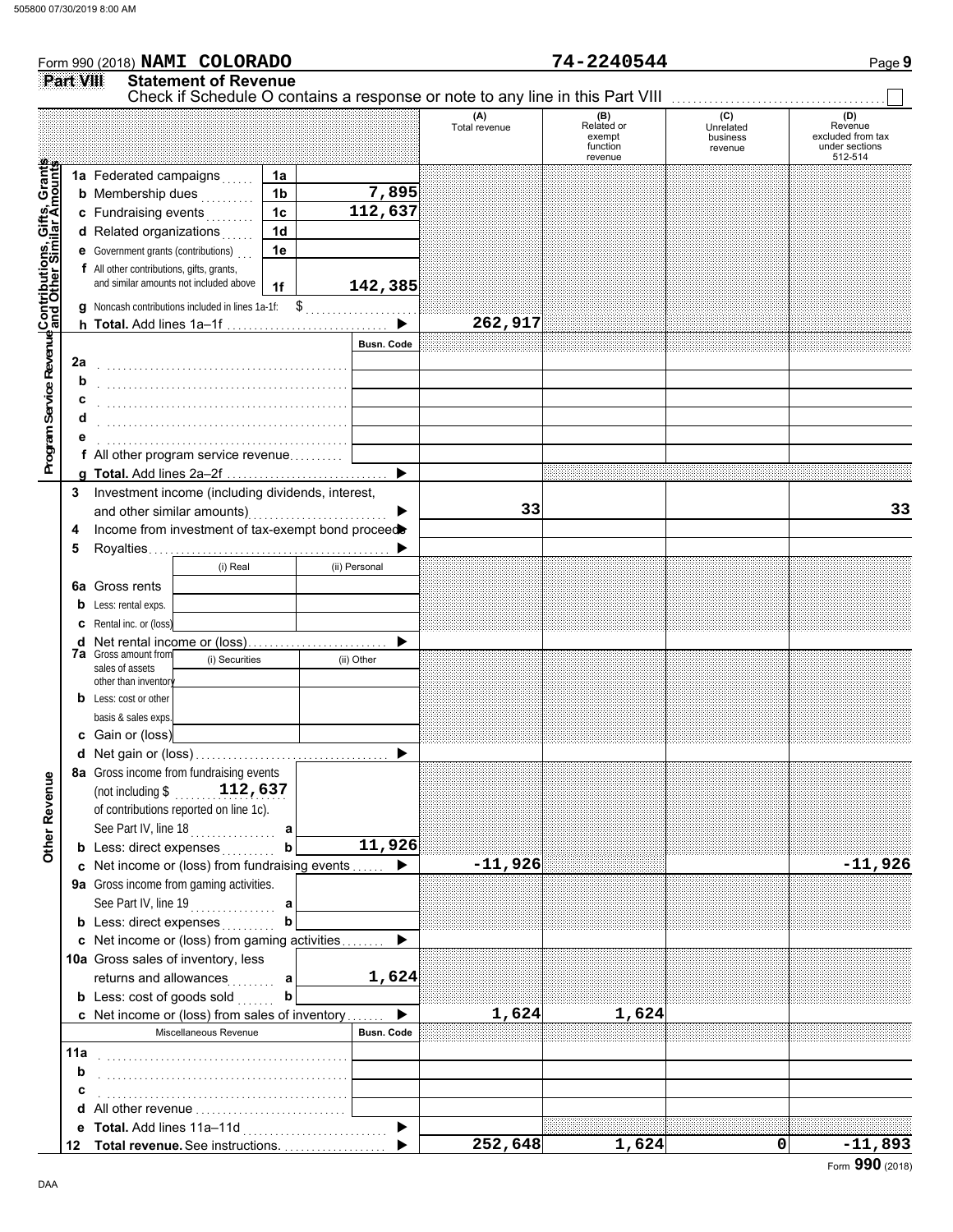#### **Part IX Statement of Functional Expenses** Form 990 (2018) Page **10 NAMI COLORADO 74-2240544** *Section 501(c)(3) and 501(c)(4) organizations must complete all columns. All other organizations must complete column (A). Do not include amounts reported on lines 6b, 7b, 8b, 9b, and 10b of Part VIII.* **1 2 3 4 5 6 7 8 9 10 11 a** Management . . . . . . . . . . . . . . . . . . . . . . . . . . . . . . . . **b** Legal **c** Accounting . . . . . . . . . . . . . . . . . . . . . . . . . . . . . . . . . . Grants and other assistance to domestic organizations and domestic governments. See Part IV, line 21 Grants and other assistance to domestic individuals. See Part IV, line 22 Grants and other assistance to foreign organizations, foreign governments, and foreign individuals. See Part IV, lines 15 and 16 . . . . . . . . . Benefits paid to or for members . . . . . . . . . . Compensation of current officers, directors, trustees, and key employees . . . . . . . . . . . . . Compensation not included above, to disqualified persons (as defined under section 4958(f)(1)) and persons described in section 4958(c)(3)(B) Other salaries and wages . . . . . . . . . . . . . . . . Pension plan accruals and contributions (include section 401(k) and 403(b) employer contributions) Other employee benefits . . . . . . . . . . . . . . . . . . . Payroll taxes . . . . . . . . . . . . . . . . . . . . . . . . . . . . . . . . Fees for services (non-employees): **(A) (B) (C) (D)** Total expenses Program service Management and expenses general expenses (D)<br>Fundraising expenses Check if Schedule O contains a response or note to any line in this Part IX **37,833 11,313 11,934 14,586 94,765 94,765 17,921 14,337 1,613 1,971 2,146 2,146**<br>**2,470 12,470 12,470 12,470**

|    | <b>d</b> Lobbying                                           |         |         |        |        |
|----|-------------------------------------------------------------|---------|---------|--------|--------|
| е  | Professional fundraising services. See Part IV, line 1      |         |         |        |        |
| f  | Investment management fees                                  |         |         |        |        |
| a  | Other. (If line 11g amount exceeds 10% of line 25, column   |         |         |        |        |
|    | (A) amount, list line 11g expenses on Schedule O.) $\ldots$ | 14,290  | 11,432  | 2,001  | 857    |
| 12 | Advertising and promotion                                   | 948     |         |        | 948    |
| 13 |                                                             | 21,150  | 15,443  | 3,491  | 2,216  |
| 14 |                                                             | 8,497   | 2,549   | 2,974  | 2,974  |
| 15 | Royalties                                                   |         |         |        |        |
| 16 |                                                             | 13,756  | 9,629   | 2,751  | 1,376  |
| 17 |                                                             | 22,006  | 19,806  | 1,320  | 880    |
| 18 | Payments of travel or entertainment expenses                |         |         |        |        |
|    | for any federal, state, or local public officials           |         |         |        |        |
| 19 | Conferences, conventions, and meetings                      | 930     |         | 930    |        |
| 20 | Interest                                                    |         |         |        |        |
|    |                                                             |         |         |        |        |
| 21 | Payments to affiliates                                      |         |         |        |        |
| 22 | Depreciation, depletion, and amortization                   |         |         |        |        |
| 23 |                                                             | 3,929   |         | 3,929  |        |
| 24 | Other expenses. Itemize expenses not covered                |         |         |        |        |
|    | above (List miscellaneous expenses in line 24e. If          |         |         |        |        |
|    | line 24e amount exceeds 10% of line 25, column              |         |         |        |        |
|    | (A) amount, list line 24e expenses on Schedule O.)          |         |         |        |        |
| a  | PROGRAM EXPENSES                                            | 55,392  | 55,392  |        |        |
| b  | <b>MISCELLANEOUS</b>                                        | 2,146   |         | 2,146  |        |
| C  | TRAINING & EDUCATION                                        | 797     | 717     | 64     | 16     |
| d  | BANK & CREDIT CARD FEES                                     | 604     |         | 604    |        |
| е  | All other expenses                                          | 596     | 298     | 30     | 268    |
| 25 | Total functional expenses. Add lines 1 through 24e          | 310,176 | 235,681 | 48,403 | 26,092 |
| 26 | Joint costs. Complete this line only if the                 |         |         |        |        |
|    | organization reported in column (B) joint costs             |         |         |        |        |
|    | from a combined educational campaign and                    |         |         |        |        |
|    | fundraising solicitation. Check here >                      |         |         |        |        |

following SOP 98-2 (ASC 958-720) ..............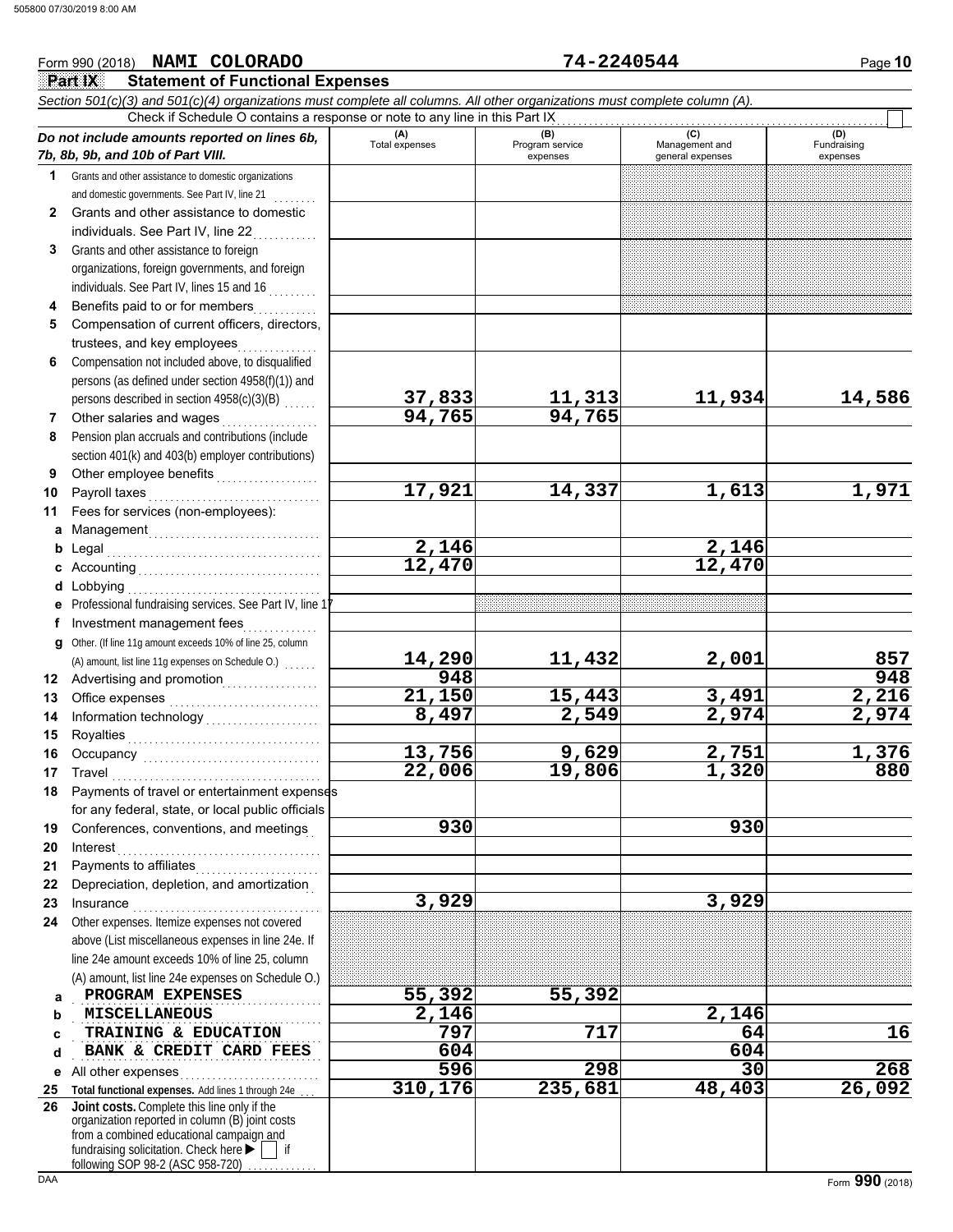## Form 990 (2018) Page **11 NAMI COLORADO 74-2240544 Part X** Balance Sheet

|                             |    |                                                                                                                                                                            | (A)<br>Beginning of year |                 | (B)<br>End of year     |
|-----------------------------|----|----------------------------------------------------------------------------------------------------------------------------------------------------------------------------|--------------------------|-----------------|------------------------|
|                             | 1  | Cash-non-interest bearing                                                                                                                                                  | 27,081                   | $\mathbf 1$     | 22,357                 |
|                             | 2  |                                                                                                                                                                            | 43,292                   | $\overline{2}$  | 1,190                  |
|                             | 3  |                                                                                                                                                                            |                          | 3               | 700                    |
|                             | 4  | Accounts receivable, net                                                                                                                                                   |                          | 4               |                        |
|                             | 5  | Loans and other receivables from current and former officers, directors,                                                                                                   |                          |                 |                        |
|                             |    | trustees, key employees, and highest compensated employees.                                                                                                                |                          |                 |                        |
|                             |    | Complete Part II of Schedule L                                                                                                                                             |                          | 5               |                        |
|                             | 6  | Loans and other receivables from other disqualified persons (as defined under section                                                                                      |                          |                 |                        |
|                             |    | 4958(f)(1)), persons described in section 4958(c)(3)(B), and contributing employers and                                                                                    |                          |                 |                        |
|                             |    | sponsoring organizations of section 501(c)(9) voluntary employees' beneficiary                                                                                             |                          |                 |                        |
|                             |    | organizations (see instructions). Complete Part II of Schedule L                                                                                                           |                          | 6               |                        |
| Assets                      | 7  | Notes and loans receivable, net                                                                                                                                            |                          | $\overline{7}$  |                        |
|                             | 8  | Inventories for sale or use                                                                                                                                                |                          | 8               |                        |
|                             | 9  | Prepaid expenses and deferred charges                                                                                                                                      |                          | 9               |                        |
|                             |    | 10a Land, buildings, and equipment: cost or                                                                                                                                |                          |                 |                        |
|                             |    | other basis. Complete Part VI of Schedule D<br>10a                                                                                                                         |                          |                 |                        |
|                             |    | <b>b</b> Less: accumulated depreciation<br>10 <sub>b</sub>                                                                                                                 |                          | 10 <sub>c</sub> |                        |
|                             | 11 | Investments-publicly traded securities                                                                                                                                     |                          | 11              |                        |
|                             | 12 |                                                                                                                                                                            |                          | 12              |                        |
|                             | 13 |                                                                                                                                                                            |                          | 13              |                        |
|                             | 14 | Intangible assets                                                                                                                                                          |                          | 14              |                        |
|                             | 15 | Other assets. See Part IV, line 11                                                                                                                                         | 85,226                   | 15              | 76,315                 |
|                             | 16 |                                                                                                                                                                            | 155,599                  | 16              | 100,562                |
|                             | 17 |                                                                                                                                                                            |                          | 17              | 7,393                  |
|                             | 18 | Grants payable                                                                                                                                                             |                          | 18              |                        |
|                             | 19 | Deferred revenue                                                                                                                                                           |                          | 19              |                        |
|                             | 20 | Tax-exempt bond liabilities                                                                                                                                                |                          | 20              |                        |
|                             | 21 | Escrow or custodial account liability. Complete Part IV of Schedule D                                                                                                      |                          | 21              |                        |
|                             | 22 | Loans and other payables to current and former officers, directors,                                                                                                        |                          |                 |                        |
| Liabilities                 |    | trustees, key employees, highest compensated employees, and                                                                                                                |                          |                 |                        |
|                             |    | disqualified persons. Complete Part II of Schedule L                                                                                                                       |                          | 22              |                        |
|                             | 23 | Secured mortgages and notes payable to unrelated third parties                                                                                                             |                          | 23              |                        |
|                             | 24 | Unsecured notes and loans payable to unrelated third parties                                                                                                               |                          | 24              |                        |
|                             | 25 | Other liabilities (including federal income tax, payables to related third                                                                                                 |                          |                 |                        |
|                             |    | parties, and other liabilities not included on lines 17-24). Complete Part X                                                                                               |                          |                 |                        |
|                             |    | of Schedule D                                                                                                                                                              |                          | 25              |                        |
|                             | 26 |                                                                                                                                                                            | 0                        | 26              | 7,393                  |
|                             |    | Organizations that follow SFAS 117 (ASC 958), check here $\blacktriangleright \overline{X}$ and                                                                            |                          |                 |                        |
|                             |    | complete lines 27 through 29, and lines 33 and 34.                                                                                                                         |                          |                 |                        |
|                             | 27 | Unrestricted net assets                                                                                                                                                    | 81,239                   | 27              | 16,318                 |
|                             | 28 | Temporarily restricted net assets                                                                                                                                          |                          | 28              | $\frac{2,491}{74,360}$ |
|                             | 29 | Permanently restricted net assets                                                                                                                                          | 74,360                   | 29              |                        |
| Net Assets or Fund Balances |    | Organizations that do not follow SFAS 117 (ASC 958), check here<br>and                                                                                                     |                          |                 |                        |
|                             |    | complete lines 30 through 34.                                                                                                                                              |                          |                 |                        |
|                             | 30 | Capital stock or trust principal, or current funds<br><u> 1986 - Johann Stoff, martin film ar yn y bennaf y de fel y brenning yn y brenning yn y brenning y brenning y</u> |                          | 30              |                        |
|                             | 31 | Paid-in or capital surplus, or land, building, or equipment fund                                                                                                           |                          | 31              |                        |
|                             | 32 | Retained earnings, endowment, accumulated income, or other funds                                                                                                           |                          | 32              |                        |
|                             | 33 | Total net assets or fund balances                                                                                                                                          | 155,599                  | 33              | <u>93,169</u>          |
|                             | 34 |                                                                                                                                                                            | 155,599                  | 34              | 100,562                |

Form **990** (2018)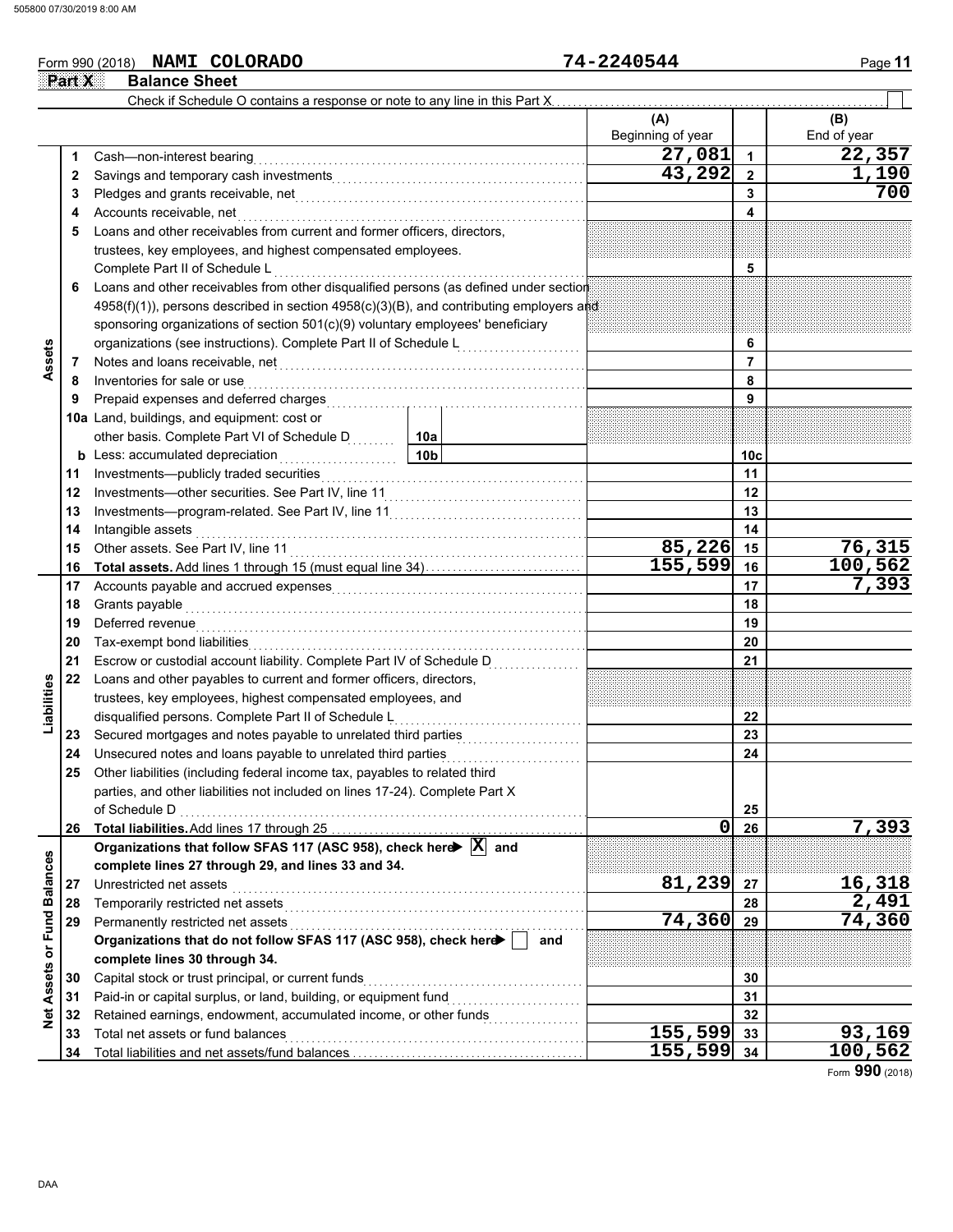|    | 74-2240544<br>Form 990 (2018) NAMI COLORADO                                                                                 |                         |    |          | Page 12   |
|----|-----------------------------------------------------------------------------------------------------------------------------|-------------------------|----|----------|-----------|
|    | Part XI<br><b>Reconciliation of Net Assets</b>                                                                              |                         |    |          |           |
|    |                                                                                                                             |                         |    |          |           |
| 1  | Total revenue (must equal Part VIII, column (A), line 12)                                                                   | $\mathbf{1}$            |    |          | 252,648   |
| 2  | Total expenses (must equal Part IX, column (A), line 25)<br>Total expenses (must equal Part IX, column (A), line 25)        | $\overline{2}$          |    |          | 310, 176  |
| 3  | Revenue less expenses. Subtract line 2 from line 1                                                                          | $\overline{\mathbf{3}}$ |    |          | $-57,528$ |
| 4  | Net assets or fund balances at beginning of year (must equal Part X, line 33, column (A))                                   | $\overline{\mathbf{4}}$ |    |          | 155,599   |
| 5  | Net unrealized gains (losses) on investments                                                                                | 5                       |    | $-4,902$ |           |
| 6  | Donated services and use of facilities <b>constructs</b> and a service of the service of the services and use of facilities | 6                       |    |          |           |
| 7  | Investment expenses                                                                                                         | $\overline{7}$          |    |          |           |
| 8  | Prior period adjustments with the contract of the contract of the contract of the contract of the contract of               | 8                       |    |          |           |
| 9  | Other changes in net assets or fund balances (explain in Schedule O)                                                        | 9                       |    |          |           |
| 10 | Net assets or fund balances at end of year. Combine lines 3 through 9 (must equal Part X, line                              |                         |    |          |           |
|    |                                                                                                                             | 10                      |    | 93,169   |           |
|    | <b>Financial Statements and Reporting</b><br>Part XII                                                                       |                         |    |          |           |
|    | Check if Schedule O contains a response or note to any line in this Part XII                                                |                         |    |          |           |
|    |                                                                                                                             |                         |    | Yes      | <b>No</b> |
| 1  | Accounting method used to prepare the Form 990:     Cash<br>$ \mathbf{X} $<br>Accrual<br>Other                              |                         |    |          |           |
|    | If the organization changed its method of accounting from a prior year or checked "Other," explain in                       |                         |    |          |           |
|    | Schedule O.                                                                                                                 |                         |    |          |           |
|    | 2a Were the organization's financial statements compiled or reviewed by an independent accountant?                          |                         | 2a | X        |           |
|    | If "Yes," check a box below to indicate whether the financial statements for the year were compiled or                      |                         |    |          |           |
|    | reviewed on a separate basis, consolidated basis, or both:                                                                  |                         |    |          |           |
|    | $ \mathbf{X} $ Separate basis $ \cdot $ Consolidated basis<br>Both consolidated and separate basis                          |                         |    |          |           |
|    | b Were the organization's financial statements audited by an independent accountant?                                        |                         | 2b |          | X         |
|    | If "Yes," check a box below to indicate whether the financial statements for the year were audited on a                     |                         |    |          |           |
|    | separate basis, consolidated basis, or both:                                                                                |                         |    |          |           |
|    | Separate basis<br>  Consolidated basis<br>Both consolidated and separate basis                                              |                         |    |          |           |
|    | c If "Yes" to line 2a or 2b, does the organization have a committee that assumes responsibility for oversight               |                         |    |          |           |
|    | of the audit, review, or compilation of its financial statements and selection of an independent accountant?                |                         | 2c |          |           |
|    | If the organization changed either its oversight process or selection process during the tax year, explain in               |                         |    |          |           |
|    | Schedule O.                                                                                                                 |                         |    |          |           |
|    | 3a As a result of a federal award, was the organization required to undergo an audit or audits as set forth in              |                         |    |          |           |
|    | the Single Audit Act and OMB Circular A-133?                                                                                |                         | 3a |          | X         |
|    | <b>b</b> If "Yes," did the organization undergo the required audit or audits? If the organization did not undergo the       |                         |    |          |           |
|    | required audit or audits, explain why in Schedule O and describe any steps taken to undergo such audits                     |                         | 3b |          |           |

Form **990** (2018)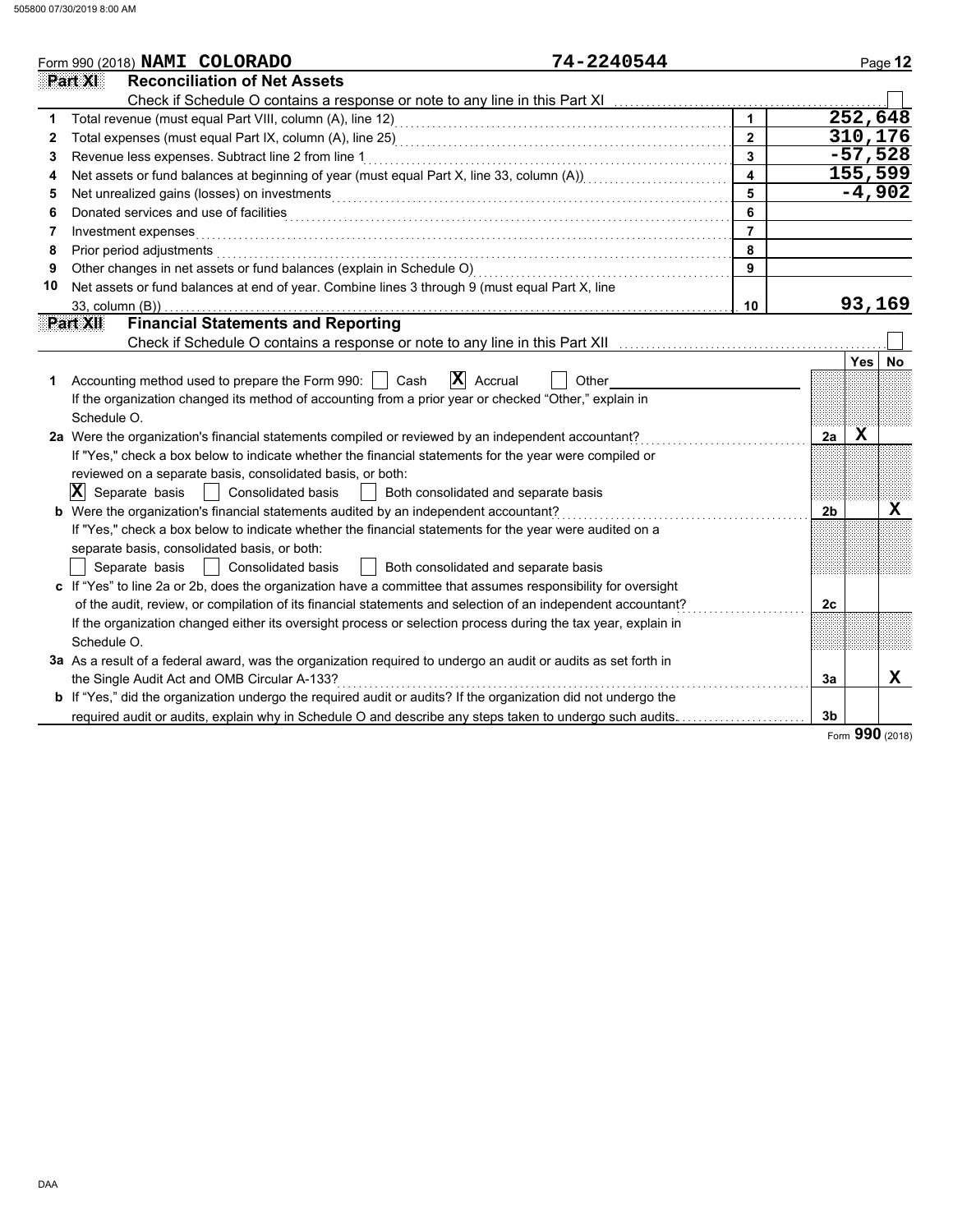505800 07/30/2019 8:00 AM

| (Form 990 or 990-EZ)       | Complete if the organization is a section 501(c)(3) organization or a section 4947(a)(1) nonexempt charitable trust. |                                                                                                                                                                                              |     |                          |                                                                                                                                                                                                                                                                |                       |  |  |
|----------------------------|----------------------------------------------------------------------------------------------------------------------|----------------------------------------------------------------------------------------------------------------------------------------------------------------------------------------------|-----|--------------------------|----------------------------------------------------------------------------------------------------------------------------------------------------------------------------------------------------------------------------------------------------------------|-----------------------|--|--|
| Department of the Treasury |                                                                                                                      | Attach to Form 990 or Form 990-EZ.                                                                                                                                                           |     |                          |                                                                                                                                                                                                                                                                | <b>Open to Public</b> |  |  |
| Internal Revenue Service   |                                                                                                                      | Go to www.irs.gov/Form990 for instructions and the latest information.                                                                                                                       |     |                          |                                                                                                                                                                                                                                                                | Inspection            |  |  |
| Name of the organization   |                                                                                                                      |                                                                                                                                                                                              |     |                          | <b>Employer identification number</b>                                                                                                                                                                                                                          |                       |  |  |
|                            | NAMI COLORADO                                                                                                        |                                                                                                                                                                                              |     |                          | 74-2240544                                                                                                                                                                                                                                                     |                       |  |  |
| Part I                     |                                                                                                                      |                                                                                                                                                                                              |     |                          | Reason for Public Charity Status (All organizations must complete this part.) See instructions.                                                                                                                                                                |                       |  |  |
|                            |                                                                                                                      | The organization is not a private foundation because it is: (For lines 1 through 12, check only one box.)                                                                                    |     |                          |                                                                                                                                                                                                                                                                |                       |  |  |
| 1                          |                                                                                                                      | A church, convention of churches, or association of churches described irsection 170(b)(1)(A)(i).                                                                                            |     |                          |                                                                                                                                                                                                                                                                |                       |  |  |
| 2<br>3                     |                                                                                                                      | A school described in section 170(b)(1)(A)(ii). (Attach Schedule E (Form 990 or 990-EZ).)<br>A hospital or a cooperative hospital service organization described isection 170(b)(1)(A)(iii). |     |                          |                                                                                                                                                                                                                                                                |                       |  |  |
| 4                          |                                                                                                                      |                                                                                                                                                                                              |     |                          | A medical research organization operated in conjunction with a hospital described section 170(b)(1)(A)(iii). Enter the hospital's name,                                                                                                                        |                       |  |  |
| city, and state:           |                                                                                                                      |                                                                                                                                                                                              |     |                          |                                                                                                                                                                                                                                                                |                       |  |  |
| 5                          |                                                                                                                      |                                                                                                                                                                                              |     |                          | An organization operated for the benefit of a college or university owned or operated by a governmental unit described in                                                                                                                                      |                       |  |  |
|                            | section 170(b)(1)(A)(iv). (Complete Part II.)                                                                        |                                                                                                                                                                                              |     |                          |                                                                                                                                                                                                                                                                |                       |  |  |
| 6                          |                                                                                                                      | A federal, state, or local government or governmental unit described isection 170(b)(1)(A)(v).                                                                                               |     |                          |                                                                                                                                                                                                                                                                |                       |  |  |
| $\overline{7}$             |                                                                                                                      |                                                                                                                                                                                              |     |                          | An organization that normally receives a substantial part of its support from a governmental unit or from the general public                                                                                                                                   |                       |  |  |
|                            | described in section 170(b)(1)(A)(vi). (Complete Part II.)                                                           |                                                                                                                                                                                              |     |                          |                                                                                                                                                                                                                                                                |                       |  |  |
| 8                          |                                                                                                                      | A community trust described in section 170(b)(1)(A)(vi). (Complete Part II.)                                                                                                                 |     |                          |                                                                                                                                                                                                                                                                |                       |  |  |
| 9                          |                                                                                                                      |                                                                                                                                                                                              |     |                          | An agricultural research organization described irsection 170(b)(1)(A)(ix) operated in conjunction with a land-grant college<br>or university or a non-land-grant college of agriculture (see instructions). Enter the name, city, and state of the college or |                       |  |  |
| university:                |                                                                                                                      |                                                                                                                                                                                              |     |                          |                                                                                                                                                                                                                                                                |                       |  |  |
| $\mathbf{x}$<br>10         |                                                                                                                      |                                                                                                                                                                                              |     |                          | An organization that normally receives: (1) more than 33 1/3% of its support from contributions, membership fees, and gross<br>receipts from activities related to its exempt functions—subject to certain exceptions, and (2) no more than 33 1/3% of its     |                       |  |  |
|                            |                                                                                                                      | acquired by the organization after June 30, 1975. Sesection 509(a)(2). (Complete Part III.)                                                                                                  |     |                          | support from gross investment income and unrelated business taxable income (less section 511 tax) from businesses                                                                                                                                              |                       |  |  |
| 11                         |                                                                                                                      | An organization organized and operated exclusively to test for public safety. Sexection 509(a)(4).                                                                                           |     |                          |                                                                                                                                                                                                                                                                |                       |  |  |
| 12                         |                                                                                                                      |                                                                                                                                                                                              |     |                          | An organization organized and operated exclusively for the benefit of, to perform the functions of, or to carry out the purposes                                                                                                                               |                       |  |  |
|                            |                                                                                                                      |                                                                                                                                                                                              |     |                          | of one or more publicly supported organizations described issection 509(a)(1) or section 509(a)(2). See section 509(a)(3).                                                                                                                                     |                       |  |  |
|                            |                                                                                                                      |                                                                                                                                                                                              |     |                          | Check the box in lines 12a through 12d that describes the type of supporting organization and complete lines 12e, 12f, and 12g.                                                                                                                                |                       |  |  |
| a                          |                                                                                                                      | the supported organization(s) the power to regularly appoint or elect a majority of the directors or trustees of the                                                                         |     |                          | Type I. A supporting organization operated, supervised, or controlled by its supported organization(s), typically by giving                                                                                                                                    |                       |  |  |
|                            |                                                                                                                      | supporting organization. You must complete Part IV, Sections A and B.                                                                                                                        |     |                          |                                                                                                                                                                                                                                                                |                       |  |  |
| b                          |                                                                                                                      |                                                                                                                                                                                              |     |                          | Type II. A supporting organization supervised or controlled in connection with its supported organization(s), by having                                                                                                                                        |                       |  |  |
|                            |                                                                                                                      |                                                                                                                                                                                              |     |                          | control or management of the supporting organization vested in the same persons that control or manage the supported                                                                                                                                           |                       |  |  |
|                            |                                                                                                                      | organization(s). You must complete Part IV, Sections A and C.                                                                                                                                |     |                          |                                                                                                                                                                                                                                                                |                       |  |  |
| c                          |                                                                                                                      |                                                                                                                                                                                              |     |                          | Type III functionally integrated.A supporting organization operated in connection with, and functionally integrated with,                                                                                                                                      |                       |  |  |
| d                          |                                                                                                                      | its supported organization(s) (see instructions). You must complete Part IV, Sections A, D, and E.                                                                                           |     |                          | Type III non-functionally integrated A supporting organization operated in connection with its supported organization(s)                                                                                                                                       |                       |  |  |
|                            |                                                                                                                      |                                                                                                                                                                                              |     |                          | that is not functionally integrated. The organization generally must satisfy a distribution requirement and an attentiveness                                                                                                                                   |                       |  |  |
|                            |                                                                                                                      | requirement (see instructions). You must complete Part IV, Sections A and D, and Part V.                                                                                                     |     |                          |                                                                                                                                                                                                                                                                |                       |  |  |
| е                          |                                                                                                                      |                                                                                                                                                                                              |     |                          | Check this box if the organization received a written determination from the IRS that it is a Type I, Type II, Type III                                                                                                                                        |                       |  |  |
|                            |                                                                                                                      | functionally integrated, or Type III non-functionally integrated supporting organization.                                                                                                    |     |                          |                                                                                                                                                                                                                                                                |                       |  |  |
| f<br>g                     | Enter the number of supported organizations                                                                          | Provide the following information about the supported organization(s).                                                                                                                       |     |                          |                                                                                                                                                                                                                                                                |                       |  |  |
| (i) Name of supported      | (ii) EIN                                                                                                             | (iii) Type of organization                                                                                                                                                                   |     | (iv) Is the organization | (v) Amount of monetary                                                                                                                                                                                                                                         | (vi) Amount of        |  |  |
| organization               |                                                                                                                      | (described on lines 1-10                                                                                                                                                                     |     | listed in your governing | support (see                                                                                                                                                                                                                                                   | other support (see    |  |  |
|                            |                                                                                                                      | above (see instructions))                                                                                                                                                                    |     | document?                | instructions)                                                                                                                                                                                                                                                  | instructions)         |  |  |
|                            |                                                                                                                      |                                                                                                                                                                                              | Yes | No                       |                                                                                                                                                                                                                                                                |                       |  |  |
| (A)                        |                                                                                                                      |                                                                                                                                                                                              |     |                          |                                                                                                                                                                                                                                                                |                       |  |  |
| (B)                        |                                                                                                                      |                                                                                                                                                                                              |     |                          |                                                                                                                                                                                                                                                                |                       |  |  |
|                            |                                                                                                                      |                                                                                                                                                                                              |     |                          |                                                                                                                                                                                                                                                                |                       |  |  |
| (C)                        |                                                                                                                      |                                                                                                                                                                                              |     |                          |                                                                                                                                                                                                                                                                |                       |  |  |
|                            |                                                                                                                      |                                                                                                                                                                                              |     |                          |                                                                                                                                                                                                                                                                |                       |  |  |
| (D)                        |                                                                                                                      |                                                                                                                                                                                              |     |                          |                                                                                                                                                                                                                                                                |                       |  |  |
|                            |                                                                                                                      |                                                                                                                                                                                              |     |                          |                                                                                                                                                                                                                                                                |                       |  |  |
| (E)                        |                                                                                                                      |                                                                                                                                                                                              |     |                          |                                                                                                                                                                                                                                                                |                       |  |  |
|                            |                                                                                                                      |                                                                                                                                                                                              |     |                          |                                                                                                                                                                                                                                                                |                       |  |  |
|                            |                                                                                                                      |                                                                                                                                                                                              |     |                          |                                                                                                                                                                                                                                                                |                       |  |  |

88888

**For Paperwork Reduction Act Notice, see the Instructions for Form 990 or 990-EZ.**

**Schedule A (Form 990 or 990-EZ) 2018**

**Total**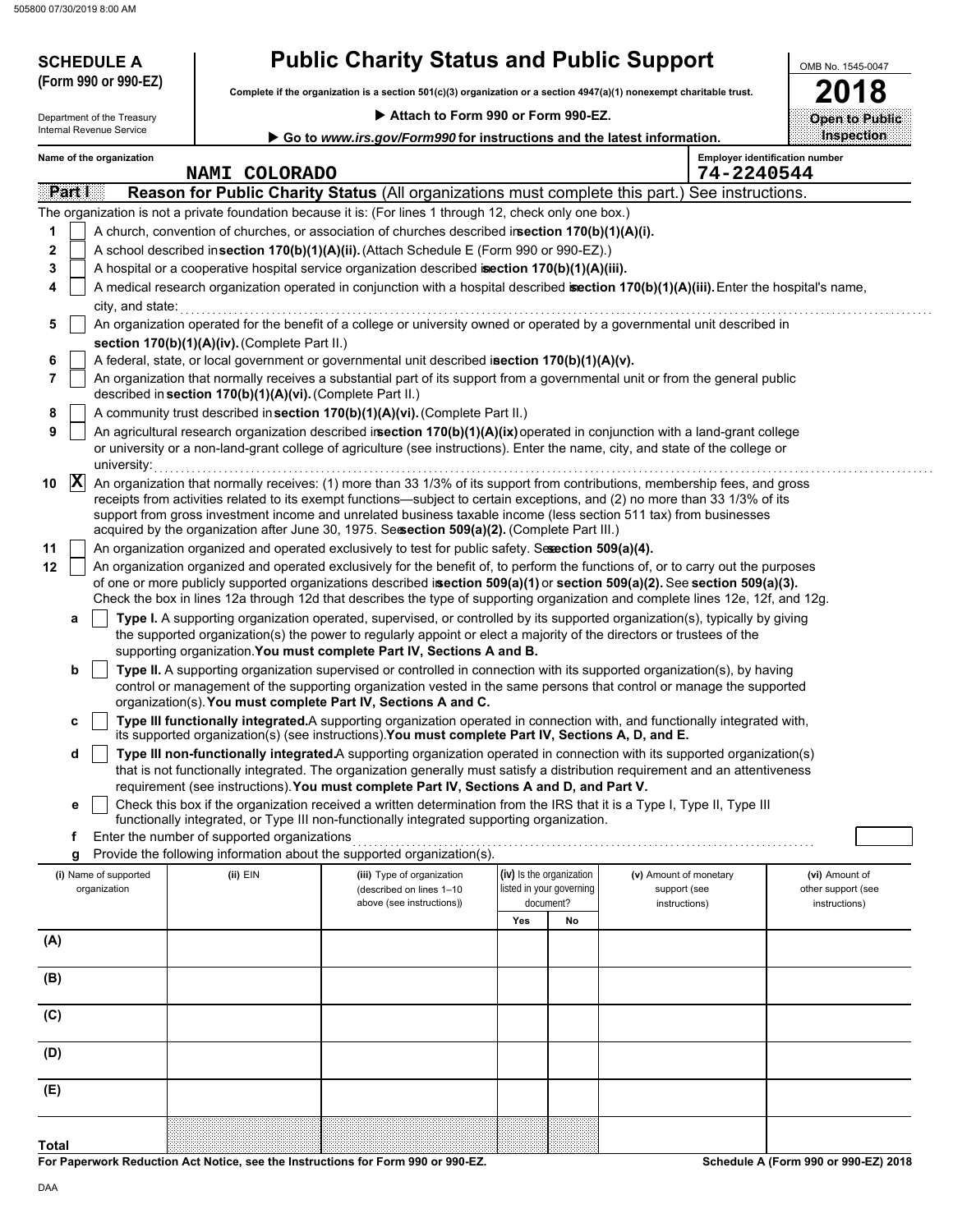|     | Schedule A (Form 990 or 990-EZ) 2018                                                                                                                                                                                                               | NAMI COLORADO |          |            |            | 74-2240544 | Page 2    |
|-----|----------------------------------------------------------------------------------------------------------------------------------------------------------------------------------------------------------------------------------------------------|---------------|----------|------------|------------|------------|-----------|
|     | Support Schedule for Organizations Described in Sections 170(b)(1)(A)(iv) and 170(b)(1)(A)(vi)<br>Part II                                                                                                                                          |               |          |            |            |            |           |
|     | (Complete only if you checked the box on line 5, 7, or 8 of Part I or if the organization failed to qualify under                                                                                                                                  |               |          |            |            |            |           |
|     | Part III. If the organization fails to qualify under the tests listed below, please complete Part III.)                                                                                                                                            |               |          |            |            |            |           |
|     | <b>Section A. Public Support</b>                                                                                                                                                                                                                   |               |          |            |            |            |           |
|     | Calendar year (or fiscal year beginning in)                                                                                                                                                                                                        | (a) 2014      | (b) 2015 | $(c)$ 2016 | $(d)$ 2017 | (e) $2018$ | (f) Total |
| 1   | Gifts, grants, contributions, and<br>membership fees received. (Do not<br>include any "unusual grants.")                                                                                                                                           |               |          |            |            |            |           |
| 2   | Tax revenues levied for the<br>organization's benefit and either paid<br>to or expended on its behalf<br>de de decembre                                                                                                                            |               |          |            |            |            |           |
| 3   | The value of services or facilities<br>furnished by a governmental unit to the<br>organization without charge                                                                                                                                      |               |          |            |            |            |           |
| 4   | Total. Add lines 1 through 3                                                                                                                                                                                                                       |               |          |            |            |            |           |
| 5   | The portion of total contributions by<br>each person (other than a<br>governmental unit or publicly<br>supported organization) included on<br>line 1 that exceeds 2% of the amount<br>shown on line 11, column (f)                                 |               |          |            |            |            |           |
| 6   | Public support. Subtract line 5 from line 4.                                                                                                                                                                                                       |               |          |            |            |            |           |
|     | <b>Section B. Total Support</b>                                                                                                                                                                                                                    |               |          |            |            |            |           |
|     | Calendar year (or fiscal year beginning in) $\blacktriangleright$                                                                                                                                                                                  | (a) 2014      | (b) 2015 | $(c)$ 2016 | $(d)$ 2017 | $(e)$ 2018 | (f) Total |
| 7   | Amounts from line 4                                                                                                                                                                                                                                |               |          |            |            |            |           |
| 8   | Gross income from interest, dividends,<br>payments received on securities loans,<br>rents, royalties, and income from<br>similar sources                                                                                                           |               |          |            |            |            |           |
| 9   | Net income from unrelated business<br>activities, whether or not the business                                                                                                                                                                      |               |          |            |            |            |           |
|     | is regularly carried on                                                                                                                                                                                                                            |               |          |            |            |            |           |
| 10  | Other income. Do not include gain or<br>loss from the sale of capital assets<br>(Explain in Part VI.)                                                                                                                                              |               |          |            |            |            |           |
| 11  | Total support. Add lines 7 through 10                                                                                                                                                                                                              |               |          |            |            |            |           |
| 12  | Gross receipts from related activities, etc. (see instructions)<br>interconsumedial contains accommodation of the container container and the container activities of the contain                                                                  |               |          |            |            | 12         |           |
| 13  | First five years. If the Form 990 is for the organization's first, second, third, fourth, or fifth tax year as a section 501(c)(3)                                                                                                                 |               |          |            |            |            |           |
|     | organization, check this box andstop here                                                                                                                                                                                                          |               |          |            |            |            |           |
|     | <b>Section C. Computation of Public Support Percentage</b>                                                                                                                                                                                         |               |          |            |            |            |           |
| 14  | Public support percentage for 2018 (line 6, column (f) divided by line 11, column (f) [[[[[[[[[[[[[[[[[[[[[[[                                                                                                                                      |               |          |            |            | 14         | $\%$      |
| 15  | Public support percentage from 2017 Schedule A, Part II, line 14                                                                                                                                                                                   |               |          |            |            | 15         | $\%$      |
| 16a | 33 1/3% support test-2018. If the organization did not check the box on line 13, and line 14 is 33 1/3% or more, check this                                                                                                                        |               |          |            |            |            |           |
|     | box and stop here. The organization qualifies as a publicly supported organization                                                                                                                                                                 |               |          |            |            |            |           |
| b   | 33 1/3% support test-2017. If the organization did not check a box on line 13 or 16a, and line 15 is 33 1/3% or more, check                                                                                                                        |               |          |            |            |            |           |
|     | this box and stop here. The organization qualifies as a publicly supported organization                                                                                                                                                            |               |          |            |            |            |           |
|     | 17a 10%-facts-and-circumstances test-2018. If the organization did not check a box on line 13, 16a, or 16b, and line 14 is                                                                                                                         |               |          |            |            |            |           |
|     | 10% or more, and if the organization meets the "facts-and-circumstances" test, check this box andtop here. Explain in<br>Part VI how the organization meets the "facts-and-circumstances" test. The organization qualifies as a publicly supported |               |          |            |            |            |           |
|     | organization                                                                                                                                                                                                                                       |               |          |            |            |            |           |
| b   | 10%-facts-and-circumstances test-2017. If the organization did not check a box on line 13, 16a, 16b, or 17a, and line                                                                                                                              |               |          |            |            |            |           |
|     | 15 is 10% or more, and if the organization meets the "facts-and-circumstances" test, check this box andtop here.                                                                                                                                   |               |          |            |            |            |           |
|     | Explain in Part VI how the organization meets the "facts-and-circumstances" test. The organization qualifies as a publicly                                                                                                                         |               |          |            |            |            |           |
|     | supported organization<br>Private foundation. If the organization did not check a box on line 13, 16a, 16b, 17a, or 17b, check this box and see                                                                                                    |               |          |            |            |            |           |
| 18  |                                                                                                                                                                                                                                                    |               |          |            |            |            |           |
|     |                                                                                                                                                                                                                                                    |               |          |            |            |            |           |

**Schedule A (Form 990 or 990-EZ) 2018**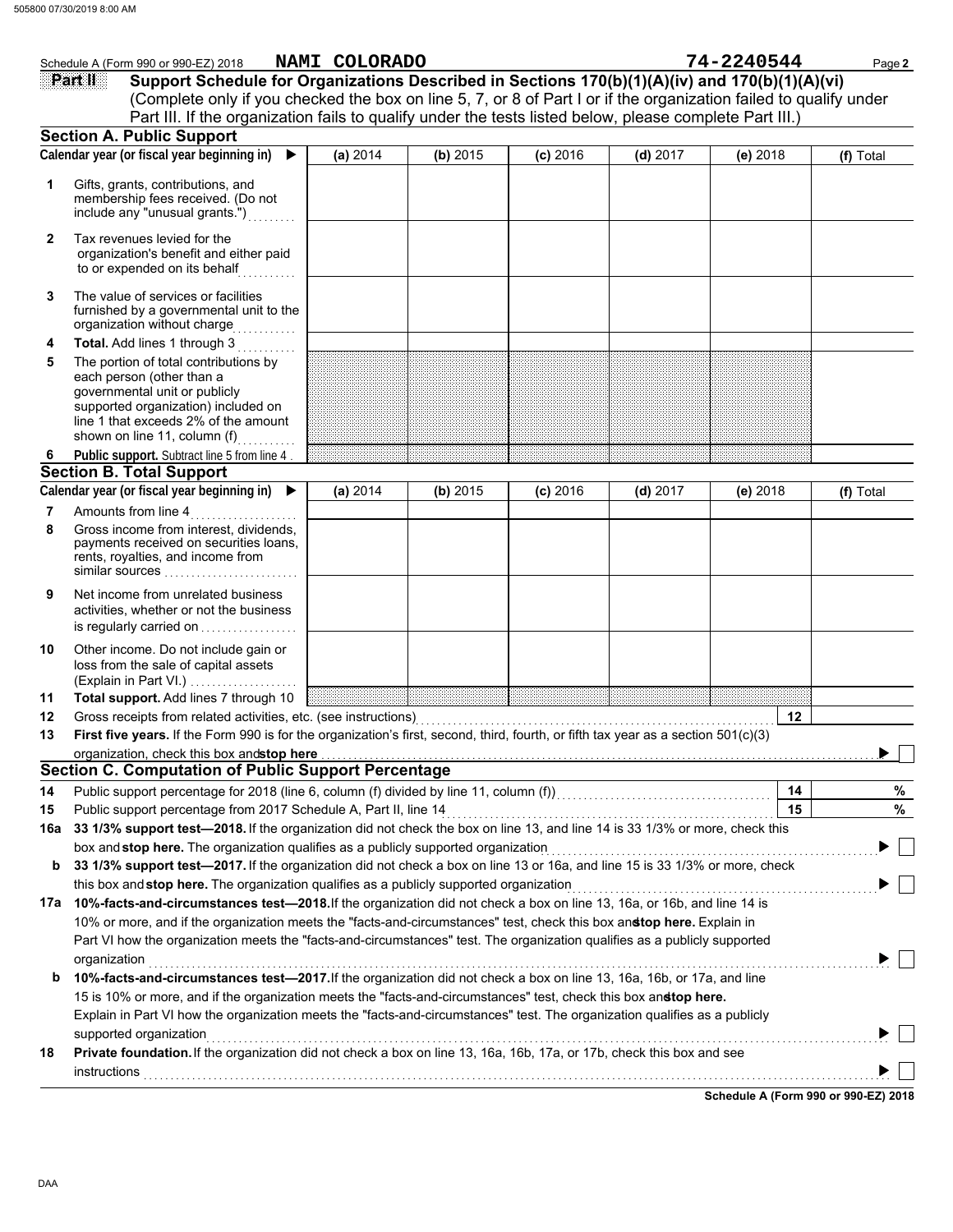|              | Schedule A (Form 990 or 990-EZ) 2018                                                                                                                                    | NAMI COLORADO |          |            |            | 74-2240544 | Page 3         |  |  |
|--------------|-------------------------------------------------------------------------------------------------------------------------------------------------------------------------|---------------|----------|------------|------------|------------|----------------|--|--|
|              | Support Schedule for Organizations Described in Section 509(a)(2)<br><b>Part III</b>                                                                                    |               |          |            |            |            |                |  |  |
|              | (Complete only if you checked the box on line 10 of Part I or if the organization failed to qualify under Part II.                                                      |               |          |            |            |            |                |  |  |
|              | If the organization fails to qualify under the tests listed below, please complete Part II.)                                                                            |               |          |            |            |            |                |  |  |
|              | <b>Section A. Public Support</b>                                                                                                                                        |               |          |            |            |            |                |  |  |
|              | Calendar year (or fiscal year beginning in)<br>▶                                                                                                                        | (a) 2014      | (b) 2015 | $(c)$ 2016 | (d) $2017$ | (e) 2018   | (f) Total      |  |  |
| 1            | Gifts, grants, contributions, and membership<br>fees received. (Do not include any "unusual grants.")                                                                   | 187,536       | 217,846  | 212,525    | 251,313    | 262,917    | 1,132,137      |  |  |
| $\mathbf{2}$ | Gross receipts from admissions, merchandise<br>sold or services performed, or facilities<br>furnished in any activity that is related to the                            |               |          |            |            |            |                |  |  |
|              | organization's tax-exempt purpose                                                                                                                                       | 167,279       | 180,968  | 147,720    | 910        | 1,624      | 498,501        |  |  |
| 3            | Gross receipts from activities that are not an<br>unrelated trade or business under section 513                                                                         |               |          |            |            |            |                |  |  |
| 4            | Tax revenues levied for the<br>organization's benefit and either paid<br>to or expended on its behalf                                                                   |               |          |            |            |            |                |  |  |
| 5            | The value of services or facilities<br>furnished by a governmental unit to the<br>organization without charge<br>.                                                      |               |          |            |            |            |                |  |  |
| 6            | Total. Add lines 1 through 5                                                                                                                                            | 354,815       | 398,814  | 360,245    | 252,223    | 264,541    | 1,630,638      |  |  |
|              | 7a Amounts included on lines 1, 2, and 3<br>received from disqualified persons                                                                                          |               |          |            |            |            |                |  |  |
| b            | Amounts included on lines 2 and 3<br>received from other than disqualified<br>persons that exceed the greater of \$5,000<br>or 1% of the amount on line 13 for the year |               |          |            |            |            |                |  |  |
| c            | Add lines 7a and 7b                                                                                                                                                     |               |          |            |            |            |                |  |  |
| 8            | Public support. (Subtract line 7c from                                                                                                                                  |               |          |            |            |            |                |  |  |
|              | line $6.$ )                                                                                                                                                             |               |          |            |            |            | 1,630,638      |  |  |
|              | <b>Section B. Total Support</b>                                                                                                                                         |               |          |            |            |            |                |  |  |
|              | Calendar year (or fiscal year beginning in) $\blacktriangleright$                                                                                                       | (a) 2014      | (b) 2015 | $(c)$ 2016 | $(d)$ 2017 | (e) 2018   | (f) Total      |  |  |
| 9            | Amounts from line 6                                                                                                                                                     | 354,815       | 398,814  | 360,245    | 252,223    | 264,541    | 1,630,638      |  |  |
|              | <b>10a</b> Gross income from interest, dividends,<br>payments received on securities loans, rents,<br>royalties, and income from similar sources.                       | 694           | 1,721    | 976        | 62         | 33         | 3,486          |  |  |
| b            | Unrelated business taxable income (less<br>section 511 taxes) from businesses<br>acquired after June 30, 1975                                                           |               |          |            |            |            |                |  |  |
| c            | Add lines 10a and 10b                                                                                                                                                   | 694           | 1,721    | 976        | 62         | 33         | 3,486          |  |  |
| 11           | Net income from unrelated business<br>activities not included in line 10b, whether<br>or not the business is regularly carried on                                       |               |          |            |            |            |                |  |  |
| 12           | Other income. Do not include gain or<br>loss from the sale of capital assets<br>(Explain in Part VI.)                                                                   |               |          |            |            |            |                |  |  |
| 13           | Total support. (Add lines 9, 10c, 11,                                                                                                                                   |               |          |            |            |            |                |  |  |
| 14           | and $12.$ )<br>First five years. If the Form 990 is for the organization's first, second, third, fourth, or fifth tax year as a section 501(c)(3)                       | 355,509       | 400,535  | 361,221    | 252,285    | 264,574    | 1,634,124      |  |  |
|              | organization, check this box andstop here                                                                                                                               |               |          |            |            |            |                |  |  |
|              | <b>Section C. Computation of Public Support Percentage</b>                                                                                                              |               |          |            |            |            |                |  |  |
| 15           | Public support percentage for 2018 (line 8, column (f), divided by line 13, column (f)) [[[[[[[[[[[[[[[[[[[[[                                                           |               |          |            |            | 15         | 99.79%         |  |  |
| 16           |                                                                                                                                                                         |               |          |            |            | 16         | 99.77%         |  |  |
|              | Section D. Computation of Investment Income Percentage                                                                                                                  |               |          |            |            |            |                |  |  |
| 17           | Investment income percentage for2018 (line 10c, column (f), divided by line 13, column (f))                                                                             |               |          |            |            | 17         | %              |  |  |
| 18           | Investment income percentage from 2017 Schedule A, Part III, line 17                                                                                                    |               |          |            |            | 18         | $\%$           |  |  |
| 19a          | 33 1/3% support tests-2018. If the organization did not check the box on line 14, and line 15 is more than 33 1/3%, and line                                            |               |          |            |            |            |                |  |  |
|              | 17 is not more than 33 1/3%, check this box andstop here. The organization qualifies as a publicly supported organization                                               |               |          |            |            |            | $ \mathbf{X} $ |  |  |
| b            | 33 1/3% support tests-2017. If the organization did not check a box on line 14 or line 19a, and line 16 is more than 33 1/3%, and                                       |               |          |            |            |            |                |  |  |
|              | line 18 is not more than 33 1/3%, check this box andstop here. The organization qualifies as a publicly supported organization                                          |               |          |            |            |            |                |  |  |

**Schedule A (Form 990 or 990-EZ) 2018**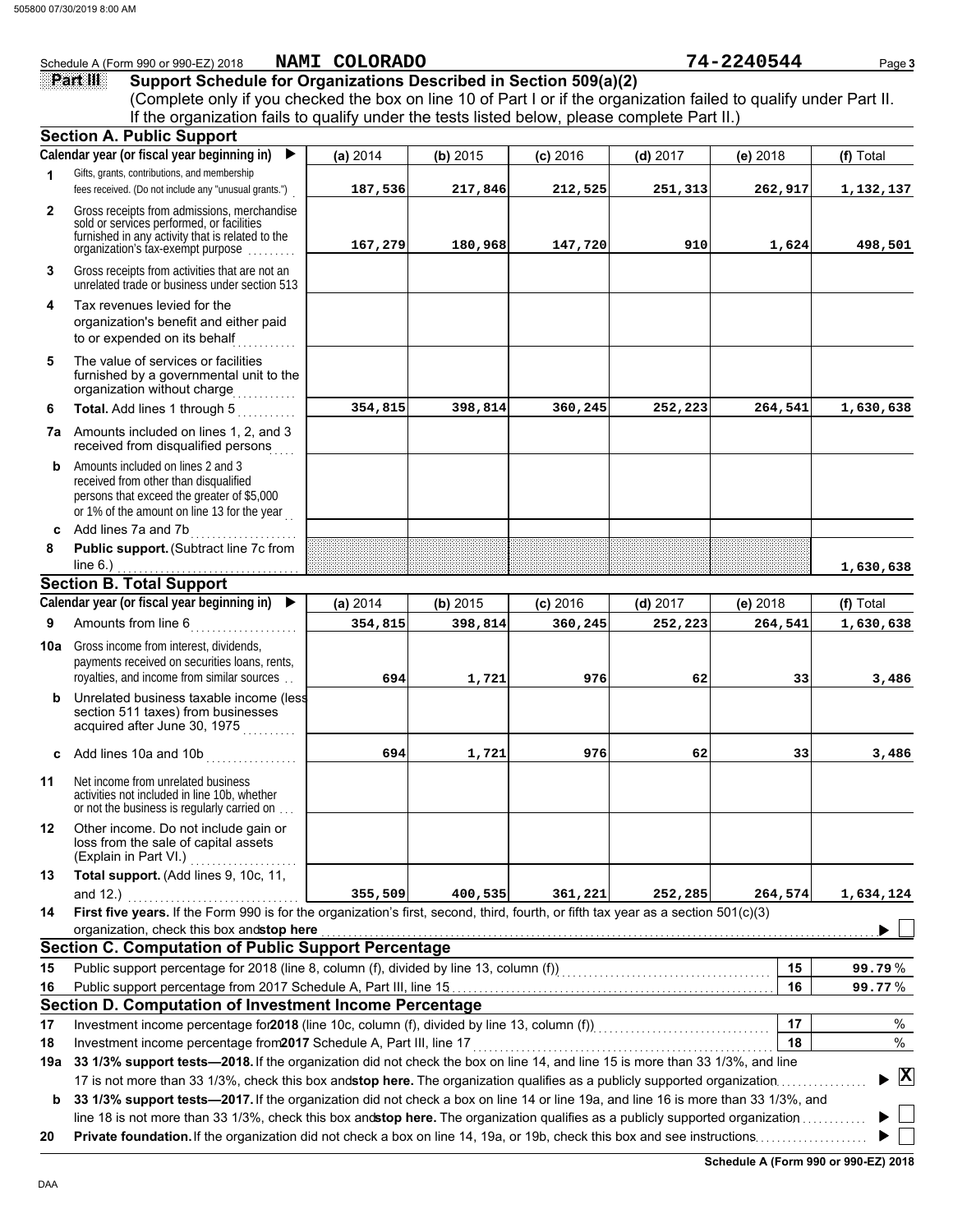#### **Part IV** Supporting Organizations Sections A, D, and E. If you checked 12d of Part I, complete Sections A and D, and complete Part V.) Schedule A (Form 990 or 990-EZ) 2018 **NAMI COLORADO Page 4 Page 4 Page 4 Page 4 Section A. All Supporting Organizations** (Complete only if you checked a box in line 12 on Part I. If you checked 12a of Part I, complete Sections A and B. If you checked 12b of Part I, complete Sections A and C. If you checked 12c of Part I, complete Are all of the organization's supported organizations listed by name in the organization's governing documents? *If "No," describe in Part VI how the supported organizations are designated. If designated by class or purpose, describe the designation. If historic and continuing relationship, explain.* Did the organization have any supported organization that does not have an IRS determination of status under section 509(a)(1) or (2)? *If "Yes," explain in Part VI how the organization determined that the supported organization was described in section 509(a)(1) or (2).* **1 2 3a** Did the organization have a supported organization described in section 501(c)(4), (5), or (6)? *If "Yes," answer* **b c 4a b c 5a** Did the organization add, substitute, or remove any supported organizations during the tax year? *I'Yes*, " **b c 6 7 8 9a b c 10a** *(b) and (c) below.* Did the organization confirm that each supported organization qualified under section 501(c)(4), (5), or (6) and satisfied the public support tests under section 509(a)(2)?*If "Yes," describe in Part VI when and how the organization made the determination.* Did the organization ensure that all support to such organizations was used exclusively for section  $170(c)(2)(B)$ purposes? *If "Yes," explain in Part VI what controls the organization put in place to ensure such use.* Was any supported organization not organized in the United States ("foreign supported organization")? *If "Yes," and if you checked 12a or 12b in Part I, answer (b) and (c) below.* Did the organization have ultimate control and discretion in deciding whether to make grants to the foreign supported organization? *If "Yes," describe in Part VI how the organization had such control and discretion despite being controlled or supervised by or in connection with its supported organizations.* Did the organization support any foreign supported organization that does not have an IRS determination under sections 501(c)(3) and 509(a)(1) or (2)? *If "Yes," explain in Part VI what controls the organization used to ensure that all support to the foreign supported organization was used exclusively for section 170(c)(2)(B) purposes.* answer (b) and (c) below (if applicable). Also, provide detail in **Part VI**, *including (i)* the names and EIN *numbers of the supported organizations added, substituted, or removed; (ii) the reasons for each such action; (iii) the authority under the organization's organizing document authorizing such action; and (iv) how the action was accomplished (such as by amendment to the organizing document).* **Type I or Type II only.** Was any added or substituted supported organization part of a class already designated in the organization's organizing document? **Substitutions only.** Was the substitution the result of an event beyond the organization's control? Did the organization provide support (whether in the form of grants or the provision of services or facilities) to anyone other than (i) its supported organizations, (ii) individuals that are part of the charitable class benefited by one or more of its supported organizations, or (iii) other supporting organizations that also support or benefit one or more of the filing organization's supported organizations<sup>[*f</sup> "Yes," provide detail in Part VI.*</sup> Did the organization provide a grant, loan, compensation, or other similar payment to a substantial contributor (as defined in section 4958(c)(3)(C)), a family member of a substantial contributor, or a 35% controlled entity with regard to a substantial contributor?*If "Yes," complete Part I of Schedule L (Form 990 or 990-EZ)*. Did the organization make a loan to a disqualified person (as defined in section 4958) not described in line 7? *If "Yes," complete Part I of Schedule L (Form 990 or 990-EZ).* Was the organization controlled directly or indirectly at any time during the tax year by one or more disqualified persons as defined in section 4946 (other than foundation managers and organizations described in section 509(a)(1) or (2))? *If "Yes," provide detail in Part VI.* Did one or more disqualified persons (as defined in line 9a) hold a controlling interest in any entity in which the supporting organization had an interest? *If "Yes," provide detail in Part VI.* Did a disqualified person (as defined in line 9a) have an ownership interest in, or derive any personal benefit from, assets in which the supporting organization also had an interest?*f* "Yes," provide detail in Part VI. Was the organization subject to the excess business holdings rules of section 4943 because of section 4943(f) (regarding certain Type II supporting organizations, and all Type III non-functionally integrated supporting organizations)? *If "Yes," answer 10b below.* **Yes No 1 2 3a 3b 3c 4a 4b 4c 5a 5b 5c 6 7 8 9a 9b 9c NAMI COLORADO**

Did the organization have any excess business holdings in the tax year? *Use Schedule C, Form 4720, to* 

*determine whether the organization had excess business holdings.)*

**Schedule A (Form 990 or 990-EZ) 2018 10b**

**10a**

**b**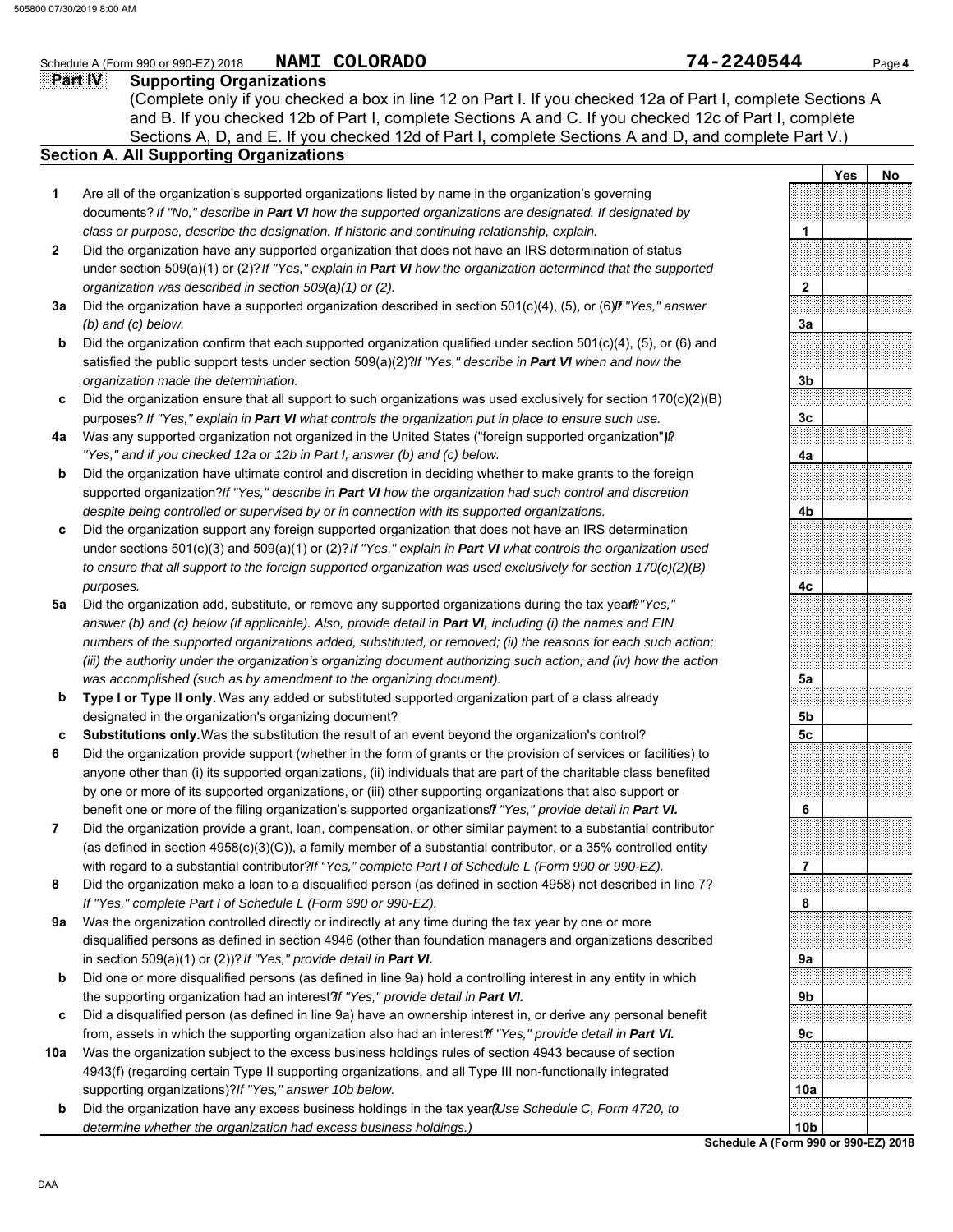|              | NAMI COLORADO<br>Schedule A (Form 990 or 990-EZ) 2018                                                                  | 74-2240544      |     | Page 5 |
|--------------|------------------------------------------------------------------------------------------------------------------------|-----------------|-----|--------|
|              | <b>Supporting Organizations (continued)</b><br>Part IV                                                                 |                 |     |        |
|              |                                                                                                                        |                 | Yes | No     |
| 11           | Has the organization accepted a gift or contribution from any of the following persons?                                |                 |     |        |
|              | a A person who directly or indirectly controls, either alone or together with persons described in (b) and (c)         |                 |     |        |
|              | below, the governing body of a supported organization?                                                                 | 11a             |     |        |
|              | <b>b</b> A family member of a person described in (a) above?                                                           | 11 <sub>b</sub> |     |        |
|              | c A 35% controlled entity of a person described in (a) or (b) above 7f "Yes" to a, b, or c, provide detail in Part VI. | 11c             |     |        |
|              | <b>Section B. Type I Supporting Organizations</b>                                                                      |                 |     |        |
|              |                                                                                                                        |                 | Yes | No     |
| 1            | Did the directors, trustees, or membership of one or more supported organizations have the power to                    |                 |     |        |
|              | regularly appoint or elect at least a majority of the organization's directors or trustees at all times during the     |                 |     |        |
|              | tax year? If "No," describe in Part VI how the supported organization(s) effectively operated, supervised, or          |                 |     |        |
|              | controlled the organization's activities. If the organization had more than one supported organization,                |                 |     |        |
|              | describe how the powers to appoint and/or remove directors or trustees were allocated among the supported              |                 |     |        |
|              | organizations and what conditions or restrictions, if any, applied to such powers during the tax year.                 | 1               |     |        |
| $\mathbf{2}$ | Did the organization operate for the benefit of any supported organization other than the supported                    |                 |     |        |
|              | organization(s) that operated, supervised, or controlled the supporting organization ?" Yes," explain in Part          |                 |     |        |
|              | VI how providing such benefit carried out the purposes of the supported organization(s) that operated,                 |                 |     |        |
|              | supervised, or controlled the supporting organization.                                                                 | $\overline{2}$  |     |        |
|              | <b>Section C. Type II Supporting Organizations</b>                                                                     |                 |     |        |
|              |                                                                                                                        |                 | Yes | No     |
| 1            | Were a majority of the organization's directors or trustees during the tax year also a majority of the directors       |                 |     |        |
|              | or trustees of each of the organization's supported organization(s) ?f "No," describe in Part VI how control           |                 |     |        |
|              | or management of the supporting organization was vested in the same persons that controlled or managed                 |                 |     |        |
|              | the supported organization(s).                                                                                         | 1               |     |        |
|              | <b>Section D. All Type III Supporting Organizations</b>                                                                |                 |     |        |
|              |                                                                                                                        |                 | Yes | No     |
| 1            | Did the organization provide to each of its supported organizations, by the last day of the fifth month of the         |                 |     |        |
|              | organization's tax year, (i) a written notice describing the type and amount of support provided during the prior tax  |                 |     |        |
|              | year, (ii) a copy of the Form 990 that was most recently filed as of the date of notification, and (iii) copies of the |                 |     |        |
|              | organization's governing documents in effect on the date of notification, to the extent not previously provided?       | 1               |     |        |
| $\mathbf{2}$ | Were any of the organization's officers, directors, or trustees either (i) appointed or elected by the supported       |                 |     |        |
|              | organization(s) or (ii) serving on the governing body of a supported organization/? "No," explain in Part VI how       |                 |     |        |
|              | the organization maintained a close and continuous working relationship with the supported organization(s).            | 2               |     |        |
| 3            | By reason of the relationship described in (2), did the organization's supported organizations have a                  |                 |     |        |
|              | significant voice in the organization's investment policies and in directing the use of the organization's             |                 |     |        |
|              | income or assets at all times during the tax year?If "Yes," describe in Part VI the role the organization's            |                 |     |        |
|              | supported organizations played in this regard.                                                                         | 3               |     |        |

### **Section E. Type III Functionally-Integrated Supporting Organizations**

**1** *Check the box next to the method that the organization used to satisfy the Integral Part Test during the year (see instructions).*

- The organization satisfied the Activities Test. *Complete line 2 below.* **a**
- The organization is the parent of each of its supported organizationsComplete line 3 below. **b**

The organization supported a governmental entityDescribe in Part VI how you supported a government entity (see instructions). **c**

|  | 2 Activities Test. Answer (a) and (b) below. |  |  |  |  |  |  |
|--|----------------------------------------------|--|--|--|--|--|--|
|--|----------------------------------------------|--|--|--|--|--|--|

- **a** Did substantially all of the organization's activities during the tax year directly further the exempt purposes of the supported organization(s) to which the organization was responsive? *"Yes," then in Part VI identify those supported organizations and explain how these activities directly furthered their exempt purposes, how the organization was responsive to those supported organizations, and how the organization determined that these activities constituted substantially all of its activities.*
- **b** Did the activities described in (a) constitute activities that, but for the organization's involvement, one or more of the organization's supported organization(s) would have been engaged in? "Yes," explain in Part VI the *reasons for the organization's position that its supported organization(s) would have engaged in these activities but for the organization's involvement.*
- **3** Parent of Supported Organizations. *Answer (a) and (b) below.*
- **a** Did the organization have the power to regularly appoint or elect a majority of the officers, directors, or trustees of each of the supported organizations? *Provide details in Part VI.*
- DAA **Schedule A (Form 990 or 990-EZ) 2018 b** Did the organization exercise a substantial degree of direction over the policies, programs, and activities of each of its supported organizations? *If "Yes," describe in Part VI the role played by the organization in this regard.*

**Yes No 2a 2b 3a 3b**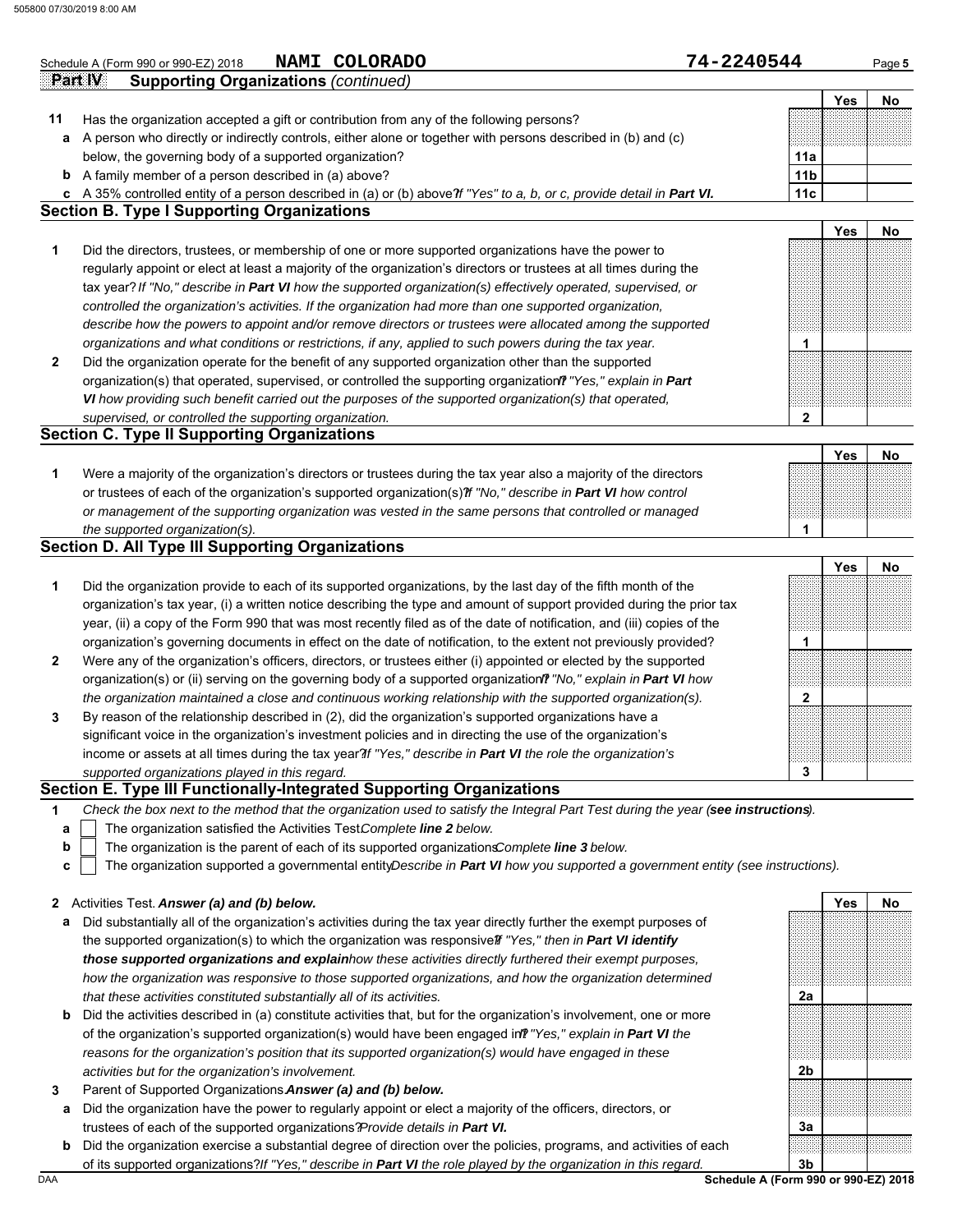| NAMI COLORADO<br>Schedule A (Form 990 or 990-EZ) 2018                                                                             |                | 74-2240544     | Page 6                         |
|-----------------------------------------------------------------------------------------------------------------------------------|----------------|----------------|--------------------------------|
| <b>Part V</b><br>Type III Non-Functionally Integrated 509(a)(3) Supporting Organizations                                          |                |                |                                |
| Check here if the organization satisfied the Integral Part Test as a qualifying trust on Nov. 20, 1970 (explain in Part VSee<br>1 |                |                |                                |
| instructions. All other Type III non-functionally integrated supporting organizations must complete Sections A through E.         |                |                |                                |
| <b>Section A - Adjusted Net Income</b>                                                                                            |                | (A) Prior Year | (B) Current Year               |
|                                                                                                                                   |                |                | (optional)                     |
| Net short-term capital gain<br>1                                                                                                  | 1              |                |                                |
| $\mathbf{2}$<br>Recoveries of prior-year distributions                                                                            | $\mathbf{2}$   |                |                                |
| 3<br>Other gross income (see instructions)                                                                                        | 3              |                |                                |
| Add lines 1 through 3.<br>4                                                                                                       | 4              |                |                                |
| 5<br>Depreciation and depletion                                                                                                   | 5              |                |                                |
| Portion of operating expenses paid or incurred for production or<br>6                                                             |                |                |                                |
| collection of gross income or for management, conservation, or                                                                    |                |                |                                |
| maintenance of property held for production of income (see instructions)                                                          | 6              |                |                                |
| Other expenses (see instructions)<br>$\overline{7}$                                                                               | $\overline{7}$ |                |                                |
| 8<br>Adjusted Net Income (subtract lines 5, 6, and 7 from line 4)                                                                 | 8              |                |                                |
| <b>Section B - Minimum Asset Amount</b>                                                                                           |                | (A) Prior Year | (B) Current Year<br>(optional) |
| Aggregate fair market value of all non-exempt-use assets (see<br>1                                                                |                |                |                                |
| instructions for short tax year or assets held for part of year):                                                                 |                |                |                                |
| a Average monthly value of securities                                                                                             | 1a             |                |                                |
| Average monthly cash balances<br>b                                                                                                | 1b             |                |                                |
| c Fair market value of other non-exempt-use assets                                                                                | 1c             |                |                                |
| <b>Total</b> (add lines 1a, 1b, and 1c)<br>d                                                                                      | 1d             |                |                                |
| <b>e</b> Discount claimed for blockage or other                                                                                   |                |                |                                |
| factors (explain in detail inPart VI):                                                                                            |                |                |                                |
| Acquisition indebtedness applicable to non-exempt-use assets<br>$\mathbf{2}$                                                      | 2              |                |                                |
| 3<br>Subtract line 2 from line 1d.                                                                                                | 3              |                |                                |
| Cash deemed held for exempt use. Enter 1-1/2% of line 3 (for greater amount,<br>4                                                 |                |                |                                |
| see instructions).                                                                                                                | 4              |                |                                |
| 5<br>Net value of non-exempt-use assets (subtract line 4 from line 3)                                                             | 5              |                |                                |
| 6<br>Multiply line 5 by 035.                                                                                                      | 6              |                |                                |
| $\overline{7}$<br>Recoveries of prior-year distributions                                                                          | $\overline{7}$ |                |                                |
| 8<br>Minimum Asset Amount(add line 7 to line 6)                                                                                   | 8              |                |                                |
| <b>Section C - Distributable Amount</b>                                                                                           |                |                | <b>Current Year</b>            |
| Adjusted net income for prior year (from Section A, line 8, Column A)<br>1                                                        | 1              |                |                                |
| Enter 85% of line 1.<br>$\mathbf{2}$                                                                                              | $\mathbf{2}$   |                |                                |
| Minimum asset amount for prior year (from Section B, line 8, Column A)<br>3                                                       | 3              |                |                                |
| Enter greater of line 2 or line 3.<br>4                                                                                           | 4              |                |                                |
| 5<br>Income tax imposed in prior year                                                                                             | 5              |                |                                |
| <b>Distributable Amount.</b> Subtract line 5 from line 4, unless subject to<br>6                                                  |                |                |                                |
| emergency temporary reduction (see instructions)                                                                                  | 6              |                |                                |

**7** instructions). Check here if the current year is the organization's first as a non-functionally integrated Type III supporting organization (see

**Schedule A (Form 990 or 990-EZ) 2018**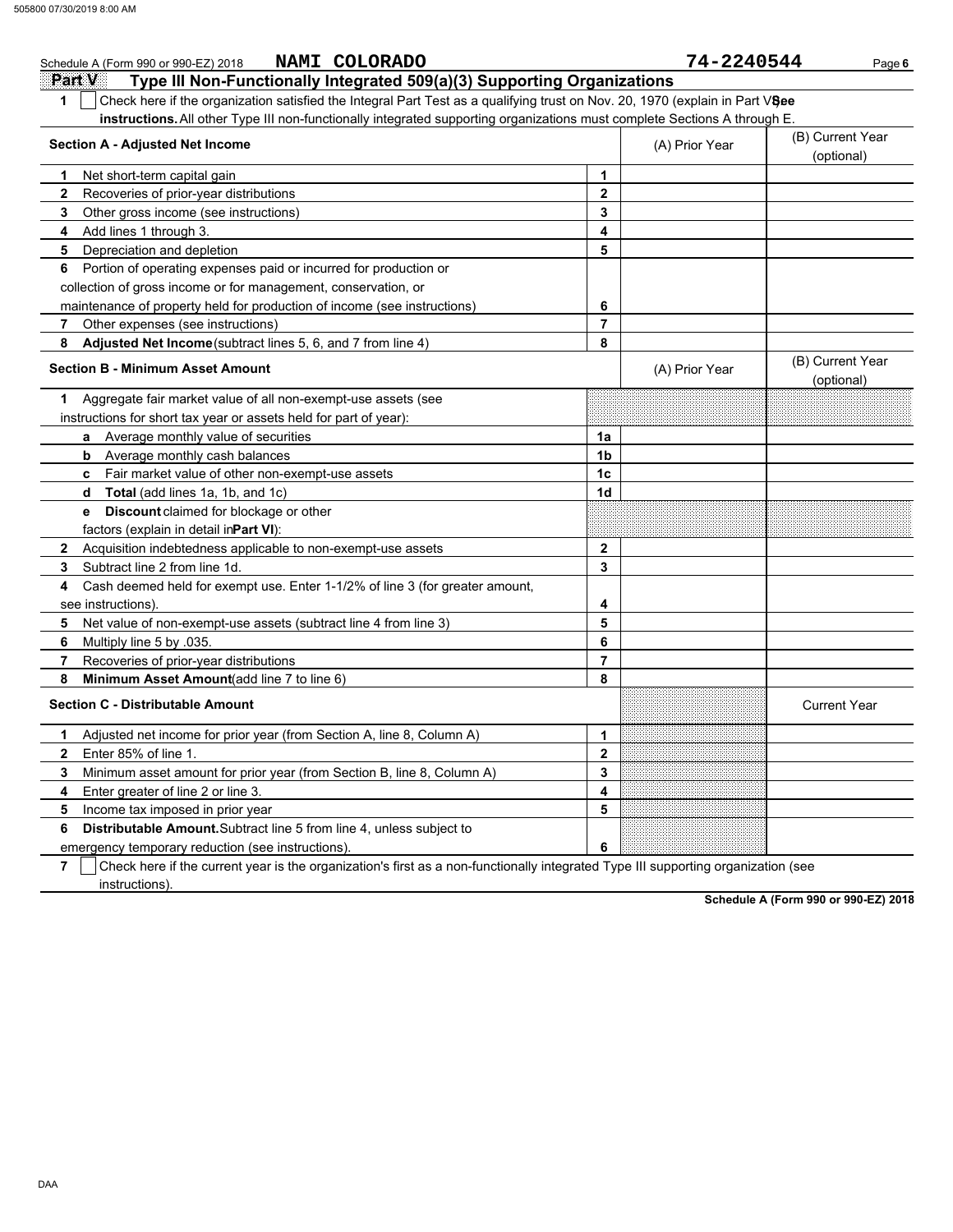|              | NAMI COLORADO<br>Schedule A (Form 990 or 990-EZ) 2018                                      |                                    | 74-2240544                         | Page 7                               |
|--------------|--------------------------------------------------------------------------------------------|------------------------------------|------------------------------------|--------------------------------------|
| Part V       | Type III Non-Functionally Integrated 509(a)(3) Supporting Organizations (continued)        |                                    |                                    |                                      |
|              | <b>Section D - Distributions</b>                                                           |                                    |                                    | <b>Current Year</b>                  |
| 1            | Amounts paid to supported organizations to accomplish exempt purposes                      |                                    |                                    |                                      |
| $\mathbf{2}$ | Amounts paid to perform activity that directly furthers exempt purposes of supported       |                                    |                                    |                                      |
|              | organizations, in excess of income from activity                                           |                                    |                                    |                                      |
| 3            | Administrative expenses paid to accomplish exempt purposes of supported organizations      |                                    |                                    |                                      |
| 4            | Amounts paid to acquire exempt-use assets                                                  |                                    |                                    |                                      |
| 5            | Qualified set-aside amounts (prior IRS approval required)                                  |                                    |                                    |                                      |
| 6            | Other distributions (describe in Part VI). See instructions.                               |                                    |                                    |                                      |
| 7            | Total annual distributions. Add lines 1 through 6.                                         |                                    |                                    |                                      |
| 8            | Distributions to attentive supported organizations to which the organization is responsive |                                    |                                    |                                      |
|              | (provide details in Part VI). See instructions.                                            |                                    |                                    |                                      |
| 9            | Distributable amount for 2018 from Section C, line 6                                       |                                    |                                    |                                      |
| 10           | Line 8 amount divided by line 9 amount                                                     |                                    |                                    |                                      |
|              | Section E - Distribution Allocations(see instructions)                                     | (i)<br><b>Excess Distributions</b> | (iii)<br><b>Underdistributions</b> | (iii)<br><b>Distributable</b>        |
|              |                                                                                            |                                    | Pre-2018                           | <b>Amount for 2018</b>               |
| 1            | Distributable amount for 2018 from Section C, line 6                                       |                                    |                                    |                                      |
| 2            | Underdistributions, if any, for years prior to 2018                                        |                                    |                                    |                                      |
|              | (reasonable cause required-explain irPart VI). See<br>instructions.                        |                                    |                                    |                                      |
| 3            | Excess distributions carryover, if any, to 2018                                            |                                    |                                    |                                      |
|              |                                                                                            |                                    |                                    |                                      |
|              |                                                                                            |                                    |                                    |                                      |
|              |                                                                                            |                                    |                                    |                                      |
|              |                                                                                            |                                    |                                    |                                      |
|              |                                                                                            |                                    |                                    |                                      |
|              |                                                                                            |                                    |                                    |                                      |
|              | f Total of lines 3a through e                                                              |                                    |                                    |                                      |
|              | g Applied to underdistributions of prior years                                             |                                    |                                    |                                      |
|              | h Applied to 2018 distributable amount                                                     |                                    |                                    |                                      |
|              | Carryover from 2013 not applied (see instructions)                                         |                                    |                                    |                                      |
|              | Remainder. Subtract lines 3g, 3h, and 3i from 3f.                                          |                                    |                                    |                                      |
| 4            | Distributions for 2018 from                                                                |                                    |                                    |                                      |
|              | \$<br>Section D, line 7:                                                                   |                                    |                                    |                                      |
|              | a Applied to underdistributions of prior years                                             |                                    |                                    |                                      |
|              | <b>b</b> Applied to 2018 distributable amount                                              |                                    |                                    |                                      |
|              | c Remainder. Subtract lines 4a and 4b from 4.                                              |                                    |                                    |                                      |
| 5            | Remaining underdistributions for years prior to 2018, if                                   |                                    |                                    |                                      |
|              | any. Subtract lines 3g and 4a from line 2. For result                                      |                                    |                                    |                                      |
|              | greater than zero, explain inPart VI. See instructions.                                    |                                    |                                    |                                      |
| 6            | Remaining underdistributions for 2018. Subtract lines 3h                                   |                                    |                                    |                                      |
|              | and 4b from line 1. For result greater than zero, explain in                               |                                    |                                    |                                      |
|              | Part VI. See instructions.                                                                 |                                    |                                    |                                      |
| 7            | Excess distributions carryover to 2019.Add lines 3j                                        |                                    |                                    |                                      |
|              | and 4c.                                                                                    |                                    |                                    |                                      |
| 8            | Breakdown of line 7:                                                                       |                                    |                                    |                                      |
|              |                                                                                            |                                    |                                    |                                      |
|              | <b>b</b> Excess from 2015                                                                  |                                    |                                    |                                      |
|              |                                                                                            |                                    |                                    |                                      |
|              |                                                                                            |                                    |                                    |                                      |
|              | e Excess from 2018                                                                         |                                    |                                    | Schodule A (Form 000 or 000 EZ) 2049 |
|              |                                                                                            |                                    |                                    |                                      |

**Schedule A (Form 990 or 990-EZ) 2018**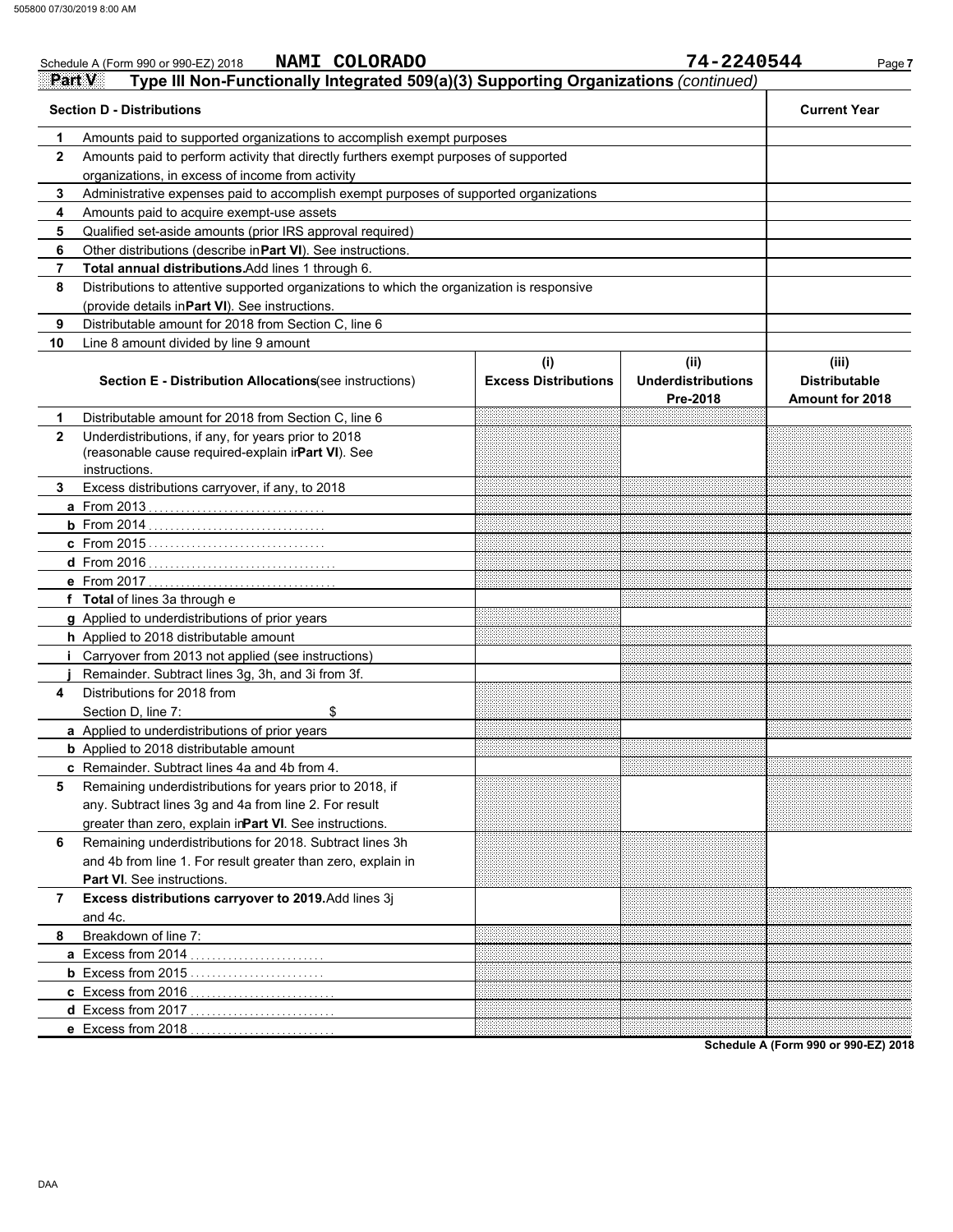|                | Schedule A (Form 990 or 990-EZ) 2018 | NAMI COLORADO |                                                                                                | 74-2240544                                                                                                                                                                                                                                                                                                                                                                                                                                                                                | Page 8 |
|----------------|--------------------------------------|---------------|------------------------------------------------------------------------------------------------|-------------------------------------------------------------------------------------------------------------------------------------------------------------------------------------------------------------------------------------------------------------------------------------------------------------------------------------------------------------------------------------------------------------------------------------------------------------------------------------------|--------|
| <b>Part VI</b> |                                      |               | lines 2, 5, and 6. Also complete this part for any additional information. (See instructions.) | Supplemental Information. Provide the explanations required by Part II, line 10; Part II, line 17a or 17b; Part<br>III, line 12; Part IV, Section A, lines 1, 2, 3b, 3c, 4b, 4c, 5a, 6, 9a, 9b, 9c, 11a, 11b, and 11c; Part IV, Section<br>B, lines 1 and 2; Part IV, Section C, line 1; Part IV, Section D, lines 2 and 3; Part IV, Section E, lines 1c, 2a, 2b,<br>3a, and 3b; Part V, line 1; Part V, Section B, line 1e; Part V, Section D, lines 5, 6, and 8; and Part V, Section E, |        |
|                |                                      |               |                                                                                                |                                                                                                                                                                                                                                                                                                                                                                                                                                                                                           |        |
|                |                                      |               |                                                                                                |                                                                                                                                                                                                                                                                                                                                                                                                                                                                                           |        |
|                |                                      |               |                                                                                                |                                                                                                                                                                                                                                                                                                                                                                                                                                                                                           |        |
|                |                                      |               |                                                                                                |                                                                                                                                                                                                                                                                                                                                                                                                                                                                                           |        |
|                |                                      |               |                                                                                                |                                                                                                                                                                                                                                                                                                                                                                                                                                                                                           |        |
|                |                                      |               |                                                                                                |                                                                                                                                                                                                                                                                                                                                                                                                                                                                                           |        |
|                |                                      |               |                                                                                                |                                                                                                                                                                                                                                                                                                                                                                                                                                                                                           |        |
|                |                                      |               |                                                                                                |                                                                                                                                                                                                                                                                                                                                                                                                                                                                                           |        |
|                |                                      |               |                                                                                                |                                                                                                                                                                                                                                                                                                                                                                                                                                                                                           |        |
|                |                                      |               |                                                                                                |                                                                                                                                                                                                                                                                                                                                                                                                                                                                                           |        |
|                |                                      |               |                                                                                                |                                                                                                                                                                                                                                                                                                                                                                                                                                                                                           |        |
|                |                                      |               |                                                                                                |                                                                                                                                                                                                                                                                                                                                                                                                                                                                                           |        |
|                |                                      |               |                                                                                                |                                                                                                                                                                                                                                                                                                                                                                                                                                                                                           |        |
|                |                                      |               |                                                                                                |                                                                                                                                                                                                                                                                                                                                                                                                                                                                                           |        |
|                |                                      |               |                                                                                                |                                                                                                                                                                                                                                                                                                                                                                                                                                                                                           |        |
|                |                                      |               |                                                                                                |                                                                                                                                                                                                                                                                                                                                                                                                                                                                                           |        |
|                |                                      |               |                                                                                                |                                                                                                                                                                                                                                                                                                                                                                                                                                                                                           |        |
|                |                                      |               |                                                                                                |                                                                                                                                                                                                                                                                                                                                                                                                                                                                                           |        |
|                |                                      |               |                                                                                                |                                                                                                                                                                                                                                                                                                                                                                                                                                                                                           |        |
|                |                                      |               |                                                                                                |                                                                                                                                                                                                                                                                                                                                                                                                                                                                                           |        |
|                |                                      |               |                                                                                                |                                                                                                                                                                                                                                                                                                                                                                                                                                                                                           |        |
|                |                                      |               |                                                                                                |                                                                                                                                                                                                                                                                                                                                                                                                                                                                                           |        |
|                |                                      |               |                                                                                                |                                                                                                                                                                                                                                                                                                                                                                                                                                                                                           |        |
|                |                                      |               |                                                                                                |                                                                                                                                                                                                                                                                                                                                                                                                                                                                                           |        |
|                |                                      |               |                                                                                                |                                                                                                                                                                                                                                                                                                                                                                                                                                                                                           |        |
|                |                                      |               |                                                                                                |                                                                                                                                                                                                                                                                                                                                                                                                                                                                                           |        |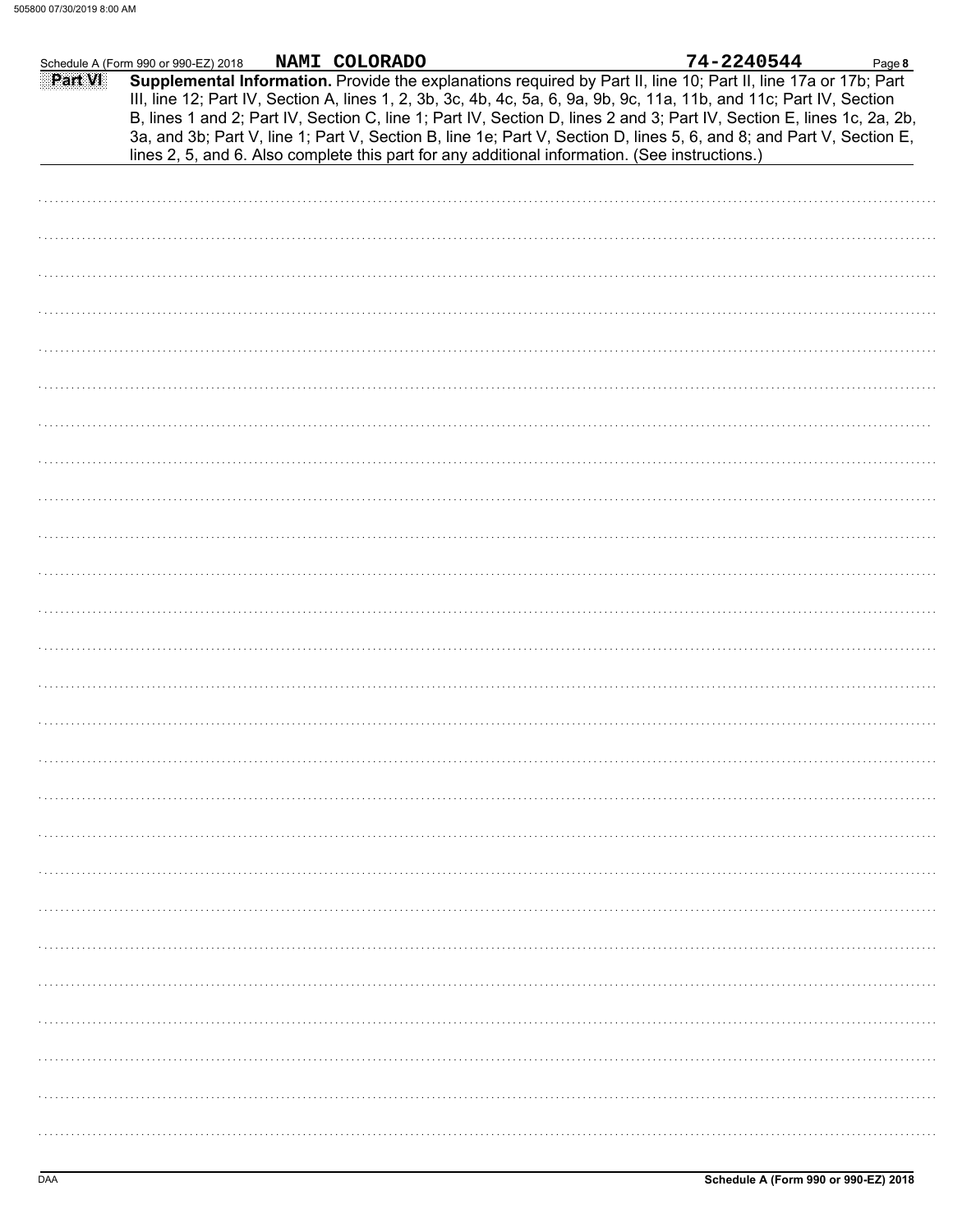| <b>Schedule B</b><br>(Form 990, 990-EZ,                              | <b>Schedule of Contributors</b>                                                                           |            | OMB No. 1545-0047                     |
|----------------------------------------------------------------------|-----------------------------------------------------------------------------------------------------------|------------|---------------------------------------|
| or 990-PF)<br>Department of the Treasury<br>Internal Revenue Service | Attach to Form 990, Form 990-EZ, or Form 990-PF.<br>Go to www.irs.gov/Form990 for the latest information. | 2018       |                                       |
| Name of the organization                                             |                                                                                                           |            | <b>Employer identification number</b> |
| <b>COLORADO</b><br><b>NAMI</b>                                       |                                                                                                           | 74-2240544 |                                       |
| Organization type (check one):                                       |                                                                                                           |            |                                       |
| Filers of:                                                           | Section:                                                                                                  |            |                                       |
| Form 990 or 990-EZ                                                   | $ \mathbf{X} $<br>3 ) (enter number) organization<br>501(c)(                                              |            |                                       |
|                                                                      | $4947(a)(1)$ nonexempt charitable trustnot treated as a private foundation                                |            |                                       |
|                                                                      | 527 political organization                                                                                |            |                                       |
| <b>Form 990-PF</b>                                                   | 501(c)(3) exempt private foundation                                                                       |            |                                       |
|                                                                      | 4947(a)(1) nonexempt charitable trust treated as a private foundation                                     |            |                                       |
|                                                                      | $501(c)(3)$ taxable private foundation                                                                    |            |                                       |

Check if your organization is covered by the **General Rule** or a **Special Rule. Note:** Only a section 501(c)(7), (8), or (10) organization can check boxes for both the General Rule and a Special Rule. See instructions.

### **General Rule**

 $\bm{X}$  For an organization filing Form 990, 990-EZ, or 990-PF that received, during the year, contributions totaling \$5,000 or more (in money or property) from any one contributor. Complete Parts I and II. See instructions for determining a contributor's total contributions.

#### **Special Rules**

| For an organization described in section 501(c)(3) filing Form 990 or 990-EZ that met the 3%% support test of the           |
|-----------------------------------------------------------------------------------------------------------------------------|
| regulations under sections 509(a)(1) and 170(b)(1)(A)(vi), that checked Schedule A (Form 990 or 990-EZ), Part II, line      |
| 13, 16a, or 16b, and that received from any one contributor, during the year, total contributions of the greater of)        |
| \$5,000; or (2) 2% of the amount on (i) Form 990, Part VIII, line 1h; or (ii) Form 990-EZ, line 1. Complete Parts I and II. |

literary, or educational purposes, or for the prevention of cruelty to children or animals. Complete Parts I (entering)  $\vert$  For an organization described in section 501(c)(7), (8), or (10) filing Form 990 or 990-EZ that received from any one contributor, during the year, total contributions of more than \$1,000exclusively for religious, charitable, scientific, "N/A" in column (b) instead of the contributor name and address), II, and III.

For an organization described in section 501(c)(7), (8), or (10) filing Form 990 or 990-EZ that received from any one contributor, during the year, contributions *exclusively* for religious, charitable, etc., purposes, but no such contributions totaled more than \$1,000. If this box is checked, enter here the total contributions that were received during the year for an *exclusively* religious, charitable, etc., purpose. Don't complete any of the parts unless the General Rule applies to this organization because it receivedronexclusively religious, charitable, etc., contributions totaling \$5,000 or more during the year *compare all accept* to the set of the year of the set of the set of the s

990-EZ, or 990-PF), but it **must** answer "No" on Part IV, line 2, of its Form 990; or check the box on line H of its Form 990-EZ or on its Form 990-PF, Part I, line 2, to certify that it doesn't meet the filing requirements of Schedule B (Form 990, 990-EZ, or 990-PF). **Caution:** An organization that isn't covered by the General Rule and/or the Special Rules doesn't file Schedule B (Form 990,

**For Paperwork Reduction Act Notice, see the instructions for Form 990, 990-EZ, or 990-PF.**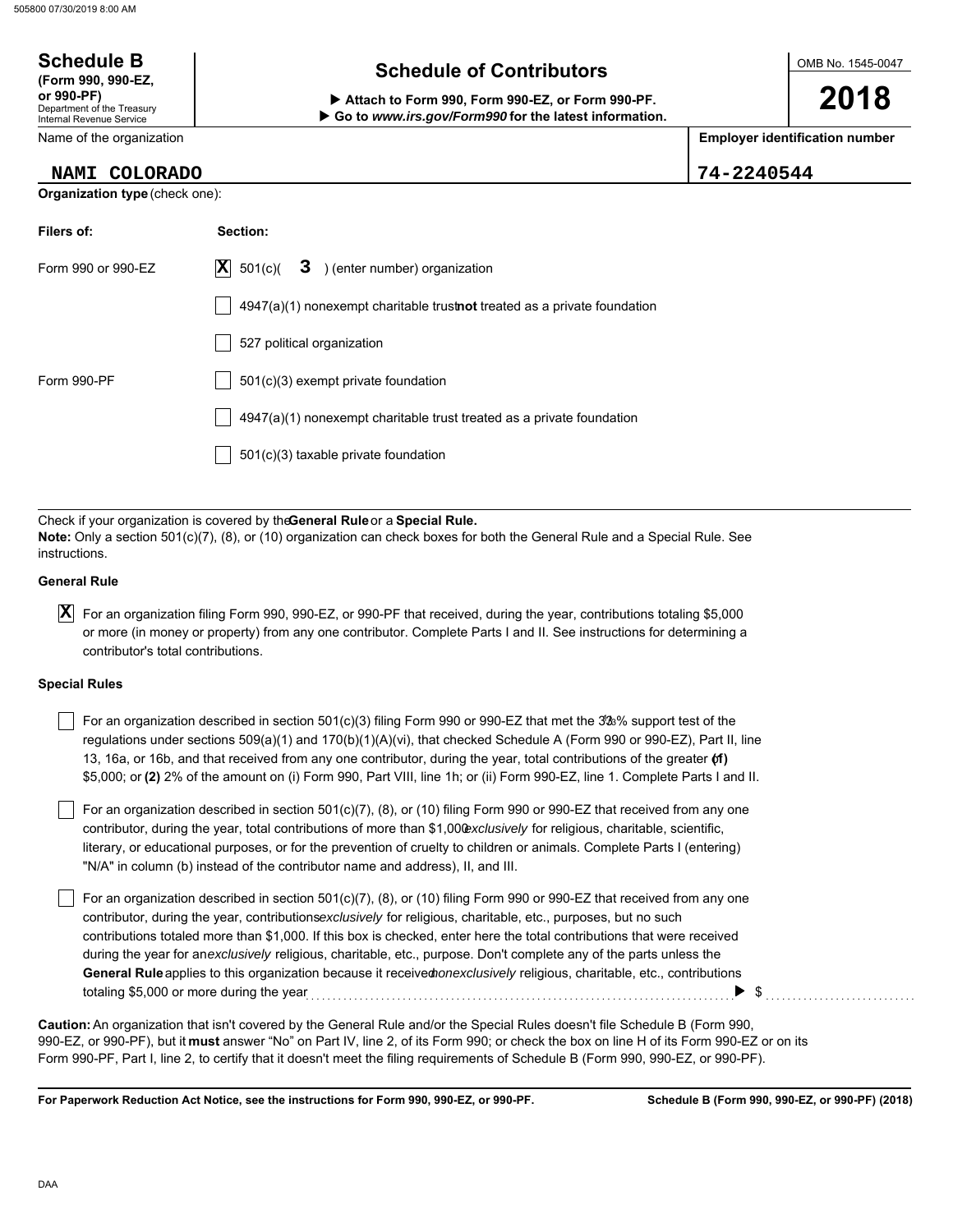|                      | Schedule B (Form 990, 990-EZ, or 990-PF) (2018)                                                | PAGE 1 OF 2<br>Page 2             |                                                                                              |  |  |
|----------------------|------------------------------------------------------------------------------------------------|-----------------------------------|----------------------------------------------------------------------------------------------|--|--|
| Name of organization | NAMI COLORADO                                                                                  |                                   | <b>Employer identification number</b><br>74-2240544                                          |  |  |
| Part I               | Contributors (see instructions). Use duplicate copies of Part I if additional space is needed. |                                   |                                                                                              |  |  |
| (a)<br>No.           | (b)<br>Name, address, and ZIP + 4                                                              | (c)<br><b>Total contributions</b> | (d)<br>Type of contribution                                                                  |  |  |
| $\mathbf{1}$         | COMMUNITY FIRST FOUNDATION<br>5855 WADSWORTH BYPASS UNIT A<br>CO 80003<br><b>ARVADA</b>        | 42,196<br>\$                      | X<br>Person<br>Payroll<br><b>Noncash</b><br>(Complete Part II for<br>noncash contributions.) |  |  |
| (a)                  | (b)                                                                                            | (c)                               | (d)                                                                                          |  |  |
| No.                  | Name, address, and ZIP + 4                                                                     | <b>Total contributions</b>        | Type of contribution                                                                         |  |  |
| 2                    | <b>REDLINE</b><br>2350 ARAPAHOE ST<br>CO 80205<br><b>DENVER</b>                                | 20,000<br>\$                      | X<br><b>Person</b><br>Payroll<br>Noncash<br>(Complete Part II for<br>noncash contributions.) |  |  |
| (a)<br>No.           | (b)<br>Name, address, and ZIP + 4                                                              | (c)<br><b>Total contributions</b> | (d)<br>Type of contribution                                                                  |  |  |
| $3$                  | NETWORK FOR GOOD<br>1140 CONNECTICUT AVE NW #700<br>DC 20036<br><b>WASHINGTON</b>              | 12,115<br>\$                      | X<br>Person<br>Payroll<br>Noncash<br>(Complete Part II for<br>noncash contributions.)        |  |  |
| (a)<br>No.           | (b)<br>Name, address, and ZIP + 4                                                              | (c)<br><b>Total contributions</b> | (d)<br>Type of contribution                                                                  |  |  |
| $\frac{4}{1}$        | THE ELMER REVOCABLE LIVING TRUST<br>6643 BIG HORN TRAIL<br>CO 80125-9091<br><b>LITTLETON</b>   | 11,360<br>\$                      | X<br><b>Person</b><br>Payroll<br>Noncash<br>(Complete Part II for<br>noncash contributions.) |  |  |
| (a)                  | (b)                                                                                            | (c)                               | (d)                                                                                          |  |  |
| No.                  | Name, address, and ZIP + 4                                                                     | <b>Total contributions</b>        | Type of contribution                                                                         |  |  |
| 5 <sub>1</sub>       | ROYAL CREST DAIRY<br><b>350 SOUTH PEARL STREET</b><br>CO 80209<br><b>DENVER</b>                | 10,000<br>\$                      | X<br>Person<br>Payroll<br>Noncash<br>(Complete Part II for<br>noncash contributions.)        |  |  |
| (a)<br>No.           | (b)<br>Name, address, and ZIP + 4                                                              | (c)<br><b>Total contributions</b> | (d)<br>Type of contribution                                                                  |  |  |
| 6 <sub>1</sub>       | HIGHLANDS BEHAVIORAL HEALTH SYSTEM<br>8565 POPLAR WAY<br>CO 80130<br><b>LITTLETON</b>          | 7,500<br>\$                       | X<br>Person<br>Payroll<br>Noncash<br>(Complete Part II for<br>noncash contributions.)        |  |  |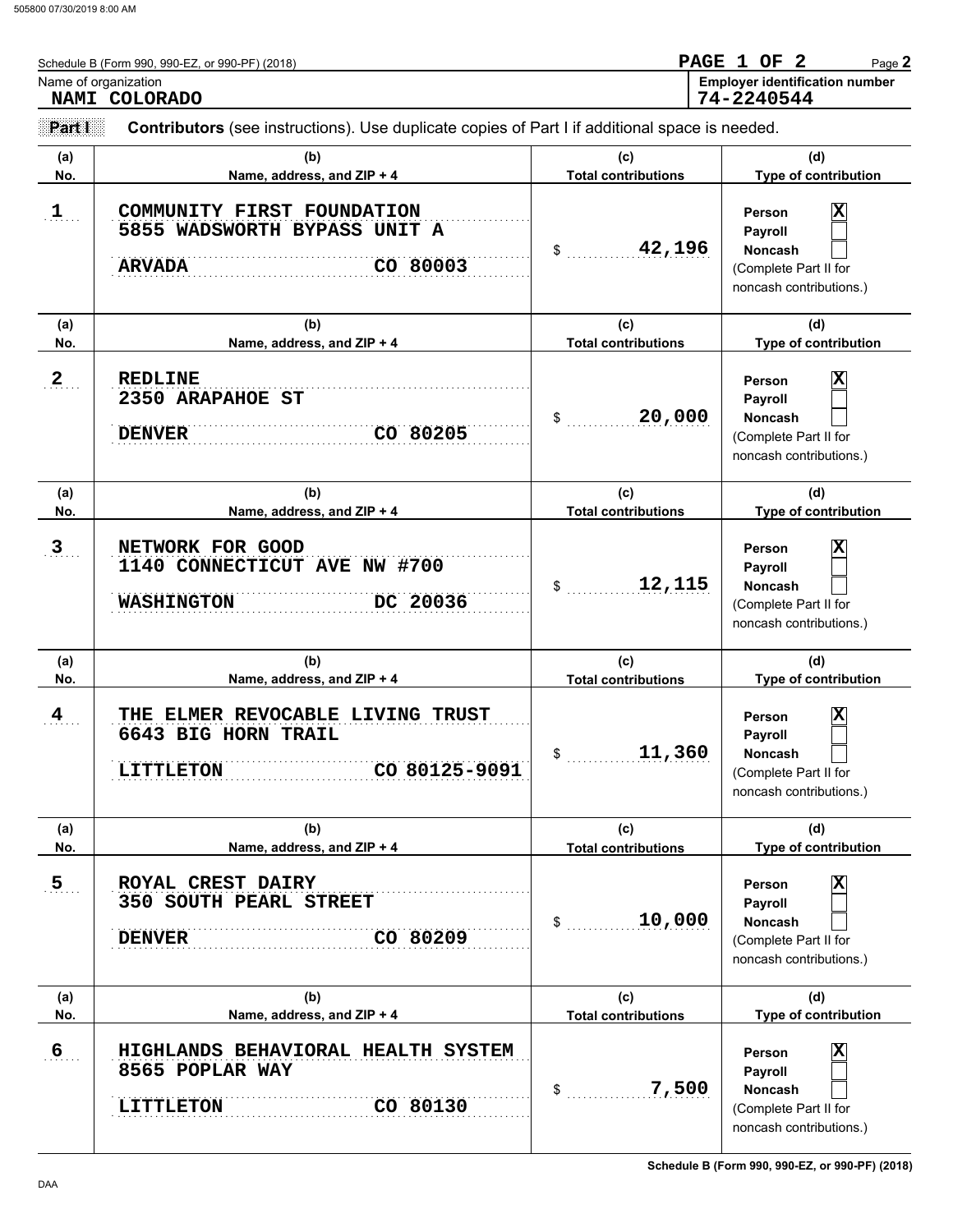|                      | Schedule B (Form 990, 990-EZ, or 990-PF) (2018)                                                         |                                   | PAGE 2 OF 2<br>Page 2                                                                                                     |
|----------------------|---------------------------------------------------------------------------------------------------------|-----------------------------------|---------------------------------------------------------------------------------------------------------------------------|
| Name of organization | NAMI COLORADO                                                                                           |                                   | <b>Employer identification number</b><br>74-2240544                                                                       |
| Part I               | Contributors (see instructions). Use duplicate copies of Part I if additional space is needed.          |                                   |                                                                                                                           |
| (a)<br>No.           | (b)<br>Name, address, and ZIP + 4                                                                       | (c)<br><b>Total contributions</b> | (d)<br>Type of contribution                                                                                               |
| $7_{\ldots}$         | <b>NAMI</b><br>3803 N. FAIRFAX DRIVE SUITE 100<br>VA 22203<br><b>ARLINGTON</b>                          | 8,153<br>\$                       | X<br>Person<br>Payroll<br>Noncash<br>(Complete Part II for<br>noncash contributions.)                                     |
| (a)<br>No.           | (b)<br>Name, address, and ZIP + 4                                                                       | (c)<br><b>Total contributions</b> | (d)<br>Type of contribution                                                                                               |
| 8                    | BENEVITY COMMUNITY IMPACT FUND<br>611 MEREDITH RD NE #700<br>AB T2E 2W5<br><b>CALGARY</b>               | 5,745<br>\$                       | X<br>Person<br>Payroll<br>Noncash<br>(Complete Part II for<br>noncash contributions.)                                     |
| (a)<br>No.           | (b)<br>Name, address, and ZIP + 4                                                                       | (c)<br><b>Total contributions</b> | (d)<br>Type of contribution                                                                                               |
| 9                    | ANCHOR POINT FOUNDATION<br>PO BOX 3625<br>TN 37320<br><b>CLEVELAND</b>                                  | 5,000<br>\$                       | X<br>Person<br>Payroll<br>Noncash<br>(Complete Part II for<br>noncash contributions.)                                     |
| (a)<br>No.           | (b)<br>Name, address, and ZIP + 4                                                                       | (c)<br><b>Total contributions</b> | (d)<br>Type of contribution                                                                                               |
| 10                   | HOYNE BUELL FOUNDATION<br><b>TEMPLE</b><br>1666 S. UNIVERSITY BLVD. STE. B<br>CO 80210<br><b>DENVER</b> | 5,000<br>\$                       | $\overline{\mathbf{x}}$<br>Person<br><b>Payroll</b><br><b>Noncash</b><br>(Complete Part II for<br>noncash contributions.) |
| (a)<br>No.           | (b)<br>Name, address, and ZIP + 4                                                                       | (c)<br><b>Total contributions</b> | (d)<br>Type of contribution                                                                                               |
| .                    |                                                                                                         | \$                                | Person<br>Payroll<br><b>Noncash</b><br>(Complete Part II for<br>noncash contributions.)                                   |
| (a)<br>No.           | (b)<br>Name, address, and ZIP + 4                                                                       | (c)<br><b>Total contributions</b> | (d)<br>Type of contribution                                                                                               |
|                      |                                                                                                         | \$                                | Person<br>Payroll<br><b>Noncash</b><br>(Complete Part II for<br>noncash contributions.)                                   |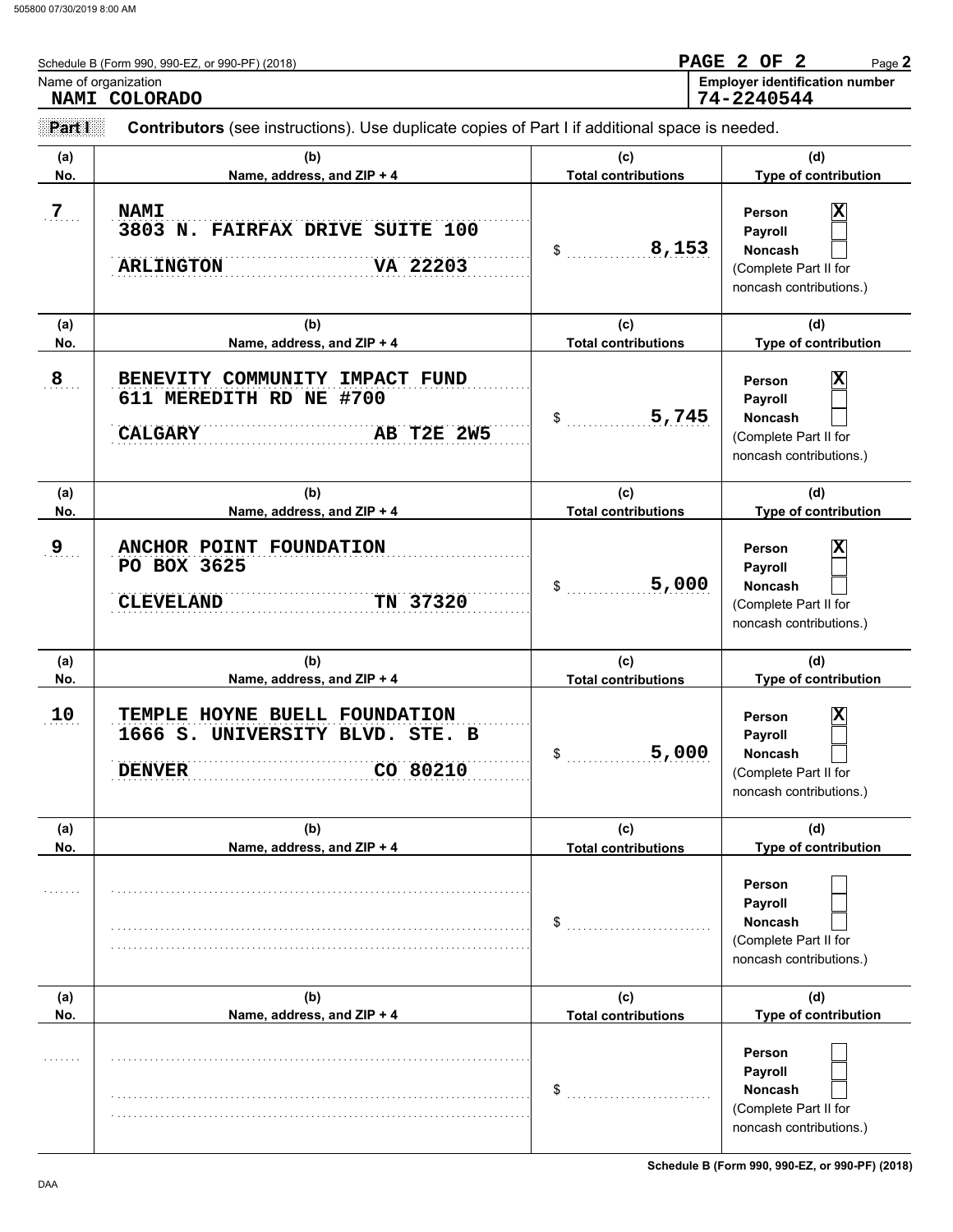| <b>SCHEDULE C</b>                                   |                                                                                                                                                                                                                                   | <b>Political Campaign and Lobbying Activities</b>                             |           |                                                     | OMB No. 1545-0047                                   |
|-----------------------------------------------------|-----------------------------------------------------------------------------------------------------------------------------------------------------------------------------------------------------------------------------------|-------------------------------------------------------------------------------|-----------|-----------------------------------------------------|-----------------------------------------------------|
| (Form 990 or 990-EZ)                                |                                                                                                                                                                                                                                   | For Organizations Exempt From Income Tax Under section 501(c) and section 527 |           |                                                     | 2018                                                |
| Department of the Treasury                          | Complete if the organization is described below.                                                                                                                                                                                  |                                                                               |           | Attach to Form 990 or Form 990-EZ.                  | <b>Open to Public</b>                               |
| Internal Revenue Service                            |                                                                                                                                                                                                                                   | Go to www.irs.gov/Form990 for instructions and the latest information.        |           |                                                     | Inspection                                          |
|                                                     | If the organization answered "Yes," on Form 990, Part IV, line 3, or Form 990-EZ, Part V, line 46 (Political Campaign Activities), then<br>• Section 501(c)(3) organizations: Complete Parts I-A and B. Do not complete Part I-C. |                                                                               |           |                                                     |                                                     |
|                                                     | • Section 501(c) (other than section 501(c)(3)) organizations: Complete Parts I-A and C below. Do not complete Part I-B.                                                                                                          |                                                                               |           |                                                     |                                                     |
|                                                     | • Section 527 organizations: Complete Part I-A only.                                                                                                                                                                              |                                                                               |           |                                                     |                                                     |
|                                                     | If the organization answered "Yes," on Form 990, Part IV, line 4, or Form 990-EZ, Part VI, line 47 (Lobbying Activities), then                                                                                                    |                                                                               |           |                                                     |                                                     |
|                                                     | • Section 501(c)(3) organizations that have filed Form 5768 (election under section 501(h)): Complete Part II-A. Do not complete Part II-B.                                                                                       |                                                                               |           |                                                     |                                                     |
|                                                     | • Section 501(c)(3) organizations that have NOT filed Form 5768 (election under section 501(h)): Complete Part II-B. Do not complete Part II-A.                                                                                   |                                                                               |           |                                                     |                                                     |
|                                                     | If the organization answered "Yes," on Form 990, Part IV, line 5 (Proxy Tax) (see separate instructions) or Form 990-EZ, Part V, line 35c (Proxy                                                                                  |                                                                               |           |                                                     |                                                     |
| Tax) (see separate instructions), then              |                                                                                                                                                                                                                                   |                                                                               |           |                                                     |                                                     |
|                                                     | • Section 501(c)(4), (5), or (6) organizations: Complete Part III.                                                                                                                                                                |                                                                               |           |                                                     |                                                     |
| Name of organization                                |                                                                                                                                                                                                                                   |                                                                               |           |                                                     | <b>Employer identification number</b>               |
|                                                     | NAMI COLORADO                                                                                                                                                                                                                     |                                                                               |           | 74-2240544                                          |                                                     |
| Part I-A                                            | Complete if the organization is exempt under section 501(c) or is a section 527 organization.                                                                                                                                     |                                                                               |           |                                                     |                                                     |
| 1<br>definition of "political campaign activities") | Provide a description of the organization's direct and indirect political campaign activities in Part IV. (see instructions for                                                                                                   |                                                                               |           |                                                     |                                                     |
| 2                                                   | Political campaign activity expenditures (see instructions)                                                                                                                                                                       |                                                                               |           | $\blacktriangleright$ \$                            |                                                     |
| 3.                                                  | Volunteer hours for political campaign activities (see instructions)                                                                                                                                                              |                                                                               |           |                                                     |                                                     |
| <b>PartisB</b>                                      | Complete if the organization is exempt under section $501(c)(3)$ .                                                                                                                                                                |                                                                               |           |                                                     |                                                     |
| 1                                                   | Enter the amount of any excise tax incurred by the organization under section 4955                                                                                                                                                |                                                                               |           |                                                     |                                                     |
| 2                                                   | Enter the amount of any excise tax incurred by organization managers under section 4955                                                                                                                                           |                                                                               |           | $\blacktriangleright$ s                             |                                                     |
| 3                                                   | If the organization incurred a section 4955 tax, did it file Form 4720 for this year?                                                                                                                                             |                                                                               |           |                                                     | Yes<br><b>No</b>                                    |
| 4a Was a correction made?                           |                                                                                                                                                                                                                                   |                                                                               |           |                                                     | Yes<br><b>No</b>                                    |
| <b>b</b> If "Yes," describe in Part IV.             |                                                                                                                                                                                                                                   |                                                                               |           |                                                     |                                                     |
| Part I-C                                            | Complete if the organization is exempt under section 501(c), except section 501(c)(3).                                                                                                                                            |                                                                               |           |                                                     |                                                     |
| 1.                                                  | Enter the amount directly expended by the filing organization for section 527 exempt function                                                                                                                                     |                                                                               |           |                                                     |                                                     |
| activities                                          |                                                                                                                                                                                                                                   |                                                                               |           | $\blacktriangleright$ \$                            |                                                     |
| 2<br>527 exempt function activities                 | Enter the amount of the filing organization's funds contributed to other organizations for section                                                                                                                                |                                                                               |           | $\blacktriangleright$ \$                            |                                                     |
| 3                                                   | Total exempt function expenditures. Add lines 1 and 2. Enter here and on Form 1120-POL,                                                                                                                                           |                                                                               |           |                                                     |                                                     |
| line 17b                                            |                                                                                                                                                                                                                                   |                                                                               |           | $\blacktriangleright$ \$                            |                                                     |
|                                                     | Did the filing organization fileForm 1120-POL for this year?                                                                                                                                                                      |                                                                               |           |                                                     | Yes<br><b>No</b>                                    |
| 5                                                   | Enter the names, addresses and employer identification number (EIN) of all section 527 political organizations to which the filing                                                                                                |                                                                               |           |                                                     |                                                     |
|                                                     | organization made payments. For each organization listed, enter the amount paid from the filing organization's funds. Also enter                                                                                                  |                                                                               |           |                                                     |                                                     |
|                                                     | the amount of political contributions received that were promptly and directly delivered to a separate political organization, such                                                                                               |                                                                               |           |                                                     |                                                     |
|                                                     | as a separate segregated fund or a political action committee (PAC). If additional space is needed, provide information in Part IV.                                                                                               |                                                                               |           |                                                     |                                                     |
|                                                     | (a) Name                                                                                                                                                                                                                          | (b) Address                                                                   | $(c)$ EIN | (d) Amount paid from                                | (e) Amount of political                             |
|                                                     |                                                                                                                                                                                                                                   |                                                                               |           | filing organization's<br>funds. If none, enter -0-. | contributions received and<br>promptly and directly |
|                                                     |                                                                                                                                                                                                                                   |                                                                               |           |                                                     | delivered to a separate                             |
|                                                     |                                                                                                                                                                                                                                   |                                                                               |           |                                                     | political organization.<br>If none, enter -0-.      |
|                                                     |                                                                                                                                                                                                                                   |                                                                               |           |                                                     |                                                     |
| (1)                                                 |                                                                                                                                                                                                                                   |                                                                               |           |                                                     |                                                     |
| (2)                                                 |                                                                                                                                                                                                                                   |                                                                               |           |                                                     |                                                     |
|                                                     |                                                                                                                                                                                                                                   |                                                                               |           |                                                     |                                                     |
| (3)                                                 |                                                                                                                                                                                                                                   |                                                                               |           |                                                     |                                                     |
|                                                     |                                                                                                                                                                                                                                   |                                                                               |           |                                                     |                                                     |
| (4)                                                 |                                                                                                                                                                                                                                   |                                                                               |           |                                                     |                                                     |
|                                                     |                                                                                                                                                                                                                                   |                                                                               |           |                                                     |                                                     |
| (5)                                                 |                                                                                                                                                                                                                                   |                                                                               |           |                                                     |                                                     |
|                                                     |                                                                                                                                                                                                                                   |                                                                               |           |                                                     |                                                     |
| (6)                                                 |                                                                                                                                                                                                                                   |                                                                               |           |                                                     |                                                     |

**For Paperwork Reduction Act Notice, see the Instructions for Form 990 or 990-EZ.**

**Schedule C (Form 990 or 990-EZ) 2018**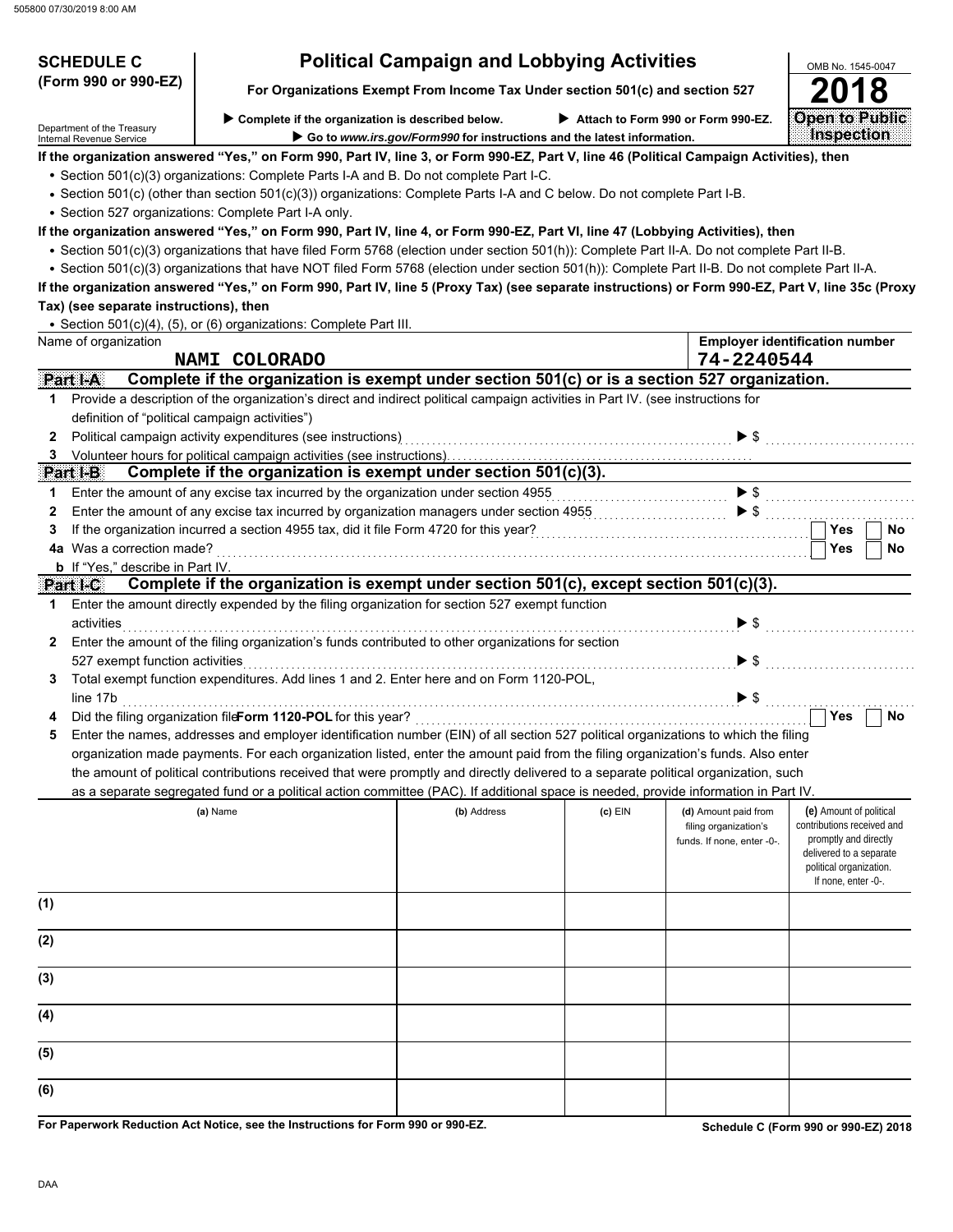| Schedule C (Form 990 or 990-EZ) 2018 NAMI COLORADO                                 |                                                                                                                     | 74-2240544            | Page 2                  |
|------------------------------------------------------------------------------------|---------------------------------------------------------------------------------------------------------------------|-----------------------|-------------------------|
| Part II-A                                                                          | Complete if the organization is exempt under section 501(c)(3) and filed Form 5768 (election under                  |                       |                         |
| section 501(h)).                                                                   |                                                                                                                     |                       |                         |
| A Check $\blacktriangleright$                                                      | if the filing organization belongs to an affiliated group (and list in Part IV each affiliated group member's name, |                       |                         |
|                                                                                    | address, EIN, expenses, and share of excess lobbying expenditures).                                                 |                       |                         |
| Check $\blacktriangleright$<br>в                                                   | if the filing organization checked box A and "limited control" provisions apply.                                    |                       |                         |
|                                                                                    | <b>Limits on Lobbying Expenditures</b>                                                                              | (a) Filing            | (b) Affiliated          |
|                                                                                    | (The term "expenditures" means amounts paid or incurred.)                                                           | organization's totals | group totals            |
| 1a Total lobbying expenditures to influence public opinion (grass roots lobbying)  |                                                                                                                     |                       |                         |
| Total lobbying expenditures to influence a legislative body (direct lobbying)<br>b |                                                                                                                     |                       |                         |
|                                                                                    |                                                                                                                     |                       |                         |
| Other exempt purpose expenditures<br>d                                             |                                                                                                                     |                       |                         |
| Total exempt purpose expenditures (add lines 1c and 1d)<br>е                       |                                                                                                                     |                       |                         |
| f Lobbying nontaxable amount. Enter the amount from the following table in both    |                                                                                                                     |                       |                         |
| columns.                                                                           |                                                                                                                     |                       |                         |
| If the amount on line 1e, column (a) or (b) is:                                    | The lobbying nontaxable amount is:                                                                                  |                       |                         |
| Not over \$500,000                                                                 | 20% of the amount on line 1e.                                                                                       |                       |                         |
| Over \$500,000 but not over \$1,000,000                                            | \$100,000 plus 15% of the excess over \$500,000.                                                                    |                       |                         |
| Over \$1,000,000 but not over \$1,500,000                                          | \$175,000 plus 10% of the excess over \$1,000,000.                                                                  |                       |                         |
| Over \$1,500,000 but not over \$17,000,000                                         | \$225,000 plus 5% of the excess over \$1,500,000.                                                                   |                       |                         |
| Over \$17,000,000                                                                  | \$1.000.000.                                                                                                        |                       |                         |
| Grassroots nontaxable amount (enter 25% of line 1f)<br>a                           |                                                                                                                     |                       |                         |
| h Subtract line 1g from line 1a. If zero or less, enter -0-                        |                                                                                                                     |                       |                         |
| i Subtract line 1f from line 1c. If zero or less, enter -0-                        |                                                                                                                     |                       |                         |
|                                                                                    | If there is an amount other than zero on either line 1h or line 1i, did the organization file Form 4720             |                       |                         |
| reporting section 4911 tax for this year?                                          |                                                                                                                     |                       | <b>Yes</b><br><b>No</b> |
|                                                                                    | 4-Year Averaging Period Under Section 501(h)                                                                        |                       |                         |

## **(Some organizations that made a section 501(h) election do not have to complete all of the five columns below. See the separate instructions for lines 2a through 2f.)**

|                                                                                        | Lobbying Expenditures During 4-Year Averaging Period |            |            |            |           |  |  |
|----------------------------------------------------------------------------------------|------------------------------------------------------|------------|------------|------------|-----------|--|--|
| Calendar year (or fiscal year<br>beginning in)                                         | (a) 2015                                             | $(b)$ 2016 | $(c)$ 2017 | $(d)$ 2018 | (e) Total |  |  |
| 2a Lobbying nontaxable amount                                                          |                                                      |            |            |            |           |  |  |
| <b>b</b> Lobbying ceiling amount<br>$(150\% \text{ of line } 2a, \text{ column } (e))$ |                                                      |            |            |            |           |  |  |
| c Total lobbying expenditures                                                          |                                                      |            |            |            |           |  |  |
| <b>d</b> Grassroots nontaxable amount                                                  |                                                      |            |            |            |           |  |  |
| e Grassroots ceiling amount<br>$(150\% \text{ of line } 2d, \text{ column } (e))$      |                                                      |            |            |            |           |  |  |
| f Grassroots lobbying expenditures                                                     |                                                      |            |            |            |           |  |  |

**Schedule C (Form 990 or 990-EZ) 2018**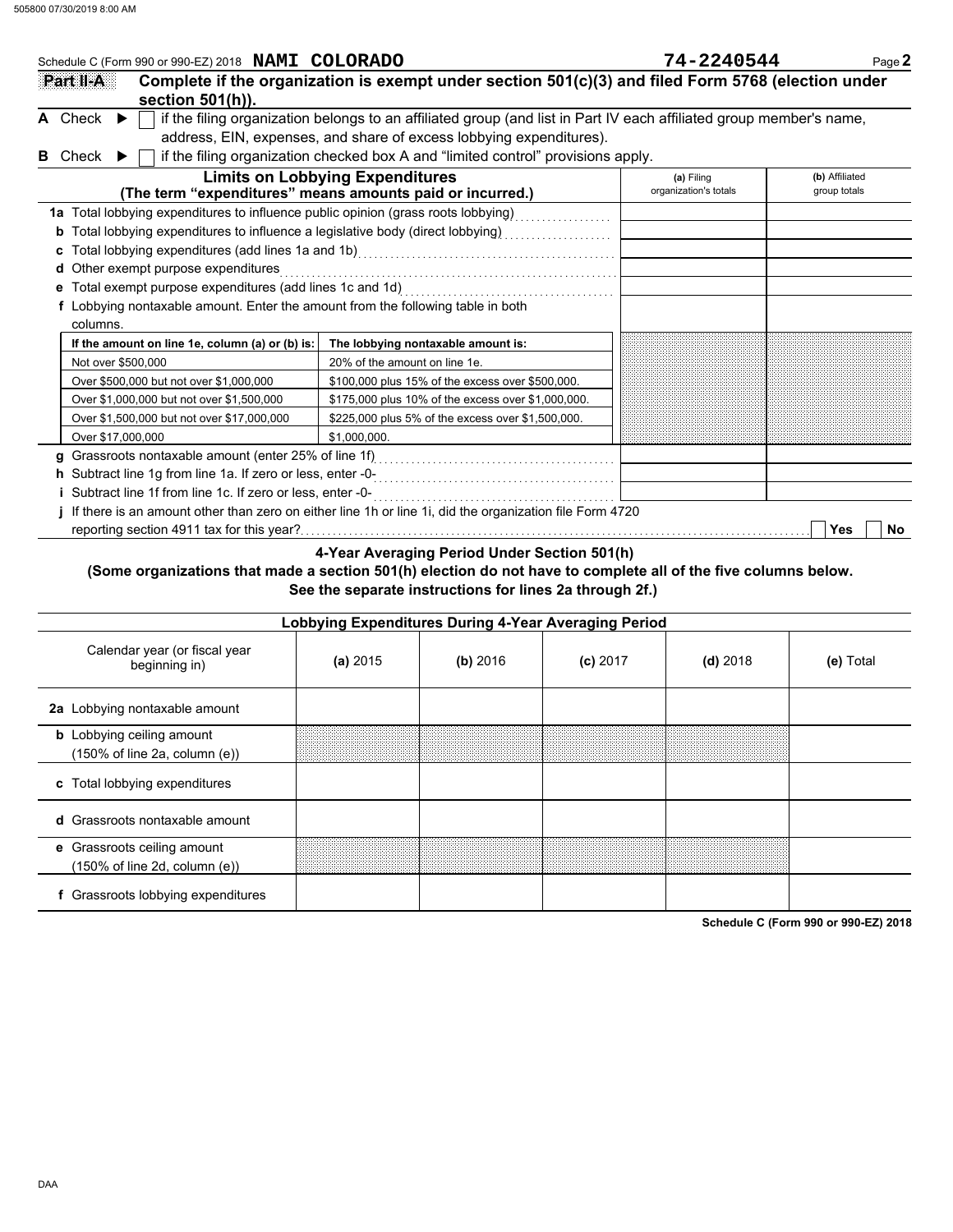|                                                                                                                                                                                                                                                                                                           |             | (a)            | (b)                                                   |
|-----------------------------------------------------------------------------------------------------------------------------------------------------------------------------------------------------------------------------------------------------------------------------------------------------------|-------------|----------------|-------------------------------------------------------|
| For each "Yes," response on lines 1a through 1i below, provide in Part IV a detailed<br>description of the lobbying activity.                                                                                                                                                                             | Yes         | No             | <b>Amount</b>                                         |
| During the year, did the filing organization attempt to influence foreign, national, state, or local<br>1                                                                                                                                                                                                 |             |                |                                                       |
| legislation, including any attempt to influence public opinion on a legislative matter or                                                                                                                                                                                                                 |             |                |                                                       |
| referendum, through the use of:                                                                                                                                                                                                                                                                           |             |                |                                                       |
| a Volunteers?                                                                                                                                                                                                                                                                                             |             | X              |                                                       |
| <b>b</b> Paid staff or management (include compensation in expenses reported on lines 1c through 1i)?                                                                                                                                                                                                     |             | $\mathbf x$    |                                                       |
| c Media advertisements?                                                                                                                                                                                                                                                                                   |             | $\mathbf x$    |                                                       |
| d Mailings to members, legislators, or the public?                                                                                                                                                                                                                                                        |             | $\mathbf x$    |                                                       |
| e Publications, or published or broadcast statements?                                                                                                                                                                                                                                                     |             | $\mathbf x$    |                                                       |
| f Grants to other organizations for lobbying purposes?                                                                                                                                                                                                                                                    |             | $\mathbf x$    |                                                       |
| g Direct contact with legislators, their staffs, government officials, or a legislative body?                                                                                                                                                                                                             |             | $\mathbf x$    |                                                       |
| h Rallies, demonstrations, seminars, conventions, speeches, lectures, or any similar means?                                                                                                                                                                                                               |             | $\mathbf x$    |                                                       |
| <i>i</i> Other activities?                                                                                                                                                                                                                                                                                | $\mathbf x$ |                | 4,810                                                 |
| j Total. Add lines 1c through 1i                                                                                                                                                                                                                                                                          |             |                | $\overline{4,810}$                                    |
| 2a Did the activities in line 1 cause the organization to be not described in section $501(c)(3)?$                                                                                                                                                                                                        |             | X              |                                                       |
| <b>b</b> If "Yes," enter the amount of any tax incurred under section 4912                                                                                                                                                                                                                                |             |                |                                                       |
| c If "Yes," enter the amount of any tax incurred by organization managers under section 4912                                                                                                                                                                                                              |             |                |                                                       |
| d If the filing organization incurred a section 4912 tax, did it file Form 4720 for this year?                                                                                                                                                                                                            |             |                |                                                       |
| $501(c)(6)$ .<br>Were substantially all (90% or more) dues received nondeductible by members?<br>Did the organization make only in-house lobbying expenditures of \$2,000 or less?<br>Did the organization agree to carry over lobbying and political campaign activity expenditures from the prior year? |             |                | <b>Yes</b><br>No<br>1<br>$\mathbf{2}$<br>$\mathbf{3}$ |
| 1.<br>2<br>3<br>Part III-B<br>Complete if the organization is exempt under section $501(c)(4)$ , section $501(c)(5)$ , or section<br>501(c)(6) and if either (a) BOTH Part III-A, lines 1 and 2, are answered "No," OR (b) Part III-A, line 3, is                                                         |             |                |                                                       |
| answered "Yes."                                                                                                                                                                                                                                                                                           |             |                |                                                       |
| Dues, assessments and similar amounts from members                                                                                                                                                                                                                                                        |             | 1              |                                                       |
| Section 162(e) nondeductible lobbying and political expenditure to not include amounts of                                                                                                                                                                                                                 |             |                |                                                       |
| political expenses for which the section 527(f) tax was paid).                                                                                                                                                                                                                                            |             |                |                                                       |
|                                                                                                                                                                                                                                                                                                           |             | 2a             |                                                       |
|                                                                                                                                                                                                                                                                                                           |             | 2 <sub>b</sub> |                                                       |
| Total                                                                                                                                                                                                                                                                                                     |             | 2c             |                                                       |
| Aggregate amount reported in section 6033(e)(1)(A) notices of nondeductible section 162(e) dues                                                                                                                                                                                                           |             | 3              |                                                       |
| 1<br>2<br>a Current year<br><b>b</b> Carryover from last year<br>C<br>3<br>If notices were sent and the amount on line 2c exceeds the amount on line 3, what portion of the<br>4                                                                                                                          |             |                |                                                       |
| excess does the organization agree to carryover to the reasonable estimate of nondeductible lobbying                                                                                                                                                                                                      |             |                |                                                       |
| and political expenditure next year?                                                                                                                                                                                                                                                                      |             | 4              |                                                       |
| 5 Taxable amount of lobbying and political expenditures (see instructions)                                                                                                                                                                                                                                |             | 5              |                                                       |
| Part IV<br><b>Supplemental Information</b>                                                                                                                                                                                                                                                                |             |                |                                                       |
|                                                                                                                                                                                                                                                                                                           |             |                |                                                       |
| Provide the descriptions required for Part I-A, line 1; Part I-B, line 4; Part I-C, line 5; Part II-A (affiliated group list); Part II-A, lines 1 and<br>2 (see instructions); and Part II-B, line 1. Also, complete this part for any additional information.<br>SCHEDULE C, PART II-B, LINE 1           |             |                |                                                       |

NAMI COLORADO ALSO HAS A POLICY COMMITTEE THAT KEEPS THE BOARD CURRENT ON

POLICY CHANGES. IN ADDITION, NAMI COLORADO SITS ON A PARTNERSHIP COMMITTEE

WHERE ALL MENTAL HEALTH ORGANIZATIONS CAN MEET TO DISCUSS POLICY ISSUES.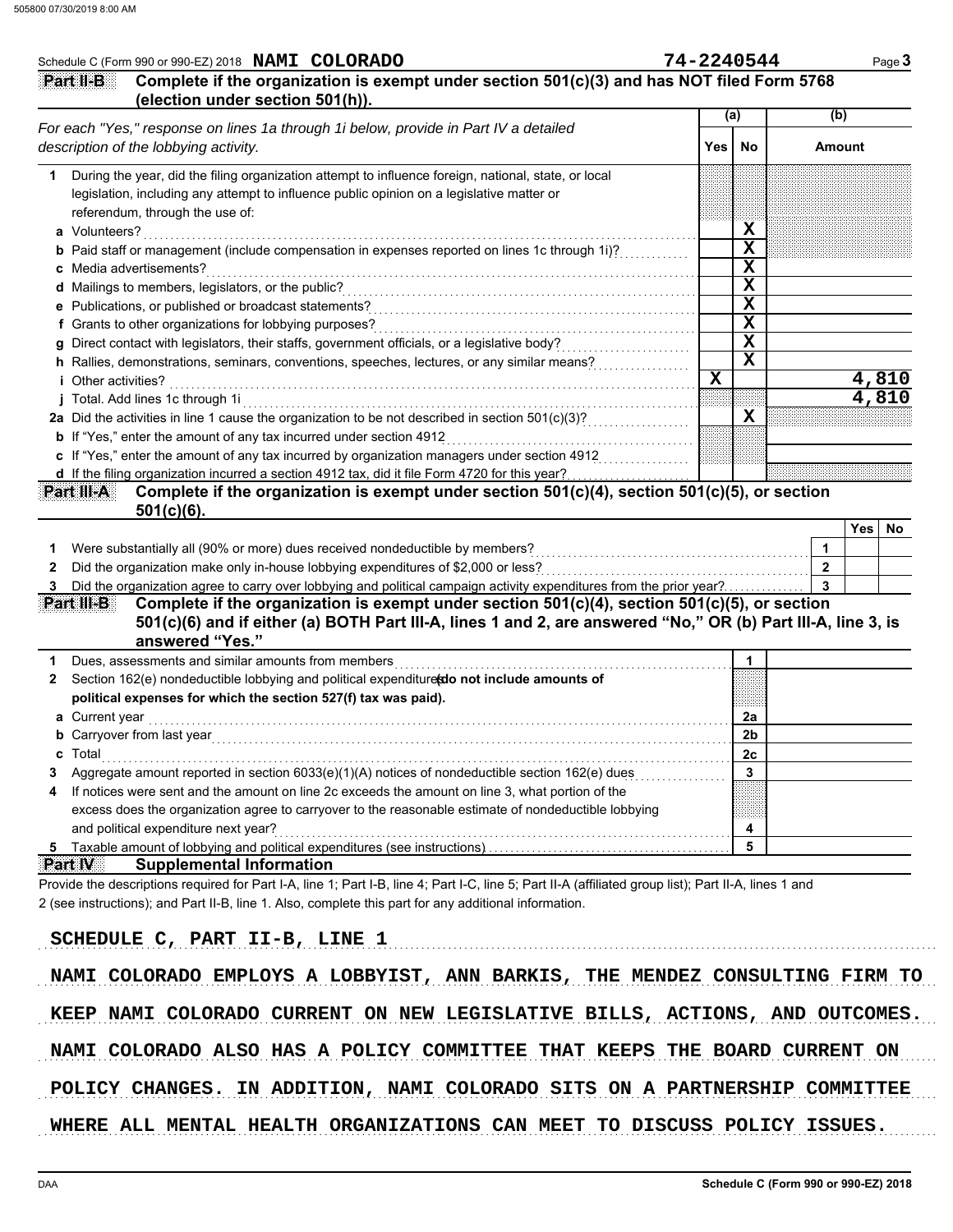| Schedule C (Form 990 or 990-EZ) 2018 NAMI COLORADO<br><b>Part IV</b> Complemental Information (continued) | 74-2240544 | Page 4 |
|-----------------------------------------------------------------------------------------------------------|------------|--------|
|                                                                                                           |            |        |
|                                                                                                           |            |        |
|                                                                                                           |            |        |
|                                                                                                           |            |        |
|                                                                                                           |            |        |
|                                                                                                           |            |        |
|                                                                                                           |            |        |
|                                                                                                           |            |        |
|                                                                                                           |            |        |
|                                                                                                           |            |        |
|                                                                                                           |            |        |
|                                                                                                           |            |        |
|                                                                                                           |            |        |
|                                                                                                           |            |        |
|                                                                                                           |            |        |
|                                                                                                           |            |        |
|                                                                                                           |            |        |
|                                                                                                           |            |        |
|                                                                                                           |            |        |
|                                                                                                           |            |        |
|                                                                                                           |            |        |
|                                                                                                           |            |        |
|                                                                                                           |            |        |
|                                                                                                           |            |        |
|                                                                                                           |            |        |
|                                                                                                           |            |        |
|                                                                                                           |            |        |
|                                                                                                           |            |        |
| 1.1.1.1.1                                                                                                 |            |        |
|                                                                                                           |            |        |
| 1.1.1.1.1                                                                                                 |            |        |
| 1.1.1.1.1                                                                                                 |            |        |
|                                                                                                           |            |        |
| 1.1.1.1.1                                                                                                 |            |        |
|                                                                                                           |            |        |
|                                                                                                           |            |        |
|                                                                                                           |            |        |
|                                                                                                           |            |        |
|                                                                                                           |            |        |
|                                                                                                           |            |        |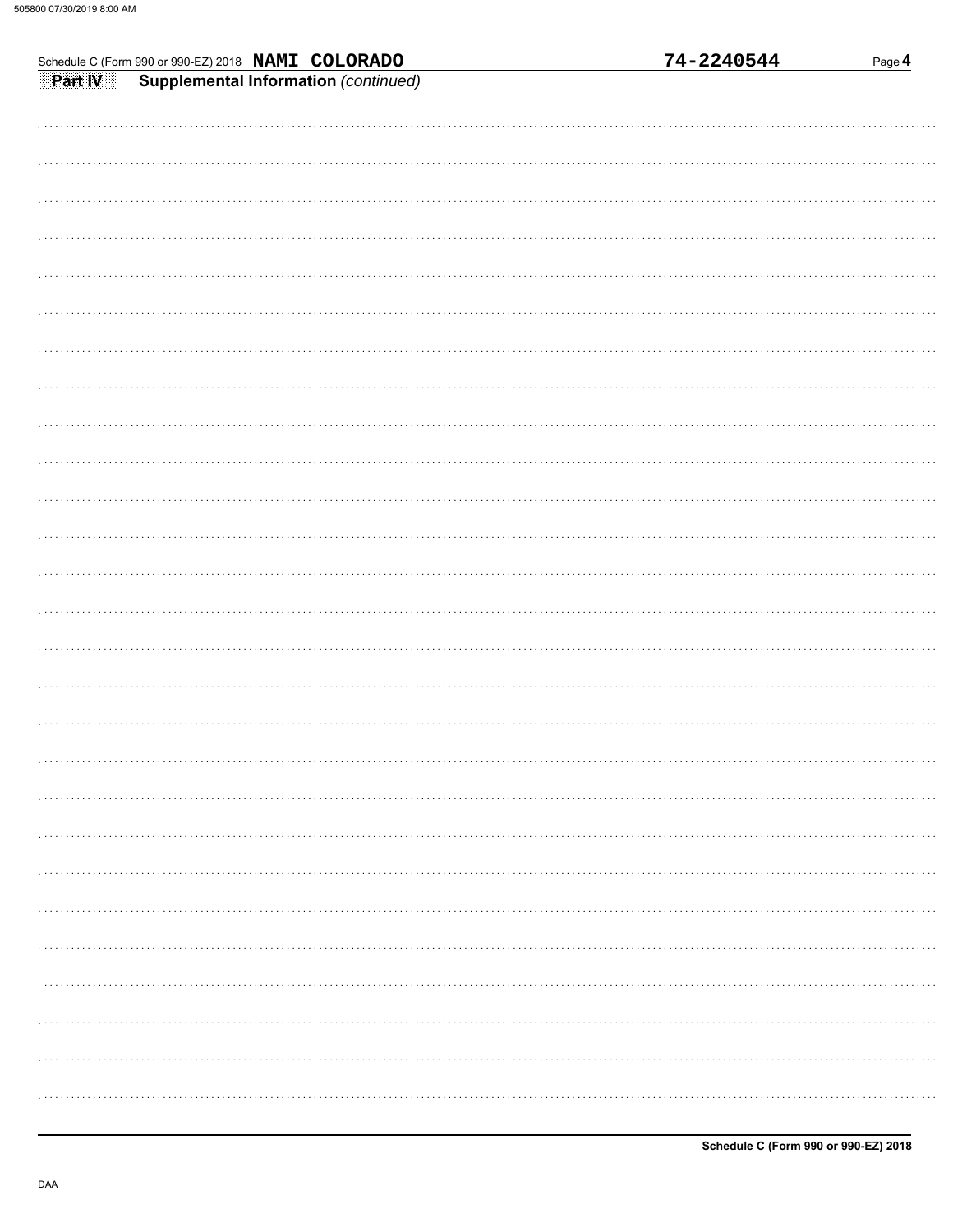# **SCHEDULE D Supplemental Financial Statements**

 **Attach to Form 990. (Form 990) Part IV, line 6, 7, 8, 9, 10, 11a, 11b, 11c, 11d, 11e, 11f, 12a, or 12b. Complete if the organization answered "Yes" on Form 990,**

**2018** OMB No. 1545-0047 **Open to Public Inspection**

 **Go to** *www.irs.gov/Form990* **for instructions and the latest information.**

Internal Revenue Service **Name of the organization**

Department of the Treasury

#### **NAMI COLORADO**

| 74-2240544 |  |  |
|------------|--|--|

**Employer identification number**

|              | Organizations Maintaining Donor Advised Funds or Other Similar Funds or Accounts.<br>Part I<br>Complete if the organization answered "Yes" on Form 990, Part IV, line 6.                                         |                                                    |                                 |
|--------------|------------------------------------------------------------------------------------------------------------------------------------------------------------------------------------------------------------------|----------------------------------------------------|---------------------------------|
|              |                                                                                                                                                                                                                  | (a) Donor advised funds                            | (b) Funds and other accounts    |
| 1.           | Total number at end of year                                                                                                                                                                                      |                                                    |                                 |
| 2            |                                                                                                                                                                                                                  |                                                    |                                 |
| 3            |                                                                                                                                                                                                                  |                                                    |                                 |
| 4            | Aggregate value at end of year                                                                                                                                                                                   |                                                    |                                 |
| 5            | Did the organization inform all donors and donor advisors in writing that the assets held in donor advised                                                                                                       |                                                    |                                 |
|              | funds are the organization's property, subject to the organization's exclusive legal control?                                                                                                                    |                                                    | Yes<br>No                       |
| 6            | Did the organization inform all grantees, donors, and donor advisors in writing that grant funds can be used                                                                                                     |                                                    |                                 |
|              | only for charitable purposes and not for the benefit of the donor or donor advisor, or for any other purpose                                                                                                     |                                                    |                                 |
|              | conferring impermissible private benefit?                                                                                                                                                                        |                                                    | Yes<br>No                       |
|              | <b>Conservation Easements.</b><br>Part II                                                                                                                                                                        |                                                    |                                 |
|              | Complete if the organization answered "Yes" on Form 990, Part IV, line 7.                                                                                                                                        |                                                    |                                 |
| 1            | Purpose(s) of conservation easements held by the organization (check all that apply).                                                                                                                            |                                                    |                                 |
|              | Preservation of land for public use (e.g., recreation or education)                                                                                                                                              | Preservation of a historically important land area |                                 |
|              | Protection of natural habitat                                                                                                                                                                                    | Preservation of a certified historic structure     |                                 |
|              | Preservation of open space                                                                                                                                                                                       |                                                    |                                 |
| $\mathbf{2}$ | Complete lines 2a through 2d if the organization held a qualified conservation contribution in the form of a conservation                                                                                        |                                                    |                                 |
|              | easement on the last day of the tax year.                                                                                                                                                                        |                                                    | Held at the End of the Tax Year |
| а            | Total number of conservation easements                                                                                                                                                                           |                                                    | 2a                              |
| b            | Total acreage restricted by conservation easements                                                                                                                                                               |                                                    | 2 <sub>b</sub>                  |
|              |                                                                                                                                                                                                                  |                                                    | 2c                              |
|              | Number of conservation easements included in (c) acquired after 7/25/06, and not on a                                                                                                                            |                                                    |                                 |
|              | historic structure listed in the National Register                                                                                                                                                               |                                                    | 2d                              |
| 3            | Number of conservation easements modified, transferred, released, extinguished, or terminated by the organization during the                                                                                     |                                                    |                                 |
|              | tax year<br><u> 1986 - Johann Barnett, mar</u>                                                                                                                                                                   |                                                    |                                 |
|              | Number of states where property subject to conservation easement is located                                                                                                                                      |                                                    |                                 |
| 5            | Does the organization have a written policy regarding the periodic monitoring, inspection, handling of                                                                                                           |                                                    | No<br>Yes                       |
|              | violations, and enforcement of the conservation easements it holds?<br>Staff and volunteer hours devoted to monitoring, inspecting, handling of violations, and enforcing conservation easements during the year |                                                    |                                 |
| 6            |                                                                                                                                                                                                                  |                                                    |                                 |
| 7            | Amount of expenses incurred in monitoring, inspecting, handling of violations, and enforcing conservation easements during the year                                                                              |                                                    |                                 |
|              | $\blacktriangleright$ \$                                                                                                                                                                                         |                                                    |                                 |
| 8            | Does each conservation easement reported on line $2(d)$ above satisfy the requirements of section $170(h)(4)(B)(i)$                                                                                              |                                                    |                                 |
|              |                                                                                                                                                                                                                  |                                                    | Yes<br>No                       |
| 9            | In Part XIII, describe how the organization reports conservation easements in its revenue and expense statement, and                                                                                             |                                                    |                                 |
|              | balance sheet, and include, if applicable, the text of the footnote to the organization's financial statements that describes the                                                                                |                                                    |                                 |
|              | organization's accounting for conservation easements.                                                                                                                                                            |                                                    |                                 |
|              | Organizations Maintaining Collections of Art, Historical Treasures, or Other Similar Assets.<br><b>Part III</b><br>Complete if the organization answered "Yes" on Form 990, Part IV, line 8.                     |                                                    |                                 |
|              | 1a If the organization elected, as permitted under SFAS 116 (ASC 958), not to report in its revenue statement and balance sheet                                                                                  |                                                    |                                 |
|              | works of art, historical treasures, or other similar assets held for public exhibition, education, or research in furtherance of                                                                                 |                                                    |                                 |
|              | public service, provide, in Part XIII, the text of the footnote to its financial statements that describes these items.                                                                                          |                                                    |                                 |
|              | <b>b</b> If the organization elected, as permitted under SFAS 116 (ASC 958), to report in its revenue statement and balance sheet                                                                                |                                                    |                                 |
|              | works of art, historical treasures, or other similar assets held for public exhibition, education, or research in furtherance of                                                                                 |                                                    |                                 |
|              | public service, provide the following amounts relating to these items:                                                                                                                                           |                                                    |                                 |
|              |                                                                                                                                                                                                                  |                                                    |                                 |
|              |                                                                                                                                                                                                                  |                                                    | $\frac{1}{2}$                   |
| $\mathbf{2}$ | If the organization received or held works of art, historical treasures, or other similar assets for financial gain, provide the                                                                                 |                                                    |                                 |
|              | following amounts required to be reported under SFAS 116 (ASC 958) relating to these items:                                                                                                                      |                                                    |                                 |
|              | a Revenue included on Form 990, Part VIII, line 1                                                                                                                                                                |                                                    |                                 |
|              | <b>b</b> Assets included in Form 990, Part X……………………………………………………………………………… ▶ \$                                                                                                                                  |                                                    |                                 |
|              | For Paperwork Reduction Act Notice, see the Instructions for Form 990.                                                                                                                                           |                                                    |                                 |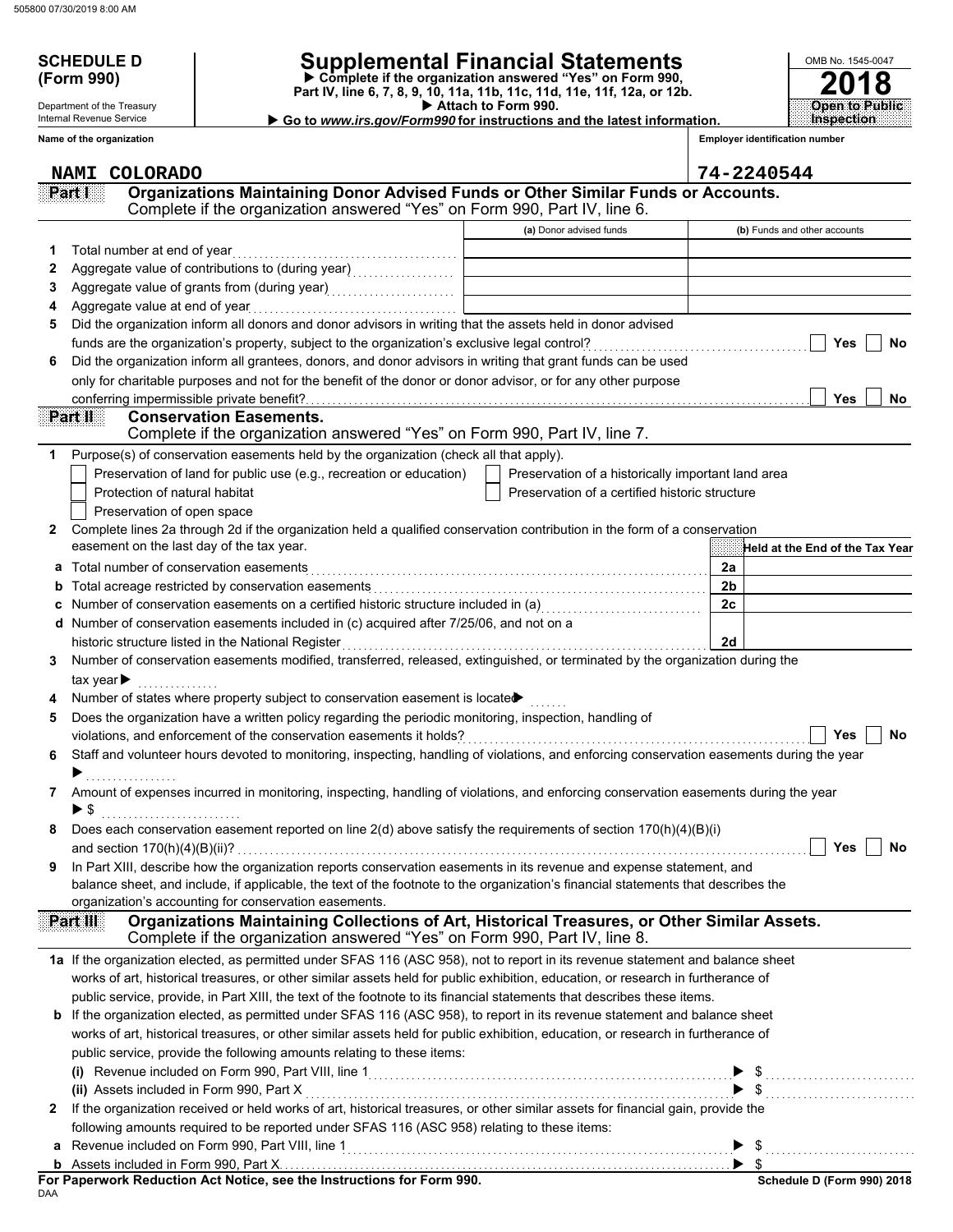| Schedule D (Form 990) 2018 NAMI COLORADO                                                                                                                                                                                                                                                                                                               |                                           |                         |                                                                                                            |                    | 74-2240544           |                     | Page 2 |
|--------------------------------------------------------------------------------------------------------------------------------------------------------------------------------------------------------------------------------------------------------------------------------------------------------------------------------------------------------|-------------------------------------------|-------------------------|------------------------------------------------------------------------------------------------------------|--------------------|----------------------|---------------------|--------|
| Partille                                                                                                                                                                                                                                                                                                                                               |                                           |                         | Organizations Maintaining Collections of Art, Historical Treasures, or Other Similar Assets (continued)    |                    |                      |                     |        |
| Using the organization's acquisition, accession, and other records, check any of the following that are a significant use of its<br>3<br>collection items (check all that apply):                                                                                                                                                                      |                                           |                         |                                                                                                            |                    |                      |                     |        |
| Public exhibition<br>a                                                                                                                                                                                                                                                                                                                                 |                                           |                         | Loan or exchange programs                                                                                  |                    |                      |                     |        |
| Scholarly research<br>b                                                                                                                                                                                                                                                                                                                                |                                           | e                       |                                                                                                            |                    |                      |                     |        |
| Preservation for future generations<br>c                                                                                                                                                                                                                                                                                                               |                                           |                         |                                                                                                            |                    |                      |                     |        |
| Provide a description of the organization's collections and explain how they further the organization's exempt purpose in Part<br>4<br>XIII.                                                                                                                                                                                                           |                                           |                         |                                                                                                            |                    |                      |                     |        |
| During the year, did the organization solicit or receive donations of art, historical treasures, or other similar<br>5                                                                                                                                                                                                                                 |                                           |                         |                                                                                                            |                    |                      |                     |        |
|                                                                                                                                                                                                                                                                                                                                                        |                                           |                         |                                                                                                            |                    |                      | Yes                 | No     |
| Part IV                                                                                                                                                                                                                                                                                                                                                | <b>Escrow and Custodial Arrangements.</b> |                         |                                                                                                            |                    |                      |                     |        |
| 990, Part X, line 21.                                                                                                                                                                                                                                                                                                                                  |                                           |                         | Complete if the organization answered "Yes" on Form 990, Part IV, line 9, or reported an amount on Form    |                    |                      |                     |        |
| 1a Is the organization an agent, trustee, custodian or other intermediary for contributions or other assets not                                                                                                                                                                                                                                        |                                           |                         |                                                                                                            |                    |                      |                     |        |
| included on Form 990, Part X?                                                                                                                                                                                                                                                                                                                          |                                           |                         |                                                                                                            |                    |                      | Yes                 | No     |
| b If "Yes," explain the arrangement in Part XIII and complete the following table:                                                                                                                                                                                                                                                                     |                                           |                         |                                                                                                            |                    |                      |                     |        |
|                                                                                                                                                                                                                                                                                                                                                        |                                           |                         |                                                                                                            |                    |                      | Amount              |        |
| c Beginning balance                                                                                                                                                                                                                                                                                                                                    |                                           |                         |                                                                                                            |                    | 1c                   |                     |        |
| d Additions during the year<br>experience and contained and contained and contained and the year of Additions during the year of Additions during the year of the set of Additional Additional Additional Additional Additional                                                                                                                        |                                           |                         |                                                                                                            |                    | 1d                   |                     |        |
| e Distributions during the year<br>interaction continuous continuous continuous during the year of the year interaction of the set of the set of the set of the set of the set of the set of the set of the set of the set of th                                                                                                                       |                                           |                         |                                                                                                            |                    | 1e                   |                     |        |
| f Ending balance <b>constructs</b> and the construction of the construction of the construction of the construction of the construction of the construction of the construction of the construction of the construction of the cons                                                                                                                    |                                           |                         |                                                                                                            |                    | 1f                   |                     |        |
| 2a Did the organization include an amount on Form 990, Part X, line 21, for escrow or custodial account liability?                                                                                                                                                                                                                                     |                                           |                         |                                                                                                            |                    |                      | <b>Yes</b>          | No     |
|                                                                                                                                                                                                                                                                                                                                                        |                                           |                         |                                                                                                            |                    |                      |                     |        |
| Part V<br><b>Endowment Funds.</b>                                                                                                                                                                                                                                                                                                                      |                                           |                         |                                                                                                            |                    |                      |                     |        |
|                                                                                                                                                                                                                                                                                                                                                        |                                           |                         | Complete if the organization answered "Yes" on Form 990, Part IV, line 10.                                 |                    |                      |                     |        |
|                                                                                                                                                                                                                                                                                                                                                        |                                           | (a) Current year        | (b) Prior year                                                                                             | (c) Two years back | (d) Three years back | (e) Four years back |        |
| 1a Beginning of year balance                                                                                                                                                                                                                                                                                                                           |                                           | 85,226                  | 78,138                                                                                                     | 77,139             | 83,832               | 85,387              |        |
| <b>b</b> Contributions <b>contributions</b>                                                                                                                                                                                                                                                                                                            |                                           |                         |                                                                                                            |                    |                      |                     |        |
| c Net investment earnings, gains, and                                                                                                                                                                                                                                                                                                                  |                                           |                         |                                                                                                            |                    |                      |                     |        |
|                                                                                                                                                                                                                                                                                                                                                        |                                           | 612                     | 11,910                                                                                                     | 5,899              | $-1,772$             |                     | 3,191  |
| d Grants or scholarships                                                                                                                                                                                                                                                                                                                               |                                           |                         |                                                                                                            |                    |                      |                     |        |
| e Other expenditures for facilities and                                                                                                                                                                                                                                                                                                                |                                           |                         |                                                                                                            |                    |                      |                     |        |
|                                                                                                                                                                                                                                                                                                                                                        |                                           | 8,674                   | 3,985                                                                                                      | 4,107              | 4,079                |                     | 3,880  |
| f Administrative expenses                                                                                                                                                                                                                                                                                                                              |                                           | 849                     | 837                                                                                                        | 793                | 842                  |                     | 866    |
| g End of year balance <i>[[[[[[[[[[[[[[[[[[[[[[[[[[[[[]]]]</i> ]]                                                                                                                                                                                                                                                                                      |                                           | 76,315                  | 85,226                                                                                                     | 78,138             | 77,139               |                     | 83,832 |
| 2 Provide the estimated percentage of the current year end balance (line 1g, column (a)) held as:<br><b>a</b> Board designated or quasi-endowmen $\blacktriangleright$ <b>2.56</b> %<br><b>b</b> Permanent endowment $\blacktriangleright$ 97.44 %<br>c Temporarily restricted endowment<br>The percentages on lines 2a, 2b, and 2c should equal 100%. |                                           | $\%$                    |                                                                                                            |                    |                      |                     |        |
| 3a Are there endowment funds not in the possession of the organization that are held and administered for the                                                                                                                                                                                                                                          |                                           |                         |                                                                                                            |                    |                      |                     |        |
| organization by:                                                                                                                                                                                                                                                                                                                                       |                                           |                         |                                                                                                            |                    |                      | Yes<br>X            | No     |
| (i) unrelated organizations entertainment and all the contract of the contract of the contract of the contract or the contract of the contract of the contract of the contract of the contract of the contract of the contract                                                                                                                         |                                           |                         |                                                                                                            |                    |                      | 3a(i)               |        |
| (ii) related organizations entertainment and all the contract of the contract of the contract of the contract of                                                                                                                                                                                                                                       |                                           |                         |                                                                                                            |                    |                      | 3a(ii)              | X      |
| b If "Yes" on line 3a(ii), are the related organizations listed as required on Schedule R?                                                                                                                                                                                                                                                             |                                           |                         |                                                                                                            |                    |                      | 3b                  |        |
| Describe in Part XIII the intended uses of the organization's endowment funds.<br>Part VI                                                                                                                                                                                                                                                              | Land, Buildings, and Equipment.           |                         |                                                                                                            |                    |                      |                     |        |
|                                                                                                                                                                                                                                                                                                                                                        |                                           |                         | Complete if the organization answered "Yes" on Form 990, Part IV, line 11a. See Form 990, Part X, line 10. |                    |                      |                     |        |
| Description of property                                                                                                                                                                                                                                                                                                                                |                                           | (a) Cost or other basis | (b) Cost or other basis                                                                                    |                    | (c) Accumulated      | (d) Book value      |        |
|                                                                                                                                                                                                                                                                                                                                                        |                                           | (investment)            | (other)                                                                                                    |                    | depreciation         |                     |        |
|                                                                                                                                                                                                                                                                                                                                                        |                                           |                         |                                                                                                            |                    |                      |                     |        |
|                                                                                                                                                                                                                                                                                                                                                        |                                           |                         |                                                                                                            |                    |                      |                     |        |
| c Leasehold improvements                                                                                                                                                                                                                                                                                                                               |                                           |                         |                                                                                                            |                    |                      |                     |        |
|                                                                                                                                                                                                                                                                                                                                                        |                                           |                         |                                                                                                            |                    |                      |                     |        |
|                                                                                                                                                                                                                                                                                                                                                        |                                           |                         |                                                                                                            |                    |                      |                     |        |
| Total. Add lines 1a through 1e. (Column (d) must equal Form 990, Part X, column (B), line 10c.)                                                                                                                                                                                                                                                        |                                           |                         |                                                                                                            |                    | ▶                    |                     |        |
|                                                                                                                                                                                                                                                                                                                                                        |                                           |                         |                                                                                                            |                    |                      |                     |        |

**Schedule D (Form 990) 2018**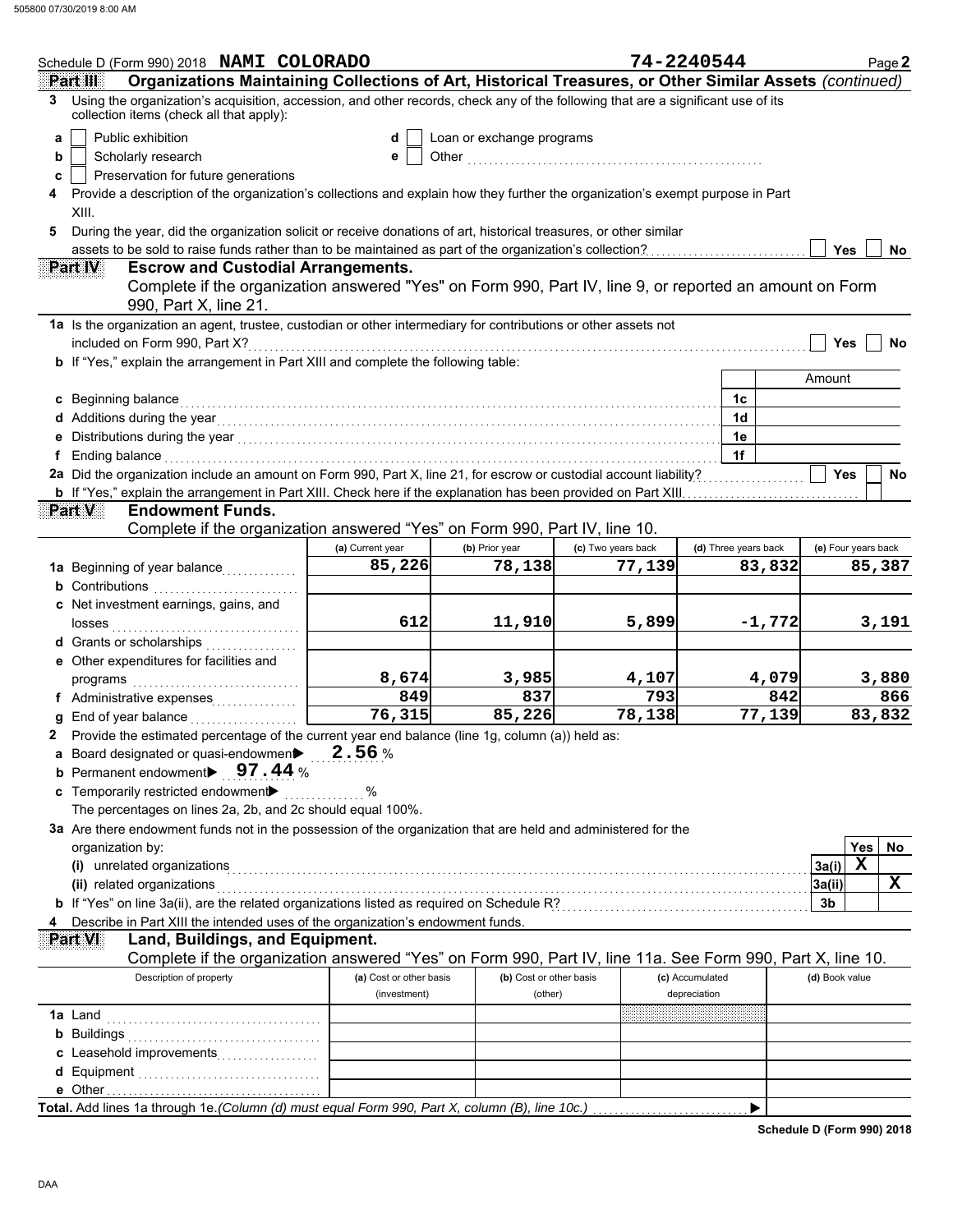|                           | Schedule D (Form 990) 2018 NAMI COLORADO                                                                   |                | 74-2240544                       | Page 3         |
|---------------------------|------------------------------------------------------------------------------------------------------------|----------------|----------------------------------|----------------|
| Part VII                  | <b>Investments-Other Securities.</b>                                                                       |                |                                  |                |
|                           | Complete if the organization answered "Yes" on Form 990, Part IV, line 11b. See Form 990, Part X, line 12. |                |                                  |                |
|                           | (a) Description of security or category                                                                    | (b) Book value | (c) Method of valuation:         |                |
|                           | (including name of security)                                                                               |                | Cost or end-of-year market value |                |
| (1) Financial derivatives |                                                                                                            |                |                                  |                |
|                           |                                                                                                            |                |                                  |                |
|                           |                                                                                                            |                |                                  |                |
| $(3)$ Other               |                                                                                                            |                |                                  |                |
|                           | (A)                                                                                                        |                |                                  |                |
| (B)                       |                                                                                                            |                |                                  |                |
| (C)                       |                                                                                                            |                |                                  |                |
| (D)                       |                                                                                                            |                |                                  |                |
| (E)                       |                                                                                                            |                |                                  |                |
| (F)                       |                                                                                                            |                |                                  |                |
| (G)                       |                                                                                                            |                |                                  |                |
| (H)                       |                                                                                                            |                |                                  |                |
|                           | Total. (Column (b) must equal Form 990, Part X, col. (B) line 12.) ▶                                       |                |                                  |                |
| <b>Part VIII</b>          | <b>Investments-Program Related.</b>                                                                        |                |                                  |                |
|                           | Complete if the organization answered "Yes" on Form 990, Part IV, line 11c. See Form 990, Part X, line 13. |                |                                  |                |
|                           |                                                                                                            |                |                                  |                |
|                           | (a) Description of investment                                                                              | (b) Book value | (c) Method of valuation:         |                |
|                           |                                                                                                            |                | Cost or end-of-year market value |                |
| (1)                       |                                                                                                            |                |                                  |                |
| (2)                       |                                                                                                            |                |                                  |                |
| (3)                       |                                                                                                            |                |                                  |                |
| (4)                       |                                                                                                            |                |                                  |                |
| (5)                       |                                                                                                            |                |                                  |                |
| (6)                       |                                                                                                            |                |                                  |                |
| (7)                       |                                                                                                            |                |                                  |                |
| (8)                       |                                                                                                            |                |                                  |                |
| (9)                       |                                                                                                            |                |                                  |                |
|                           |                                                                                                            |                |                                  |                |
|                           | Total. (Column (b) must equal Form 990, Part X, col. (B) line 13.) ▶                                       |                |                                  |                |
| Part IX                   | <b>Other Assets.</b>                                                                                       |                |                                  |                |
|                           | Complete if the organization answered "Yes" on Form 990, Part IV, line 11d. See Form 990, Part X, line 15. |                |                                  |                |
|                           | (a) Description                                                                                            |                |                                  | (b) Book value |
| (1)                       | BEN INT IN ASSETS HELD AT FOUNDATION                                                                       |                |                                  | 76,315         |
| (2)                       |                                                                                                            |                |                                  |                |
| (3)                       |                                                                                                            |                |                                  |                |
| (4)                       |                                                                                                            |                |                                  |                |
| (5)                       |                                                                                                            |                |                                  |                |
| (6)                       |                                                                                                            |                |                                  |                |
| (7)                       |                                                                                                            |                |                                  |                |
|                           |                                                                                                            |                |                                  |                |
| (8)                       |                                                                                                            |                |                                  |                |
| (9)                       |                                                                                                            |                |                                  |                |
|                           | Total. (Column (b) must equal Form 990, Part X, col. (B) line 15.)                                         |                |                                  | 76, 315        |
| Part X                    | <b>Other Liabilities.</b>                                                                                  |                |                                  |                |
|                           | Complete if the organization answered "Yes" on Form 990, Part IV, line 11e or 11f. See Form 990, Part X,   |                |                                  |                |
|                           | line 25.                                                                                                   |                |                                  |                |
| 1.                        | (a) Description of liability                                                                               | (b) Book value |                                  |                |
| (1)                       | Federal income taxes                                                                                       |                |                                  |                |
| (2)                       |                                                                                                            |                |                                  |                |
| (3)                       |                                                                                                            |                |                                  |                |
|                           |                                                                                                            |                |                                  |                |
| (4)                       |                                                                                                            |                |                                  |                |
| (5)                       |                                                                                                            |                |                                  |                |
| (6)                       |                                                                                                            |                |                                  |                |
| (7)                       |                                                                                                            |                |                                  |                |
| (8)                       |                                                                                                            |                |                                  |                |
| (9)                       |                                                                                                            |                |                                  |                |
|                           |                                                                                                            |                |                                  |                |

**Total.** *(Column (b) must equal Form 990, Part X, col. (B) line 25.)* 

Liability for uncertain tax positions. In Part XIII, provide the text of the footnote to the organization's financial statements that reports the **2.** organization's liability for uncertain tax positions under FIN 48 (ASC 740). Check here if the text of the footnote has been provided in Part XIII.

DAA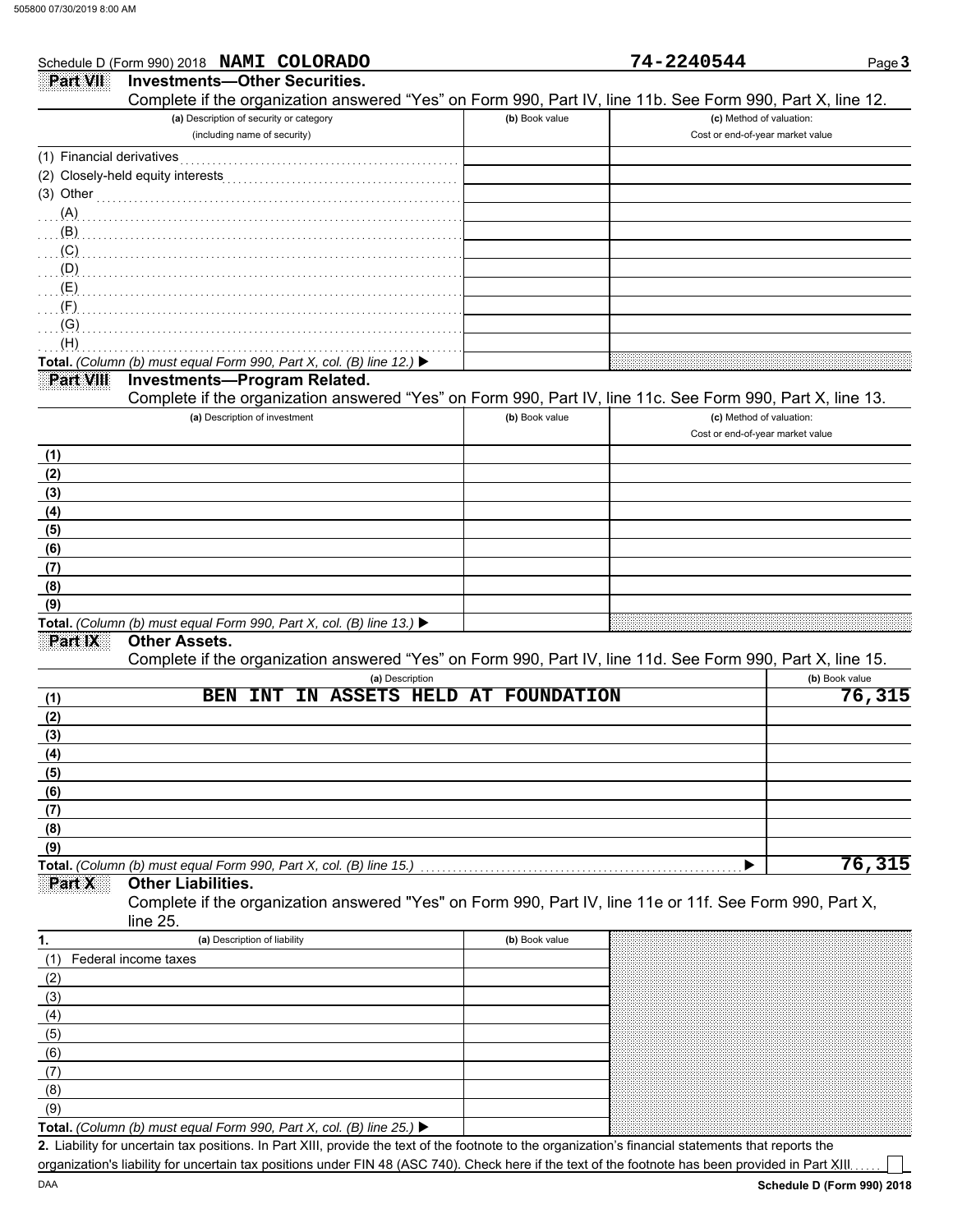| Schedule D (Form 990) 2018 NAMI COLORADO                                                                                                                                                                                                                |                      | 74-2240544   | Page 4 |
|---------------------------------------------------------------------------------------------------------------------------------------------------------------------------------------------------------------------------------------------------------|----------------------|--------------|--------|
| Reconciliation of Revenue per Audited Financial Statements With Revenue per Return.<br>Part XII                                                                                                                                                         |                      |              |        |
| Complete if the organization answered "Yes" on Form 990, Part IV, line 12a.                                                                                                                                                                             |                      |              |        |
| Total revenue, gains, and other support per audited financial statements<br>1.                                                                                                                                                                          |                      | $\mathbf{1}$ |        |
| Amounts included on line 1 but not on Form 990, Part VIII, line 12:<br>2                                                                                                                                                                                |                      |              |        |
| а                                                                                                                                                                                                                                                       | 2a                   |              |        |
|                                                                                                                                                                                                                                                         | 2 <sub>b</sub>       |              |        |
| Recoveries of prior year grants <b>contained a substantial container and properties</b><br>c                                                                                                                                                            | 2c                   |              |        |
| Other (Describe in Part XIII.) [11] March 1999 (12] March 1999 (12] March 1999 (13] March 1999 (13] March 1999 (13] March 1999 (13] March 1999 (13] March 1999 (13] March 1999 (13] March 1999 (13] March 1999 (13] March 1999<br>a                     | 2d                   |              |        |
| Add lines 2a through 2d [[[[[[[[[[[[[[[[[[[[[[[]]]]]]]]] Add lines 2a through 2d<br>е                                                                                                                                                                   |                      | 2e           |        |
| 3                                                                                                                                                                                                                                                       |                      | 3            |        |
| Amounts included on Form 990, Part VIII, line 12, but not on line 1:                                                                                                                                                                                    |                      |              |        |
| Investment expenses not included on Form 990, Part VIII, line 7b.                                                                                                                                                                                       | 4а                   |              |        |
| <b>b</b> Other (Describe in Part XIII.) [10] (2012) [20] (2013) [20] (2013) [20] (2013) [20] (2013) [20] (2013) [20] (2014) [20] (2014) [20] (2014) [20] (2014) [20] (2014) [20] (2014) [2014] [2014] [2014] [2014] [2014] [2014] [                     | 4 <sub>b</sub>       |              |        |
| c Add lines 4a and 4b                                                                                                                                                                                                                                   |                      | 4с           |        |
|                                                                                                                                                                                                                                                         |                      | 5            |        |
| Part XII: Reconciliation of Expenses per Audited Financial Statements With Expenses per Return.                                                                                                                                                         |                      |              |        |
| Complete if the organization answered "Yes" on Form 990, Part IV, line 12a.                                                                                                                                                                             |                      |              |        |
| Total expenses and losses per audited financial statements<br>1                                                                                                                                                                                         |                      | 1            |        |
| Amounts included on line 1 but not on Form 990, Part IX, line 25:<br>2                                                                                                                                                                                  |                      |              |        |
| а                                                                                                                                                                                                                                                       | 2a                   |              |        |
|                                                                                                                                                                                                                                                         | 2 <sub>b</sub>       |              |        |
| Other losses                                                                                                                                                                                                                                            | 2c<br>2d             |              |        |
| Other (Describe in Part XIII.) [11] [2010] [2010] [2010] [2010] [2010] [2010] [2010] [2010] [2010] [2010] [2010] [2010] [2010] [2010] [2010] [2010] [2010] [2010] [2010] [2010] [2010] [2010] [2010] [2010] [2010] [2010] [201                          |                      |              |        |
| Add lines 2a through 2d [[[[[[[[[[[[[[[[[[[[[[[[]]]]]]]]]] Add lines 2a through 2d                                                                                                                                                                      |                      | 2e<br>3      |        |
| 3                                                                                                                                                                                                                                                       |                      |              |        |
| Amounts included on Form 990, Part IX, line 25, but not on line 1:                                                                                                                                                                                      |                      |              |        |
| Investment expenses not included on Form 990, Part VIII, line 7b<br>.                                                                                                                                                                                   | 4a<br>4 <sub>b</sub> |              |        |
| b Other (Describe in Part XIII.) [10] Martin Martin Martin Martin Martin Martin Martin Martin Martin Martin Martin Martin Martin Martin Martin Martin Martin Martin Martin Martin Martin Martin Martin Martin Martin Martin Ma<br>c Add lines 4a and 4b |                      | 4c           |        |
|                                                                                                                                                                                                                                                         |                      |              |        |
| Part XIII Supplemental Information.                                                                                                                                                                                                                     |                      |              |        |
| 2; Part XI, lines 2d and 4b; and Part XII, lines 2d and 4b. Also complete this part to provide any additional information.<br>PART V, LINE 4 - INTENDED USES FOR ENDOWMENT FUNDS<br>EDUCATION AND OPERATIONAL RESERVES                                  |                      |              |        |
|                                                                                                                                                                                                                                                         |                      |              |        |
|                                                                                                                                                                                                                                                         |                      |              |        |
|                                                                                                                                                                                                                                                         |                      |              |        |
|                                                                                                                                                                                                                                                         |                      |              |        |
|                                                                                                                                                                                                                                                         |                      |              |        |
|                                                                                                                                                                                                                                                         |                      |              |        |
|                                                                                                                                                                                                                                                         |                      |              |        |
|                                                                                                                                                                                                                                                         |                      |              |        |
|                                                                                                                                                                                                                                                         |                      |              |        |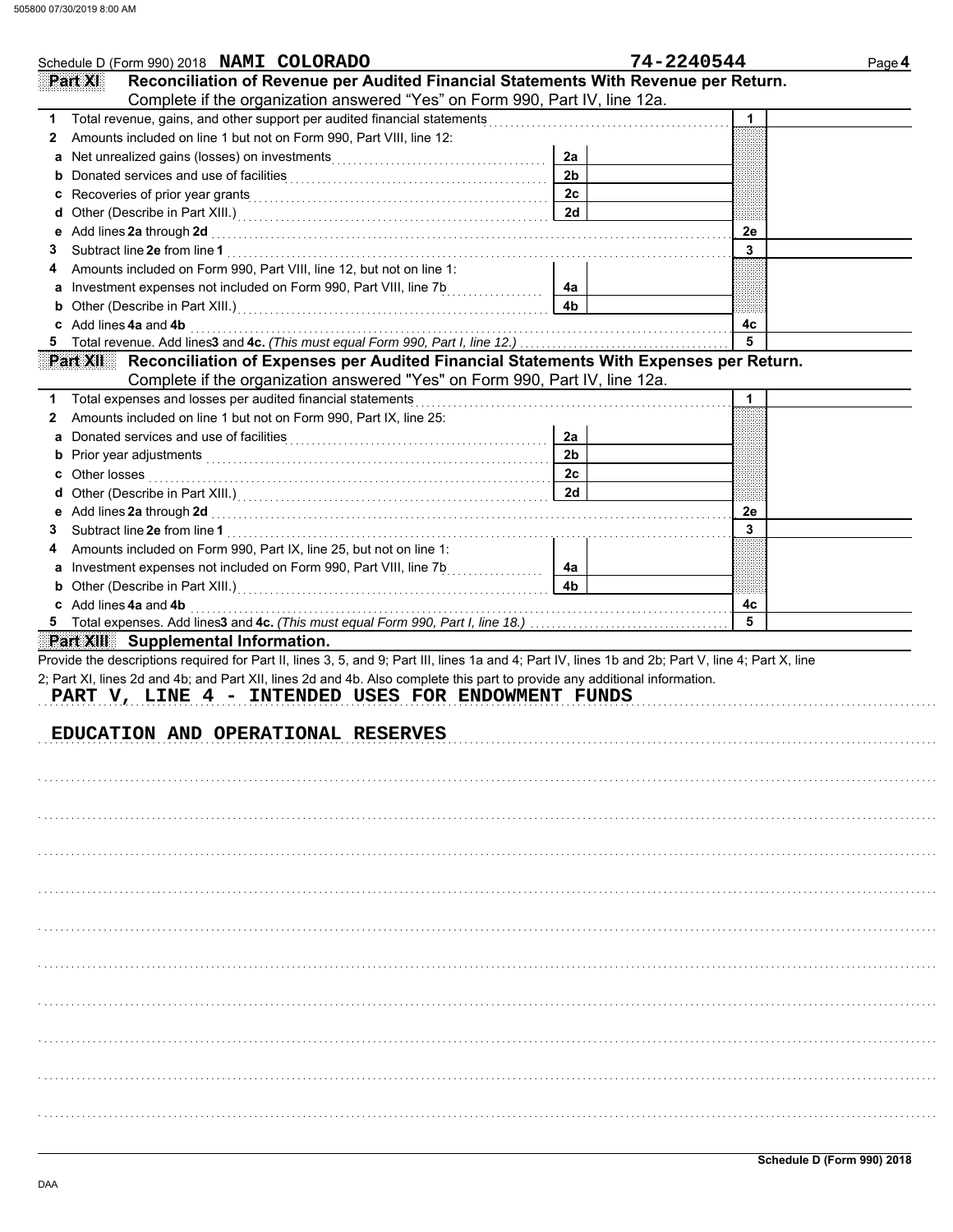| Schedule D (Form 990) 2018 NAMI COLORADO<br>Part XIII Supplemental Information (continued) | 74-2240544 | Page 5 |
|--------------------------------------------------------------------------------------------|------------|--------|
|                                                                                            |            |        |
|                                                                                            |            |        |
|                                                                                            |            |        |
|                                                                                            |            |        |
|                                                                                            |            |        |
|                                                                                            |            |        |
|                                                                                            |            |        |
|                                                                                            |            |        |
|                                                                                            |            |        |
|                                                                                            |            |        |
|                                                                                            |            |        |
|                                                                                            |            |        |
|                                                                                            |            |        |
|                                                                                            |            |        |
|                                                                                            |            |        |
|                                                                                            |            |        |
|                                                                                            |            |        |
|                                                                                            |            |        |
|                                                                                            |            |        |
|                                                                                            |            |        |
|                                                                                            |            |        |
|                                                                                            |            |        |
|                                                                                            |            |        |
|                                                                                            |            |        |
|                                                                                            |            |        |
|                                                                                            |            |        |
|                                                                                            |            |        |
|                                                                                            |            |        |
|                                                                                            |            |        |
|                                                                                            |            |        |
|                                                                                            |            |        |
|                                                                                            |            |        |
|                                                                                            |            |        |
|                                                                                            |            |        |
|                                                                                            |            |        |
|                                                                                            |            |        |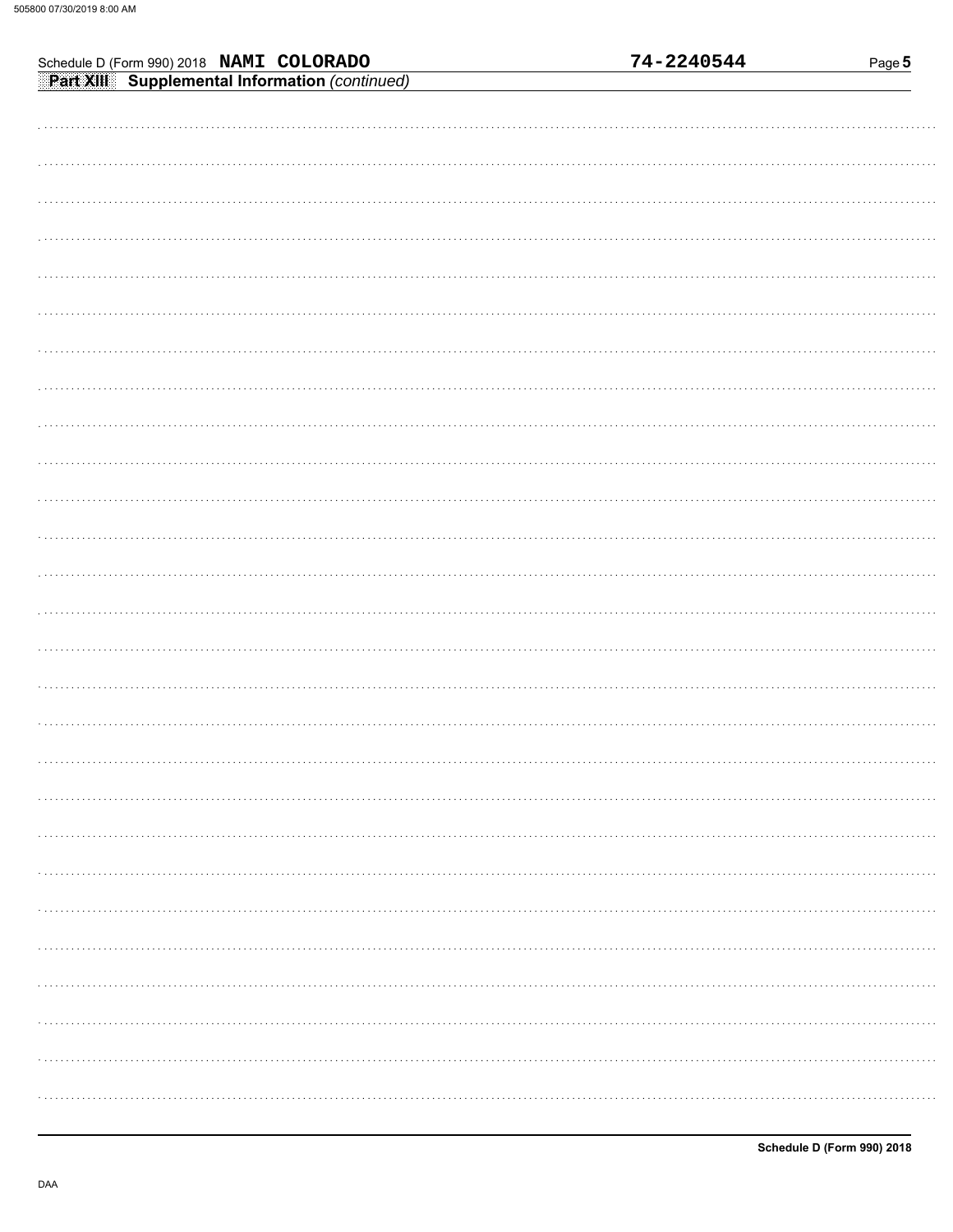| <b>SCHEDULE G</b>                                      | <b>Supplemental Information Regarding Fundraising or Gaming Activities</b>                                                                                                                                                               |                                    |                           |                              |                                                                       |                                        | OMB No. 1545-0047                       |
|--------------------------------------------------------|------------------------------------------------------------------------------------------------------------------------------------------------------------------------------------------------------------------------------------------|------------------------------------|---------------------------|------------------------------|-----------------------------------------------------------------------|----------------------------------------|-----------------------------------------|
| (Form 990 or 990-EZ)                                   | Complete if the organization answered "Yes" on Form 990, Part IV, line 17, 18, or 19, or if the<br>organization entered more than \$15,000 on Form 990-EZ, line 6a.                                                                      |                                    |                           |                              |                                                                       |                                        |                                         |
| Department of the Treasury<br>Internal Revenue Service |                                                                                                                                                                                                                                          | Attach to Form 990 or Form 990-EZ. |                           |                              | Go to www.irs.gov/Form990for instructions and the latest information. |                                        | Open to Public                          |
| Name of the organization                               |                                                                                                                                                                                                                                          |                                    |                           |                              |                                                                       | <b>Employer identification number</b>  | Inspection:                             |
|                                                        | NAMI COLORADO                                                                                                                                                                                                                            |                                    |                           |                              |                                                                       | 74-2240544                             |                                         |
| Part I                                                 | Fundraising Activities. Complete if the organization answered "Yes" on Form 990, Part IV, line 17.<br>Form 990-EZ filers are not required to complete this part.                                                                         |                                    |                           |                              |                                                                       |                                        |                                         |
| 1                                                      | Indicate whether the organization raised funds through any of the following activities. Check all that apply.                                                                                                                            |                                    |                           |                              |                                                                       |                                        |                                         |
| Mail solicitations<br>a                                |                                                                                                                                                                                                                                          | e                                  |                           |                              | Solicitation of non-government grants                                 |                                        |                                         |
| Internet and email solicitations<br>b                  |                                                                                                                                                                                                                                          |                                    |                           |                              | Solicitation of government grants                                     |                                        |                                         |
| Phone solicitations<br>c                               |                                                                                                                                                                                                                                          | Special fundraising events<br>g    |                           |                              |                                                                       |                                        |                                         |
| In-person solicitations<br>d                           |                                                                                                                                                                                                                                          |                                    |                           |                              |                                                                       |                                        |                                         |
|                                                        | 2a Did the organization have a written or oral agreement with any individual (including officers, directors, trustees,<br>or key employees listed in Form 990, Part VII) or entity in connection with professional fundraising services? |                                    |                           |                              |                                                                       |                                        | Yes<br>No                               |
|                                                        | b If "Yes," list the 10 highest paid individuals or entities (fundraisers) pursuant to agreements under which the fundraiser is to be                                                                                                    |                                    |                           |                              |                                                                       |                                        |                                         |
|                                                        | compensated at least \$5,000 by the organization.                                                                                                                                                                                        |                                    |                           | (iii) Did fund-              |                                                                       |                                        |                                         |
|                                                        | (i) Name and address of individual                                                                                                                                                                                                       |                                    | raiser have<br>custody or |                              | (iv) Gross receipts                                                   | (v) Amount paid to<br>(or retained by) | (vi) Amount paid to<br>(or retained by) |
|                                                        | or entity (fundraiser)                                                                                                                                                                                                                   | (ii) Activity                      |                           | control of<br>contributions? | from activity                                                         | fundraiser listed in<br>col. (i)       | organization                            |
|                                                        |                                                                                                                                                                                                                                          |                                    |                           | Yes No                       |                                                                       |                                        |                                         |
| 1                                                      |                                                                                                                                                                                                                                          |                                    |                           |                              |                                                                       |                                        |                                         |
|                                                        |                                                                                                                                                                                                                                          |                                    |                           |                              |                                                                       |                                        |                                         |
| $\mathbf{2}$                                           |                                                                                                                                                                                                                                          |                                    |                           |                              |                                                                       |                                        |                                         |
|                                                        |                                                                                                                                                                                                                                          |                                    |                           |                              |                                                                       |                                        |                                         |
| 3                                                      |                                                                                                                                                                                                                                          |                                    |                           |                              |                                                                       |                                        |                                         |
|                                                        |                                                                                                                                                                                                                                          |                                    |                           |                              |                                                                       |                                        |                                         |
| 4                                                      |                                                                                                                                                                                                                                          |                                    |                           |                              |                                                                       |                                        |                                         |
|                                                        |                                                                                                                                                                                                                                          |                                    |                           |                              |                                                                       |                                        |                                         |
|                                                        |                                                                                                                                                                                                                                          |                                    |                           |                              |                                                                       |                                        |                                         |
| 5                                                      |                                                                                                                                                                                                                                          |                                    |                           |                              |                                                                       |                                        |                                         |
|                                                        |                                                                                                                                                                                                                                          |                                    |                           |                              |                                                                       |                                        |                                         |
| 6                                                      |                                                                                                                                                                                                                                          |                                    |                           |                              |                                                                       |                                        |                                         |
|                                                        |                                                                                                                                                                                                                                          |                                    |                           |                              |                                                                       |                                        |                                         |
|                                                        |                                                                                                                                                                                                                                          |                                    |                           |                              |                                                                       |                                        |                                         |
| 7                                                      |                                                                                                                                                                                                                                          |                                    |                           |                              |                                                                       |                                        |                                         |
|                                                        |                                                                                                                                                                                                                                          |                                    |                           |                              |                                                                       |                                        |                                         |
| 8                                                      |                                                                                                                                                                                                                                          |                                    |                           |                              |                                                                       |                                        |                                         |
|                                                        |                                                                                                                                                                                                                                          |                                    |                           |                              |                                                                       |                                        |                                         |
| 9                                                      |                                                                                                                                                                                                                                          |                                    |                           |                              |                                                                       |                                        |                                         |
|                                                        |                                                                                                                                                                                                                                          |                                    |                           |                              |                                                                       |                                        |                                         |
|                                                        |                                                                                                                                                                                                                                          |                                    |                           |                              |                                                                       |                                        |                                         |
| 10                                                     |                                                                                                                                                                                                                                          |                                    |                           |                              |                                                                       |                                        |                                         |
|                                                        |                                                                                                                                                                                                                                          |                                    |                           |                              |                                                                       |                                        |                                         |
| Total                                                  |                                                                                                                                                                                                                                          |                                    |                           |                              |                                                                       |                                        |                                         |
| 3<br>registration or licensing.                        | List all states in which the organization is registered or licensed to solicit contributions or has been notified it is exempt from                                                                                                      |                                    |                           |                              |                                                                       |                                        |                                         |
|                                                        |                                                                                                                                                                                                                                          |                                    |                           |                              |                                                                       |                                        |                                         |
|                                                        |                                                                                                                                                                                                                                          |                                    |                           |                              |                                                                       |                                        |                                         |
|                                                        |                                                                                                                                                                                                                                          |                                    |                           |                              |                                                                       |                                        |                                         |
|                                                        |                                                                                                                                                                                                                                          |                                    |                           |                              |                                                                       |                                        |                                         |
|                                                        |                                                                                                                                                                                                                                          |                                    |                           |                              |                                                                       |                                        |                                         |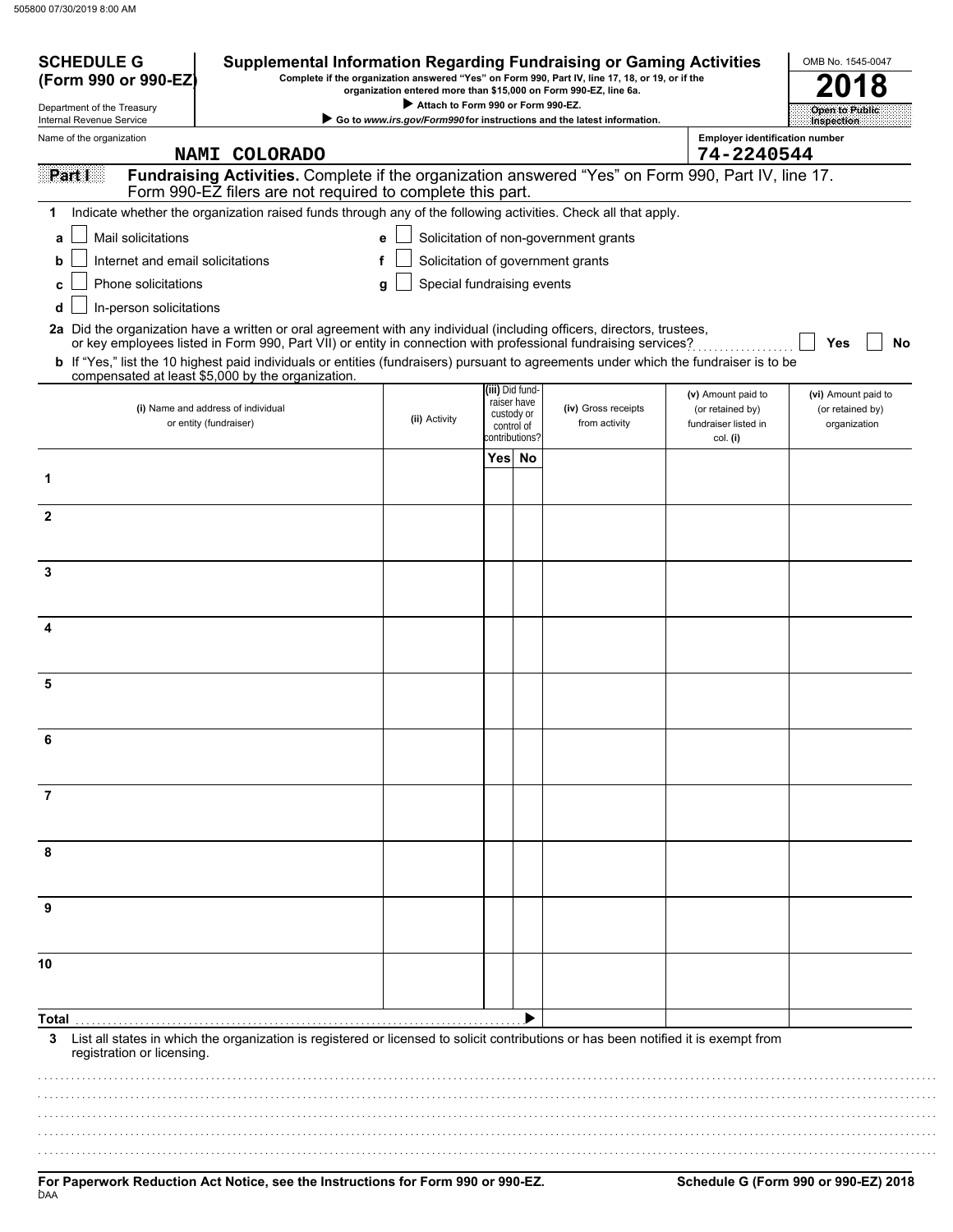|                        | Schedule G (Form 990 or 990-EZ) 2018<br>Part II                    | NAMI COLORADO<br>Fundraising Events. Complete if the organization answered "Yes" on Form 990, Part IV, line 18, or reported more<br>than \$15,000 of fundraising event contributions and gross income on Form 990-EZ, lines 1 and 6b. List events with<br>gross receipts greater than \$5,000. |                                                  |                               | 74-2240544<br>Page 2                                |
|------------------------|--------------------------------------------------------------------|------------------------------------------------------------------------------------------------------------------------------------------------------------------------------------------------------------------------------------------------------------------------------------------------|--------------------------------------------------|-------------------------------|-----------------------------------------------------|
|                        |                                                                    | (a) Event $#1$                                                                                                                                                                                                                                                                                 | $(b)$ Event #2                                   | (c) Other events              | (d) Total events                                    |
| Revenue                |                                                                    | NAMI WALKS 2018<br>(event type)                                                                                                                                                                                                                                                                | (event type)                                     | <b>NONE</b><br>(total number) | (add col. (a) through<br>col. (c)                   |
|                        | 1 Gross receipts                                                   | 112,637                                                                                                                                                                                                                                                                                        |                                                  |                               | 112,637                                             |
|                        | 2 Less: Contributions<br>3 Gross income (line 1 minus<br>$line 2)$ | 112,637                                                                                                                                                                                                                                                                                        |                                                  |                               | 112,637                                             |
|                        | 4 Cash prizes                                                      |                                                                                                                                                                                                                                                                                                |                                                  |                               |                                                     |
|                        | 5 Noncash prizes                                                   |                                                                                                                                                                                                                                                                                                |                                                  |                               |                                                     |
|                        | 6 Rent/facility costs                                              | 2,000                                                                                                                                                                                                                                                                                          |                                                  |                               | 2,000                                               |
|                        | 7 Food and beverages                                               |                                                                                                                                                                                                                                                                                                |                                                  |                               |                                                     |
| <b>Direct Expenses</b> | 8 Entertainment                                                    |                                                                                                                                                                                                                                                                                                |                                                  |                               |                                                     |
|                        | 9 Other direct expenses                                            | 9,926                                                                                                                                                                                                                                                                                          |                                                  |                               | 9,926                                               |
|                        | Part III                                                           | 10 Direct expense summary. Add lines 4 through 9 in column (d)<br>11 Net income summary. Subtract line 10 from line 3, column (d)<br>than \$15,000 on Form 990-EZ, line 6a.                                                                                                                    |                                                  |                               | <u>11,926</u><br>$-11,926$                          |
|                        |                                                                    | (a) Bingo                                                                                                                                                                                                                                                                                      | (b) Pull tabs/instant<br>bingo/progressive bingo | (c) Other gaming              | (d) Total gaming (add<br>col. (a) through col. (c)) |
|                        | Gross revenue<br>1                                                 |                                                                                                                                                                                                                                                                                                |                                                  |                               |                                                     |
|                        | 2 Cash prizes                                                      |                                                                                                                                                                                                                                                                                                |                                                  |                               |                                                     |
|                        | 3 Noncash prizes                                                   |                                                                                                                                                                                                                                                                                                |                                                  |                               |                                                     |
|                        | 4 Rent/facility costs                                              |                                                                                                                                                                                                                                                                                                |                                                  |                               |                                                     |
|                        | 5 Other direct expenses                                            |                                                                                                                                                                                                                                                                                                |                                                  |                               |                                                     |
|                        |                                                                    | $\%$<br><b>Yes</b><br>No                                                                                                                                                                                                                                                                       | $\frac{96}{100}$<br>Yes<br>No                    | $\%$<br><b>Yes</b><br>No      |                                                     |
|                        | 6 Volunteer labor                                                  |                                                                                                                                                                                                                                                                                                |                                                  |                               |                                                     |
|                        |                                                                    | 7 Direct expense summary. Add lines 2 through 5 in column (d)                                                                                                                                                                                                                                  |                                                  |                               |                                                     |

| 10a Were any of the organization's gaming licenses revoked, suspended, or terminated during the tax year?<br><b>b</b> If "Yes," explain: | Yes<br>.No |
|------------------------------------------------------------------------------------------------------------------------------------------|------------|
|                                                                                                                                          |            |
|                                                                                                                                          |            |

**b** If "No," explain: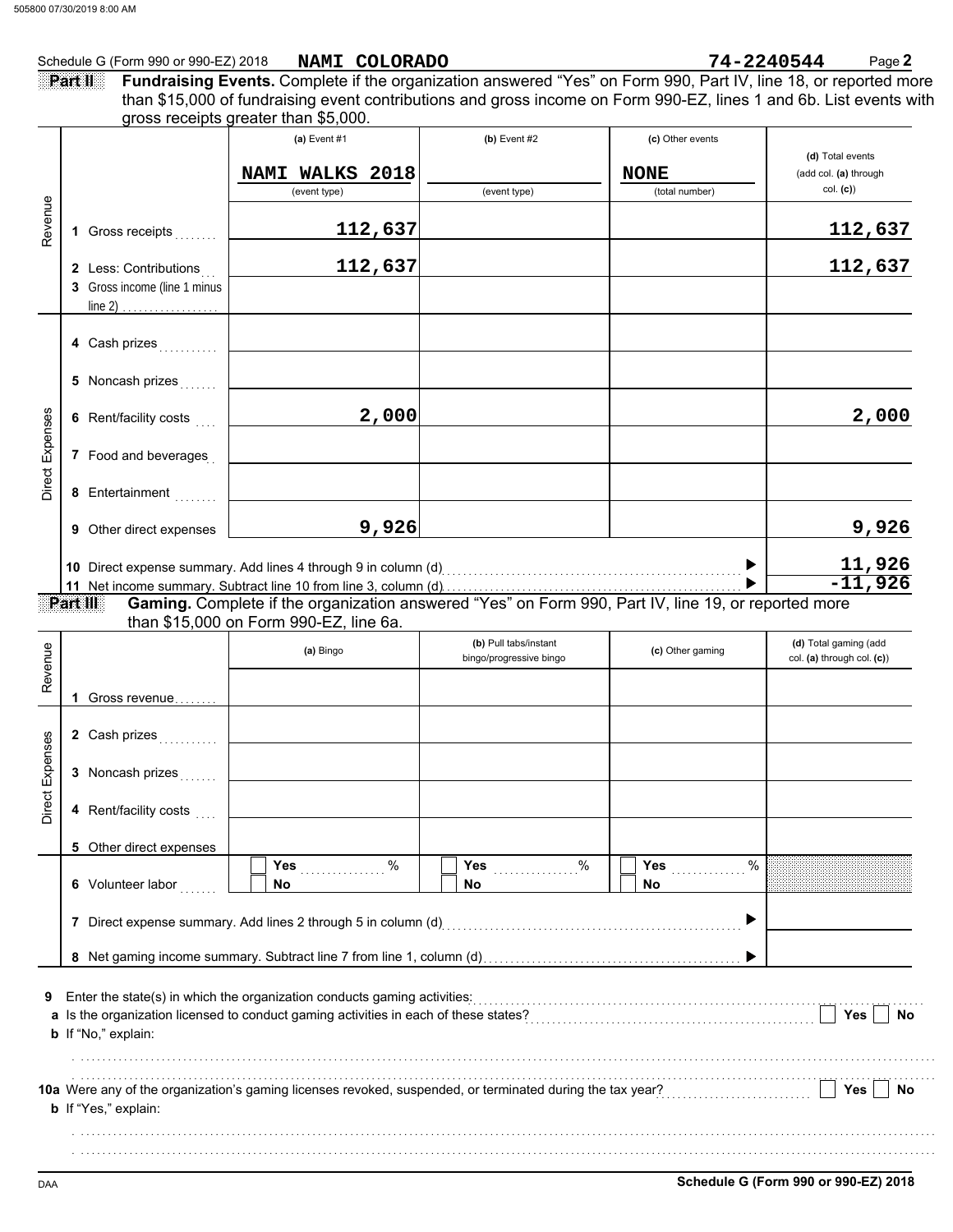|                            | Schedule G (Form 990 or 990-EZ) 2018 NAMI COLORADO                       |          |                        |                                                                                                                                                                                                                                              | 74-2240544                           | Page 3           |
|----------------------------|--------------------------------------------------------------------------|----------|------------------------|----------------------------------------------------------------------------------------------------------------------------------------------------------------------------------------------------------------------------------------------|--------------------------------------|------------------|
| 11                         | Does the organization conduct gaming activities with nonmembers?         |          |                        |                                                                                                                                                                                                                                              |                                      | Yes<br>No        |
| 12                         |                                                                          |          |                        | Is the organization a grantor, beneficiary or trustee of a trust, or a member of a partnership or other entity                                                                                                                               |                                      |                  |
|                            |                                                                          |          |                        |                                                                                                                                                                                                                                              |                                      | <b>Yes</b><br>No |
| 13                         | Indicate the percentage of gaming activity conducted in:                 |          |                        |                                                                                                                                                                                                                                              |                                      |                  |
| а                          |                                                                          |          |                        | The organization's facility entertainment and the organization's facility of the organization's facility                                                                                                                                     | 13а                                  | %                |
| b                          | An outside facility                                                      |          |                        |                                                                                                                                                                                                                                              | 13 <sub>b</sub>                      | $\%$             |
| 14                         |                                                                          |          |                        | Enter the name and address of the person who prepares the organization's gaming/special events books and                                                                                                                                     |                                      |                  |
| records:                   |                                                                          |          |                        |                                                                                                                                                                                                                                              |                                      |                  |
| Name $\blacktriangleright$ |                                                                          |          |                        |                                                                                                                                                                                                                                              |                                      |                  |
|                            |                                                                          |          |                        | Address $\blacktriangleright$ [10] and the contract of the contract of the contract of the contract of the contract of the contract of the contract of the contract of the contract of the contract of the contract of the contract of the c |                                      |                  |
|                            |                                                                          |          |                        | <b>15a</b> Does the organization have a contract with a third party from whom the organization receives gaming                                                                                                                               |                                      |                  |
| revenue?                   |                                                                          |          |                        |                                                                                                                                                                                                                                              |                                      | Yes<br>No        |
|                            |                                                                          |          |                        |                                                                                                                                                                                                                                              |                                      |                  |
|                            |                                                                          |          |                        |                                                                                                                                                                                                                                              |                                      |                  |
|                            | If "Yes," enter name and address of the third party:                     |          |                        |                                                                                                                                                                                                                                              |                                      |                  |
|                            |                                                                          |          |                        |                                                                                                                                                                                                                                              |                                      |                  |
|                            |                                                                          |          |                        | Address $\blacktriangleright$ [10] and the contract of the contract of the contract of the contract of the contract of the contract of the contract of the contract of the contract of the contract of the contract of the contract of the c |                                      |                  |
| 16                         | Gaming manager information:                                              |          |                        |                                                                                                                                                                                                                                              |                                      |                  |
| Name $\blacktriangleright$ |                                                                          |          |                        |                                                                                                                                                                                                                                              |                                      |                  |
|                            |                                                                          |          |                        |                                                                                                                                                                                                                                              |                                      |                  |
|                            |                                                                          |          |                        | Description of services provided vertex contracts and contracts of the contracts of the contracts of the contracts of the contracts of the contracts of the contracts of the contracts of the contracts of the contracts of th               |                                      |                  |
|                            |                                                                          |          |                        |                                                                                                                                                                                                                                              |                                      |                  |
|                            | Director/officer                                                         | Employee | Independent contractor |                                                                                                                                                                                                                                              |                                      |                  |
| 17                         | Mandatory distributions:                                                 |          |                        |                                                                                                                                                                                                                                              |                                      |                  |
|                            |                                                                          |          |                        | Is the organization required under state law to make charitable distributions from the gaming proceeds to                                                                                                                                    |                                      |                  |
|                            |                                                                          |          |                        |                                                                                                                                                                                                                                              |                                      | Yes<br>No        |
|                            |                                                                          |          |                        | Enter the amount of distributions required under state law to be distributed to other exempt organizations or                                                                                                                                |                                      |                  |
|                            |                                                                          |          |                        |                                                                                                                                                                                                                                              |                                      |                  |
| Part IV                    | spent in the organization's own exempt activities during the tax yea> \$ |          |                        | Supplemental Information. Provide the explanations required by Part I, line 2b, columns (iii) and (v); and                                                                                                                                   |                                      |                  |
|                            |                                                                          |          |                        | Part III, lines 9, 9b, 10b, 15b, 15c, 16, and 17b, as applicable. Also provide any additional information.                                                                                                                                   |                                      |                  |
|                            | See instructions.                                                        |          |                        |                                                                                                                                                                                                                                              |                                      |                  |
|                            |                                                                          |          |                        |                                                                                                                                                                                                                                              |                                      |                  |
|                            |                                                                          |          |                        |                                                                                                                                                                                                                                              |                                      |                  |
|                            |                                                                          |          |                        |                                                                                                                                                                                                                                              |                                      |                  |
|                            |                                                                          |          |                        |                                                                                                                                                                                                                                              |                                      |                  |
|                            |                                                                          |          |                        |                                                                                                                                                                                                                                              |                                      |                  |
|                            |                                                                          |          |                        |                                                                                                                                                                                                                                              |                                      |                  |
|                            |                                                                          |          |                        |                                                                                                                                                                                                                                              |                                      |                  |
|                            |                                                                          |          |                        |                                                                                                                                                                                                                                              |                                      |                  |
|                            |                                                                          |          |                        |                                                                                                                                                                                                                                              |                                      |                  |
|                            |                                                                          |          |                        |                                                                                                                                                                                                                                              | Schedule G (Form 990 or 990-EZ) 2018 |                  |
|                            |                                                                          |          |                        |                                                                                                                                                                                                                                              |                                      |                  |